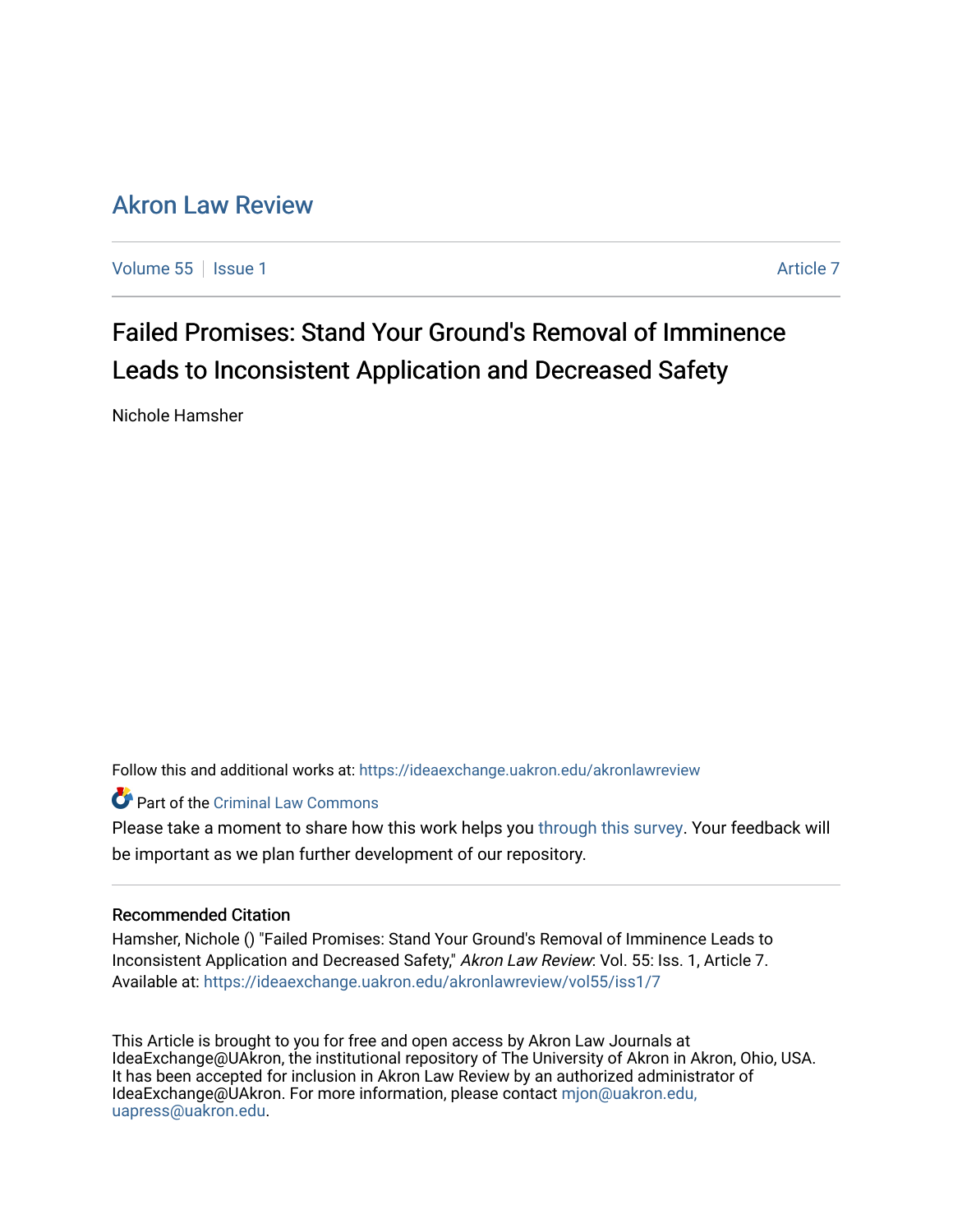# **FAILED PROMISES: STAND YOUR GROUND'S REMOVAL OF IMMINENCE LEADS TO INCONSISTENT APPLICATION AND DECREASED SAFETY**

*Nichole Hamsher\**

| I.   |                                                              | .251 |
|------|--------------------------------------------------------------|------|
| H.   | From Self-Defense to Stand Your Ground253                    |      |
|      | A. Origins of Self-Defense in the United States253           |      |
|      | B. Stand Your Ground's Expansion of Self-Defense256          |      |
| III. | The Superfluity of Stand Your Ground258                      |      |
| IV.  | Removing Imminence Collapses the Structure259                |      |
|      |                                                              | .259 |
|      |                                                              | .262 |
|      | C. Room to Protect Battered Women268                         |      |
| V.   | Applying the Law: Inconsistencies and Conflicts271           |      |
|      | A. Shoot First: The Overuse of Force in Stand Your           |      |
|      |                                                              |      |
|      |                                                              | .275 |
|      | C. Firearms and the Brain: Does the finger pull the trigger, |      |
|      |                                                              |      |
|      |                                                              |      |

# I. INTRODUCTION

Self-defense is a right recognized as ancient and innate, being as simple as commanding an aggressor to stop before they assault a person or as complex as firing a gun at an attacker.<sup>[1](#page-1-0)</sup> Mostly associated with the defense of one's home or person, self-defense is limited to meeting force

<span id="page-1-0"></span><sup>\*</sup>J.D. 2021, University of Akron School of Law. Thank you to Randolph Baxter Professor of Law Martin H. Belsky for the mentorship, guidance, and expertise offered during the writing of this article.1. Joseph H. Beale Jr., *Retreat from a Murderous Assault*, 16 HARV. L. REV. 567 (1903).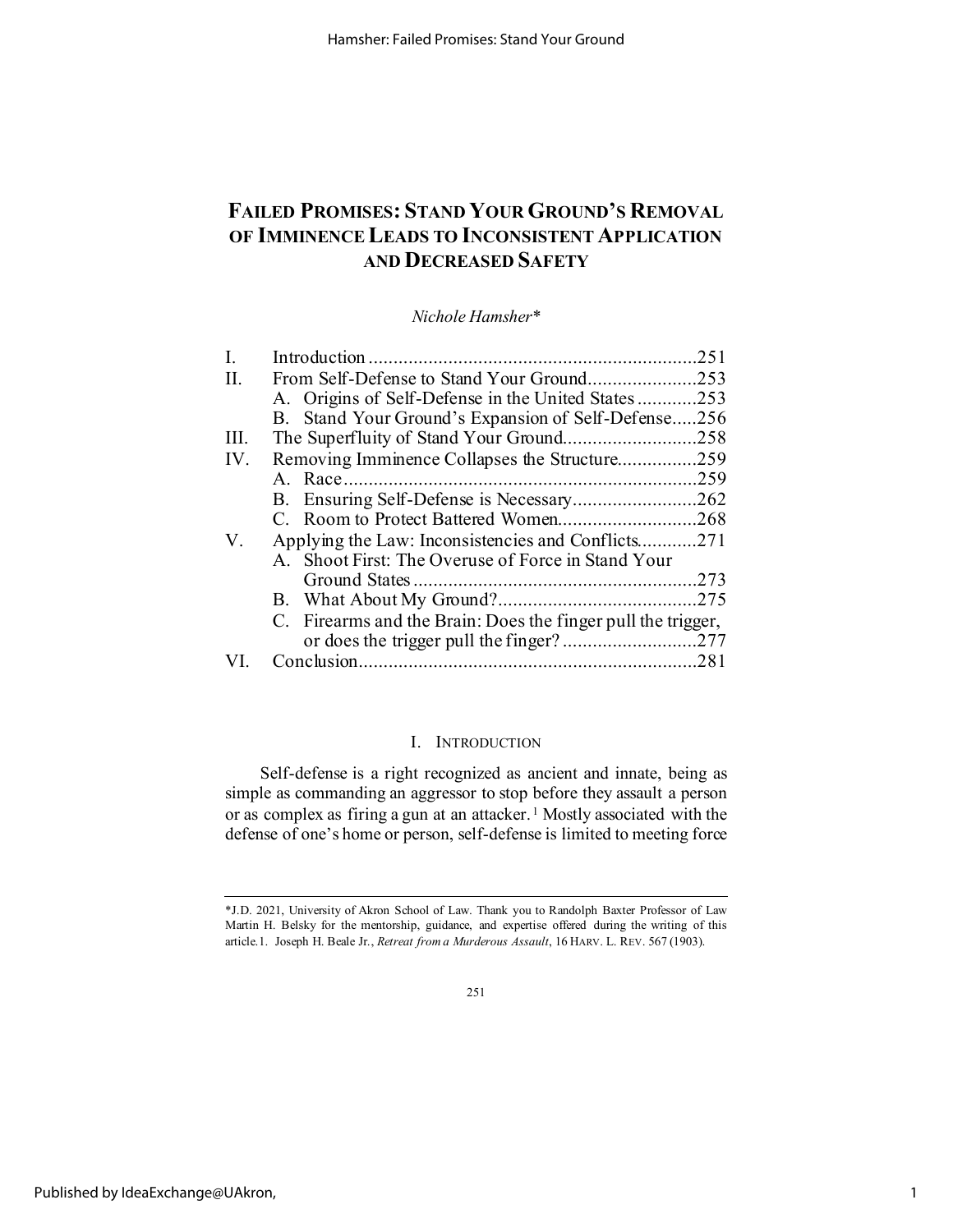with proportionate force.<sup>[2](#page-2-0)</sup> Traditionally, self-defense imposes a duty to retreat when one uses deadly force against an aggressor.<sup>[3](#page-2-1)</sup> Over the centuries, the bounds of self-defense have expanded to eliminate the duty to retreat when defending a home or property, and more recently, even a vehicle. [4](#page-2-2) The most recent expansion, usually referred to as Stand Your Ground laws, permits deadly force in self-defense to be used in any place a person has a right to be. [5](#page-2-3)

<span id="page-2-6"></span>The expanded breadth of self-defense makes it particularly difficult to constrain to a small set of scenarios. Laws need to be flexible enough to allow for the natural defensive reflexes of people but also require responsibility and restraint when injuries or death may occur. [6](#page-2-4) Allowing the use of deadly force in any place a person has the legal right to be removes the constraints that conscientious people should use when reacting to threats and allows not just reaction, or even overreaction, but outright criminal homicide.[7](#page-2-5)

<span id="page-2-7"></span>Tracing the development of self-defense laws from their ancient roots through the present shows how the modern expansion of Stand Your Ground laws distorts the true purpose of the legal exception of inflicting bodily injury or death upon an aggressor in self-defense. Stand Your Ground laws unnecessarily augment self-defense by eliminating the element of imminence in using force against an aggressor. The laws promote violence and allow people to act on their biases and misjudgments. Other factors such as race, the presence or availability of a firearm, and cultural expectations contribute to heightened tension in such situations and escalate the potential for using deadly force where none is necessary. This article discusses the development of self-defense, the modern expansion into Stand Your Ground by removing imminence, and

<sup>2.</sup> V.F. Nourse, *Self-Defense and Subjectivity*, 68 U. CHI. L. REV. 1235, 1239 (2001).

<span id="page-2-1"></span><span id="page-2-0"></span><sup>3.</sup> Allen v. United States, 164 U.S. 492, 497 (1896) (stating that a person must "use all the means in his power . . . such as retreating as far as he can" to "save his own life or prevent the intended harm").

<span id="page-2-2"></span><sup>4</sup>*. See* OHIO REV. CODE ANN. § 2901.05(B) (West 2021) (providing a presumption of selfdefense when forced is used by a person against an assailant in the person's vehicle); WIS. STAT. § 939.48 (2021) (allowing force to be used in a person's motor vehicle); Semayne's Case (1604) 77 Eng. Rep. 194, 195; 5 Co. Rep. 91 a, 91 a–b (establishing in English law, and later infusing into American law, the idea that a home is one's castle and one's safest refuge).

<sup>5</sup>*. See, e.g.*, FLA. STAT. § 776.012 (2020).

<span id="page-2-4"></span><span id="page-2-3"></span><sup>6</sup>*. See* F. Patrick Hubbard, *The Value of Life: Constitutional Limits on Citizen's Use of Deadly Force*, 21 GEO. MASON L. REV. 623, 623 (2014) (discussing society's imperative to value preserving life).

<span id="page-2-5"></span><sup>7.</sup> Denise M. Drake, Comment, *The Castle Doctrine: An Expanding Right to Stand Your Ground*, 39 ST. MARY'S L.J. 573, 612 (2008) (arguing the dangers of reactionary self-defense, stating that "people should be more conscientious of whether their lives are in real, imminent danger").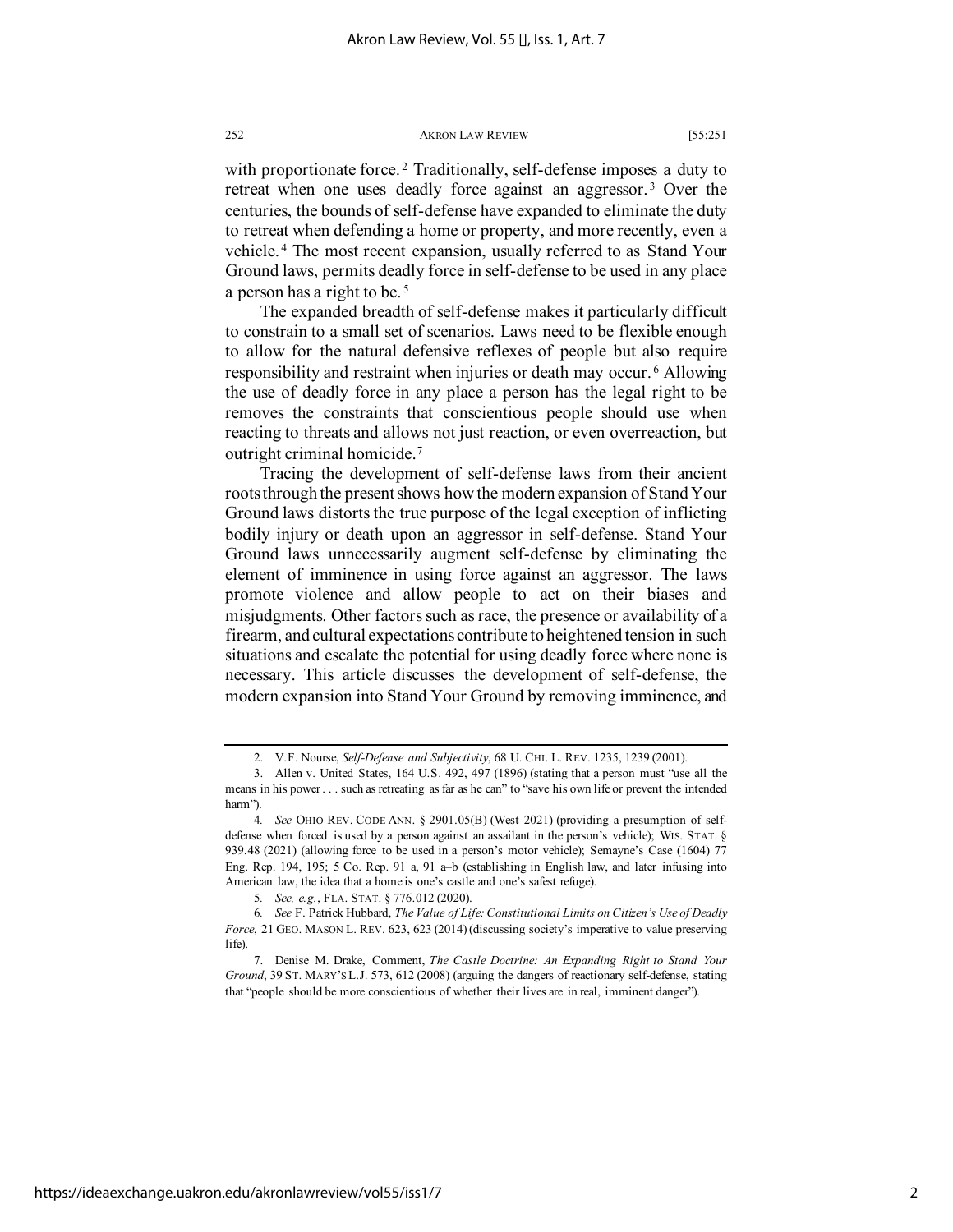therefore accountability, and the inherent dangers that still exist in selfdefense cases that StandYour Ground has at best, exacerbated, or at worst, created anew.

# <span id="page-3-0"></span>II. FROM SELF-DEFENSE TO STAND YOUR GROUND

# *A. Origins of Self-Defense in the United States*

Self-defense seems to be a "natural law": one that has existed for all of human history. [8](#page-3-1) Mosaic Law of the Bible permitted defending one's home if a thief broke in during the night—the person striking him bore no "bloodguilt" if the thief died from the blow. [9](#page-3-2) During the late Roman Republic, Cicero asserted that self-defense is "a law which we were not taught, but to which we were made," and that "every means of securing our safety is honorable."[10](#page-3-3) The English incorporated self-defense into the common law. [11](#page-3-4) William Blackstone ennobled "a man's limbs," or at least "those members which may be useful to him fight," as "the gift of the wise creator."[12](#page-3-5) An injury to these exalted limbs constituted a "manifest breach of civil liberty."[13](#page-3-6) Protection of life and limb therefore became the ultimate protection of liberty itself.<sup>[14](#page-3-7)</sup>

In the United States, self-defense first came through common law, then state statutes. The U.S. Constitution does not recognize or grant such a right, neither in its body nor in the Amendments. Such right has been read in implicitly. [15](#page-3-8) For instance, in *District of Columbia v. Heller*, Justice Scalia wrote, "the inherent right of self-defense has been central to the Second Amendment right."[16](#page-3-9) Scalia's extensive recount of the historical basis for bearing arms demonstrates that without the natural law of selfdefense on which to rest, the Second Amendment would be near toothless in today's world of organized military and police forces. [17](#page-3-10)

<span id="page-3-1"></span><sup>8. 1</sup> WILLIAM BLACKSTONE, COMMENTARIES ON THE LAWS OF ENGLAND 126 (Wilfrid Prest, ed., Oxford Univ. Press 2016) (1765).

<sup>9</sup>*. Exodus* 22:2 (English Standard Version).

<span id="page-3-2"></span><sup>10.</sup> MARCUS TULLIUS CICERO, SELECT ORATIONS OF CICERO 178 (C.D. Yonge, trans., New York, Harper & Bros., 1883).

<span id="page-3-4"></span><span id="page-3-3"></span><sup>11.</sup> For a thorough history on the development of self-defense, *see* CAROLINE E. LIGHT, STAND YOUR GROUND (2017).

<sup>12.</sup> BLACKSTONE, *supra* note [8,](#page-3-0) at 126.

<sup>13</sup>*. Id.*

<span id="page-3-10"></span><span id="page-3-9"></span><span id="page-3-8"></span><span id="page-3-7"></span><span id="page-3-6"></span><span id="page-3-5"></span><sup>14</sup>*. Id.* Blackstone brings into his analysis of self-defense the element of imminence by requiring duress, describing it as "the constraint a man is under in these circumstances," and stating that "a fear of battery, or being beaten, though never so well grounded is no duress." *Id.* at 126–27.

<sup>15</sup>*. See* Hubbard, *supra* not[e 6,](#page-2-6) at 628–33 (discussing the constitutionality of the right to life).

<sup>16.</sup> District of Columbia v. Heller, 554 U.S. 570, 628 (2008).

<sup>17</sup>*. Id.* at 628, 636.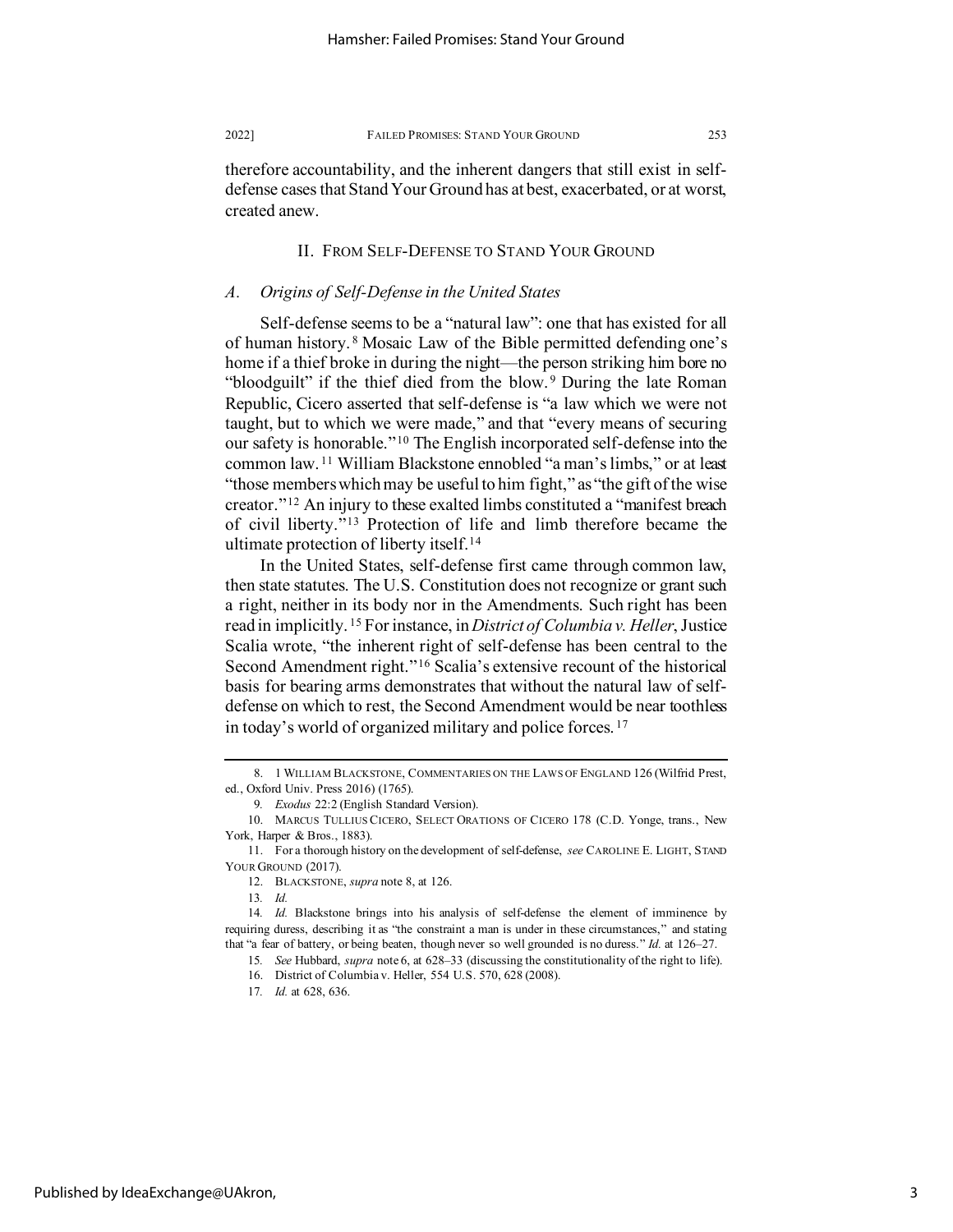The breadth of self-defense has not been entirely static. Common law self-defense requires a person to retreat if possible before fending off an attacker with deadly force. [18](#page-4-0) When no safe retreat exists (retreat is not required when an *unsafe* retreat exists) and the person has "retreated to the wall," force, including deadly force, may then be used to prevent imminent death or great bodily harm.<sup>[19](#page-4-1)</sup>

The Castle Doctrine augmented common law self-defense, removing any duty to retreat when someone is attacked in their home. [20](#page-4-2) The doctrine did not just allow a person to respond with force if being attacked in their home, but it also allowed a person to use force, including deadly force, to protect the property itself. [21](#page-4-3) That idea seeped into American law through cases like *Erwin v. Ohio*, [22](#page-4-4) which chided the old English "cowardice" of retreat and coalesced into the more formal version of the Castle Doctrine as recognized in *Beard*.<sup>[23](#page-4-5)</sup> In *Beard*, the Supreme Court reversed a manslaughter conviction because the jury was improperly instructed that a defendant had a duty to retreat from the advancement of an aggressor on

<span id="page-4-1"></span>19. Erwin v. State, 29 Ohio St. 186 (1876) ("if A be assaulted by B, and they fight together, and before any mortal blow be given, A giveth back until he cometh to a hedge, wall, or other strait, beyond which he can not passe, and then, in his own defense and for safeguard of his own life, killeth the other; this is voluntary, and yet no felony . . ." (quoting 3 SIR EDWARD COKE, THE INSTITUTES OF THE LAWS OF ENGLAND 55 (London, M. Flesher 1644)).

<span id="page-4-0"></span><sup>18</sup>*. See* Beard v. United States, 158 U.S. 550, 560 (1895). In *Beard*, the court explained common law self-defense:

If the defendant was in the lawful pursuit of his business at the time the fatal shot was fired, and was attacked by the deceased under circumstances denoting an intention to take life or to do great bodily harm, he could lawfully kill his assailant provided he used all means 'in his power' otherwise to save his own life or prevent the intended harm, 'such as retreating as far as he can, or disabling his adversary, without killing him, if it be in his power;' that if the attack was so sudden, fierce, and violent that a retreat would not diminish but increase the defendant's danger, he might kill his adversary without retreating; and further, that if from the character of the attack there was reasonable ground for defendant to believe, and he did honestly believe, that his life was about to be taken, or he was to suffer great bodily harm, and that he believed honestly that he would be in equal danger by retreating, then, if he took the life of the assailant, he was excused.

*Id.* at 560–61.

<span id="page-4-2"></span><sup>20. &</sup>quot;Castle Doctrine" is so named after an infamous quote by Sir Edward Coke stating that, "The house of every one is his castle." Semayne's Case (1604) 77 Eng. Rep. 194, 194; 5 Co. Rep. 91 a, 91 a. Because the home is the castle, the duty to "retreat to the wall" has been satisfied as a man can retreat no farther than that. Robert Hall Smith, *"The Retreat to the Wall Doctrine of Self-Defense*, 39 KY. L. J. 353, 354 (1951).

<span id="page-4-5"></span><span id="page-4-4"></span><span id="page-4-3"></span><sup>21</sup>*. Id.* at 195, 5 Co. Rep. at 91 b. The case's example for the breadth of the rule described a scenario in which "one may assemble his friends and neighbours [] to defend his house against violence," but limited the rule, stating one cannot do so "to go with him to the market, [] or elsewhere for his safeguard." *Id.*

<sup>22</sup>*. Erwin*, 29 Ohio St. at 186.

<sup>23</sup>*. Beard*, 158 U.S. at 559.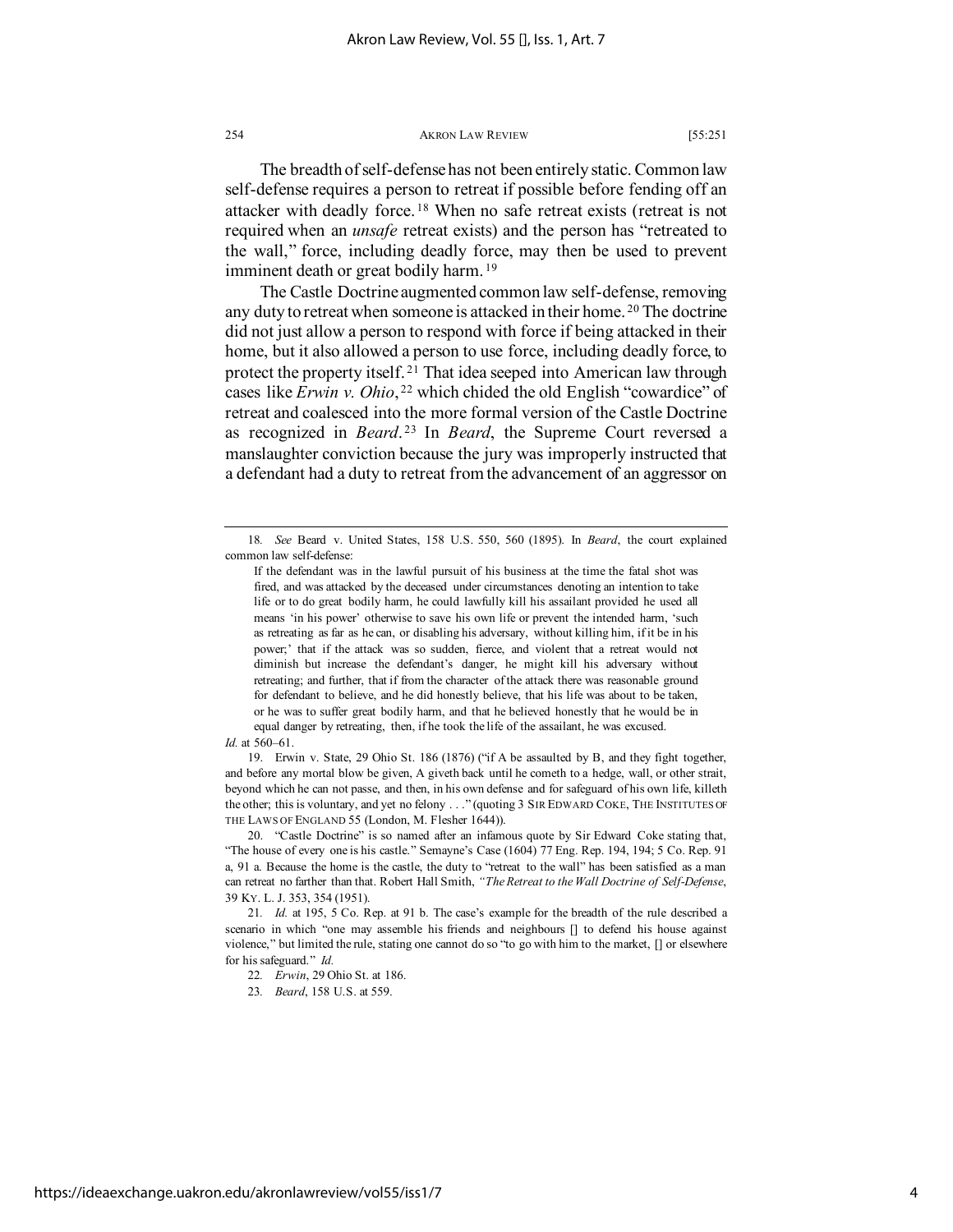his property.<sup>[24](#page-5-0)</sup> The Court stated that not only does a defendant have no duty to retreat, he has no duty even "to consider whether he could safely retreat, but was entitled to stand his ground and meet any attack made upon him with a deadly weapon."[25](#page-5-1)

In *People v. Tomlins*, New York Court of Appeals Judge Benjamin Cardozo eloquently encapsulated the Castle Doctrine, revealing the universality and timelessness of the law while highlighting the ridiculousness of supposing a from-home retreat:

It is not now, and never has been the law that a man assailed in his own dwelling, is bound to retreat. If assailed there, he may stand his ground, and resist the attack. He is under no duty to take to the fields and the highways, a fugitive from his own home.<sup>[26](#page-5-2)</sup>

The *Tomlins* court cited *Beard* as the standard for the settled law of selfdefense and Castle Doctrine in the U.S. [27](#page-5-3)

Castle Doctrine's protections started bleeding into other places outside the home, including the larger confines of a home's property and into the workplace. [28](#page-5-4) The boundary of requiring a duty to retreat stayed in circumstances where the alleged assailant also has a legal right to be.[29](#page-5-5) Castle Doctrine gets messy quickly when situations of conflicting rights to be in a location overlap. This is especially evident in domestic violence situations.<sup>[30](#page-5-6)</sup>

<span id="page-5-5"></span>29*. See* Frazier v. State, 681 So. 2d 824 (Fla. Dist. Ct. App. 1996) (agreeing that Florida's Castle Doctrine protects persons at work, but could not apply it because the co-worker that was threatening defendant whom defendant stabbed also had a legal right to be at the workplace); Hall v. Commonwealth, 22 S.W. 326 (1893) (rejecting defendant's claim that he did not need to retreat when he shot his brother in the defendant's grocery store because the brother was a business invitee and had the legal right to be in the store).

<span id="page-5-6"></span>30. This issue is too great to include here, other than to bring awareness to this nuance of selfdefense law. For a discussion on domestic abuse victims and the imminence element, *see infra* Section IV[.C.](#page-18-0) For a thorough discussion of domestic violence and self-defense, *see* Mary Ann Franks, *Real Men Advance, Real Women Retreat: Stand Your Ground, Battered Women's Syndrome, and Violence as Male Privilege*, 68 U. MIA. L. REV. 1099 (2014).

<span id="page-5-7"></span><sup>24</sup>*. Id.*

<sup>25</sup>*. Id.* at 564.

<sup>26.</sup> People v. Tomlins, 213 N.Y. 240, 243 (1914).

<sup>27</sup>*. Id.*

<span id="page-5-4"></span><span id="page-5-3"></span><span id="page-5-2"></span><span id="page-5-1"></span><span id="page-5-0"></span><sup>28</sup>*. See, e.g.*, Askew v. State, 10 So. 657, 658 (Ala. 1892) (stating that "if the defendant was in his own place of business, he was under no obligation or duty to retreat therefrom to avoid a difficulty"); State v. Dickey, 716 S.E.2d 97 (S.C. 2011) (recognizing that self-defense applies to a person's place of business and the curtilage of a home, which includes outbuildings, the yard, a garden, or the parking lots of a business); Feliciano v. 7-Eleven, Inc., 559 S.E.2d 713, 722 (W. Va. 2001) (recognizing that "the right to self-defense extends to one's place of employment: in defending himself, his family or his property from the assault of an intruder, one is not limited to his immediate home or castle; his right to stand his ground in defense thereof without retreating extends to his place of business also and where it is necessary he may take the life of his assailant or intruder").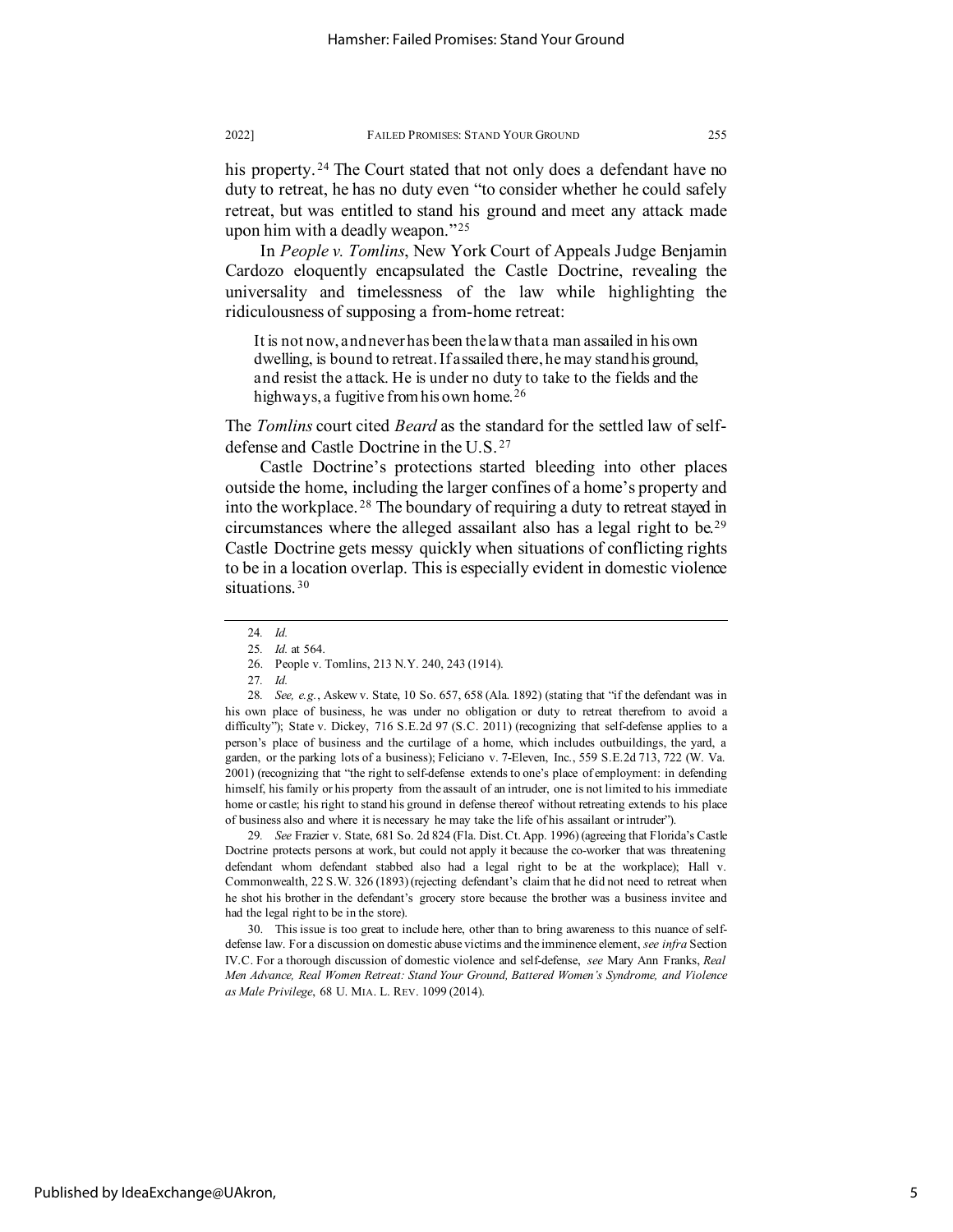# *B. Stand Your Ground's Expansion of Self-Defense*

Self-defense generally stayed within the confines of its traditional and Castle Doctrine definitions until 1994, when Utah passed the very first law removing the duty to retreat in *any place* a person has a legal right to be. [31](#page-6-0) Now, the defense of home was not the only sacred space in which one could stand their ground, but *anywhere*—the street, the park, the grocery store—became a sacred space where a person did not have to retreat, even if completely possible. Utah's law remained relatively unnoticed and did not provide for broader protections against criminal prosecution or civil liability. [32](#page-6-1) It was simply an affirmative defense, like any other self-defense law. [33](#page-6-2)

In 2005, Florida passed its "Stand Your Ground"[34](#page-6-3) law, expanding self-defense and the Castle Doctrine in a radically new way: it eliminated the duty to retreat and presumes a person using force had a reasonable fear of imminent death or great bodily harm when in a dwelling, residence, or vehicle and the would-be assailant unlawfully and forcibly enters.<sup>[35](#page-6-4)</sup> Additionally, instead of asserting an affirmative defense at trial, Florida law provides immunity from criminal prosecution proceedings, including arrest, custody, and charging.<sup>[36](#page-6-5)</sup> In any place a person has a legal right to

<span id="page-6-2"></span>33. States that do not provide immunity from prosecution from criminal and/or civil liability for self-defense actions require the Stand Your Ground statute to be asserted as a defense in any action. *See* Mullaney v. Wilbur, 421 U.S. 684 (1975) (discussing the constitutionality of the burden of affirmative defenses on the defendant); Scott E. Sundby, *The Reasonable Doubt Rule and the Meaning of Innocence*, 40 HASTINGS L.J. 457 (1989) (discussing affirmative defenses, including selfdefense).

36. FLA. STAT. § 776.032(1) (2020).

<sup>31.</sup> 1994 Utah Laws 26.

<span id="page-6-1"></span><span id="page-6-0"></span><sup>32.</sup> Robert Gehrke, *Utah's Stand Your Ground Law Dates to 1994*, SALT LAKE TRIB. (Mar. 27, 2012 1:43 PM), https://archive.sltrib.com/article.php?id=53796323&itype=CMSID#: ~:text=Utah%20passed%20its%20initial%20stand,themselves%20without%20fearing%20criminal %20charges [https://perma.cc/QH22-6HFX]. The intention of passing this law was to give domestic violence victims a legal defense when defending themselves against their abusers. *Id.* An attorney interviewed could not recall an instance where the law was used as a defense. *Id.*

<span id="page-6-3"></span><sup>34.</sup> Stand Your Ground laws eliminate the duty to retreat in any place a person has a legal right to be, differentiating from traditional self-defense where the duty to retreat is imposed in any place outside the person's home, domicile, or residence. Some statutes affirmatively state the person "has a right to stand his or her ground," while others do not contain the explicit phrase. *Compare* FLA. STAT. § 776.012 (2020) ("A person who uses or threatens to use deadly force in accordance with this subsection does not have a duty to retreat and has the right to stand his or her ground"), *with* N.C. GEN. STAT. § 14-51.3 (containing no such phrase, but does have similar meaning and application). "Self-defense" laws, as used in this article, refer to traditional duty-to-retreat laws and "Castle Doctrine" laws that eliminate the duty to retreat in the home or residence, while reference to "Stand Your Ground" laws refers to those laws that eliminate such duty in places other than the home.

<span id="page-6-5"></span><span id="page-6-4"></span><sup>35.</sup> FLA. STAT. § 776.013 (2020). A person can be "in a dwelling or residence in which the person has a right to be"; the statute does not state it must be the *person's* dwelling or residence.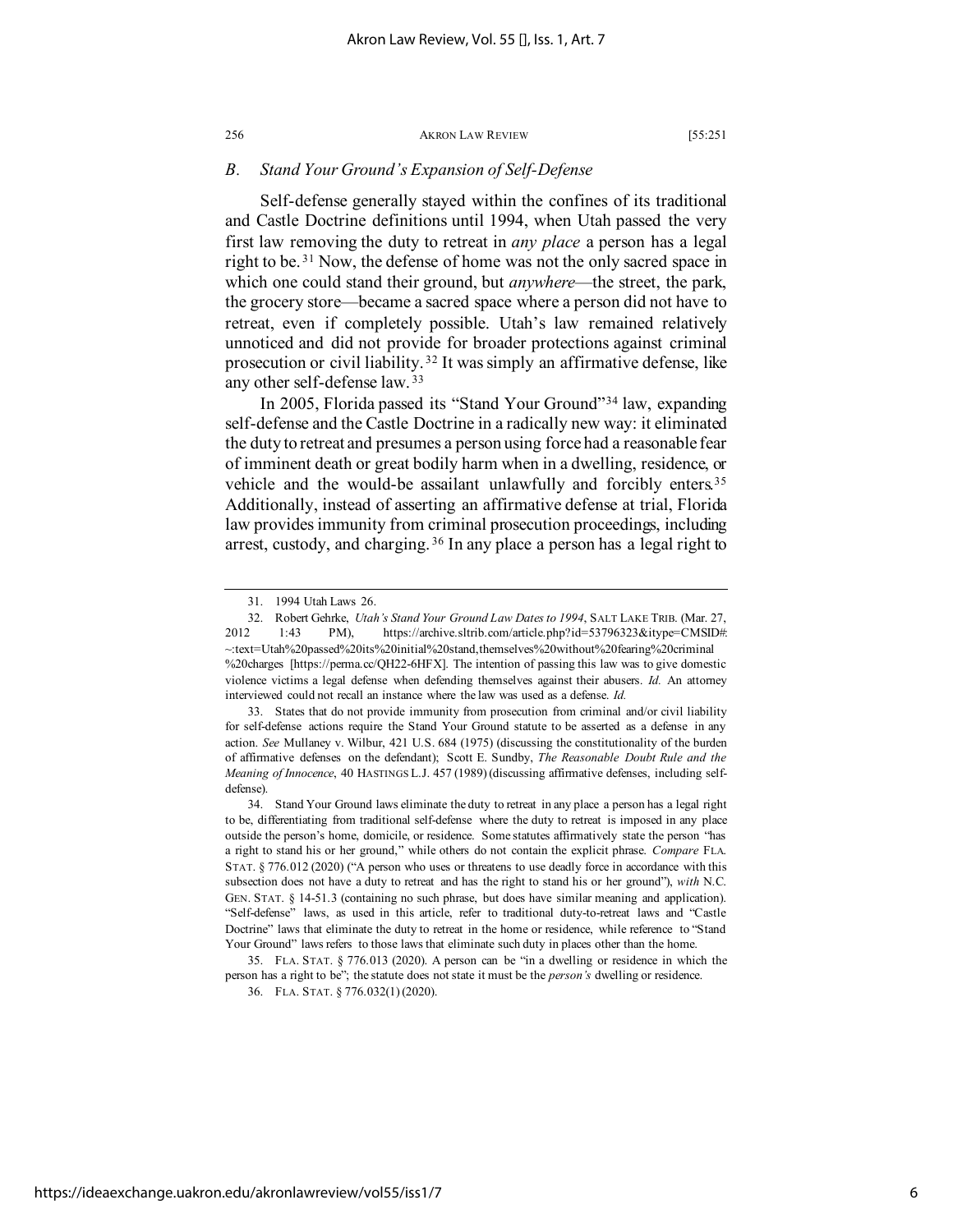be, no duty to retreat exists, and force can be met with force.<sup>[37](#page-7-0)</sup> Within a few short years, twenty-seven more states passed similar laws, and eight other states have case law or jury instructions that grant similar "no retreat" rights.<sup>[38](#page-7-1)</sup> On January 4, 2021, Ohio passed Stand Your Ground legislation, becoming the twenty-eighth state with the expansive law.[39](#page-7-2) Florida's passage ushered in a new era of self-defense that continues to spread both in the number of jurisdictions that now adopt it and the ways in which it is used. [40](#page-7-3)

Florida's law, the first of its kind, was a joint effort of the National Rifle Association (NRA), the ubiquitous pro-gun lobby organization, and the American Legislation Exchange Council (ALEC), a group made up of conservative state legislators and corporate sponsors. [41](#page-7-4) However, several police chiefs and sheriffs did not support the law, decrying the law as "encouraging people to possibly use deadly physical force where it shouldn't be used" by letting people "assume they have 'total immunity.'"[42](#page-7-5) In 2005, Wayne LaPierre, the NRA's executive vicepresident and CEO, rightly "predicted [Stand Your Ground laws] would win broad national support."<sup>[43](#page-7-6)</sup>

Florida's law also immunizes a successful Stand Your Ground claimant from civil liability. [44](#page-7-7) The criminal immunity criterion requires law enforcement to have probable cause that any force used was unlawful

43*. Id.*

44. FLA. STAT. § 776.032(1) (2020).

<sup>37.</sup> FLA. STAT. § 776.012 (2020).

<span id="page-7-1"></span><span id="page-7-0"></span><sup>38</sup>*. Stand Your Ground*, GIFFORDS L. CENTER, https://giffords.org/lawcenter/gun-laws/policyareas/guns-in-public/stand-your-ground-laws/ [https://perma.cc/QP42-AFDQ].

<span id="page-7-2"></span><sup>39.</sup> Marc Kovac, *Dayton Mayor Unhappy as Gov. Mike Dewine Signs 'Stand Your Ground' Legislation into Law*, COLUMBUS DISPATCH (Jan. 5, 2021 11:09 AM), https://www.dispatch.com/ story/news/politics/state/2021/01/04/ohio-gov-mike-dewine-acts-on-stand-your-ground-

bill/4008228001/ [**https://perma.cc/GAB4-W5YJ**]. The bill was signed by Governor Mike DeWine on January 4, 2021, and will go into effect in ninety days. *Id.* Arkansas' attempted Stand Your Ground legislation passed in the state's Senate but failed to make it out of the House Judiciary Committee, stalling it for now. Austin Bailey, *Unlikely Coalition Defeats Arkansas Stand Your Ground Bill (for Now)*, ARK. TIMES (Feb. 2, 2021 9:42 PM), https://arktimes.com/arkansas-blog/2021/02/02/unlikelycoalition-defeats-arkansas-stand-your-ground-bill-for-now [https://perma.cc/Q5AJ-U495].

<span id="page-7-3"></span><sup>40</sup>*. See* Laura Cassels & Michael Moline, *Is Gov. DeSantis' "Law-and-Order"' Agenda Happening or Not? Floridians Would like to Know What's Going on*, FLA. PHOENIX (Dec. 4, 2020), https://www.floridaphoenix.com/2020/12/04/is-gov-desantis-law-and-order-agenda-happening-ornot-floridians-would-like-to-know-whats-going-on/ [https://perma.cc/P7EZ-XGAD] (discussing the expansion of Stand Your Ground laws proposed by Florida's Governor Ron DeSantis that would provide immunity for people that use force to protect property threatened by protesters).

<span id="page-7-4"></span><sup>41.</sup> Libby Lewis, *NRA Expands Its Role from Fight for Gun Rights to Conservative Causes*, CNN (Apr. 6, 2012 6:05 PM), https://www.cnn.com/2012/04/06/politics/nra-alec/index.html [https://perma.cc/34WM-5938].

<span id="page-7-7"></span><span id="page-7-6"></span><span id="page-7-5"></span><sup>42.</sup> Abby Goodnough, *Florida Expands Right to Use Deadly Force in Self-Defense*, N.Y. TIMES, Apr. 27, 2005, at A18.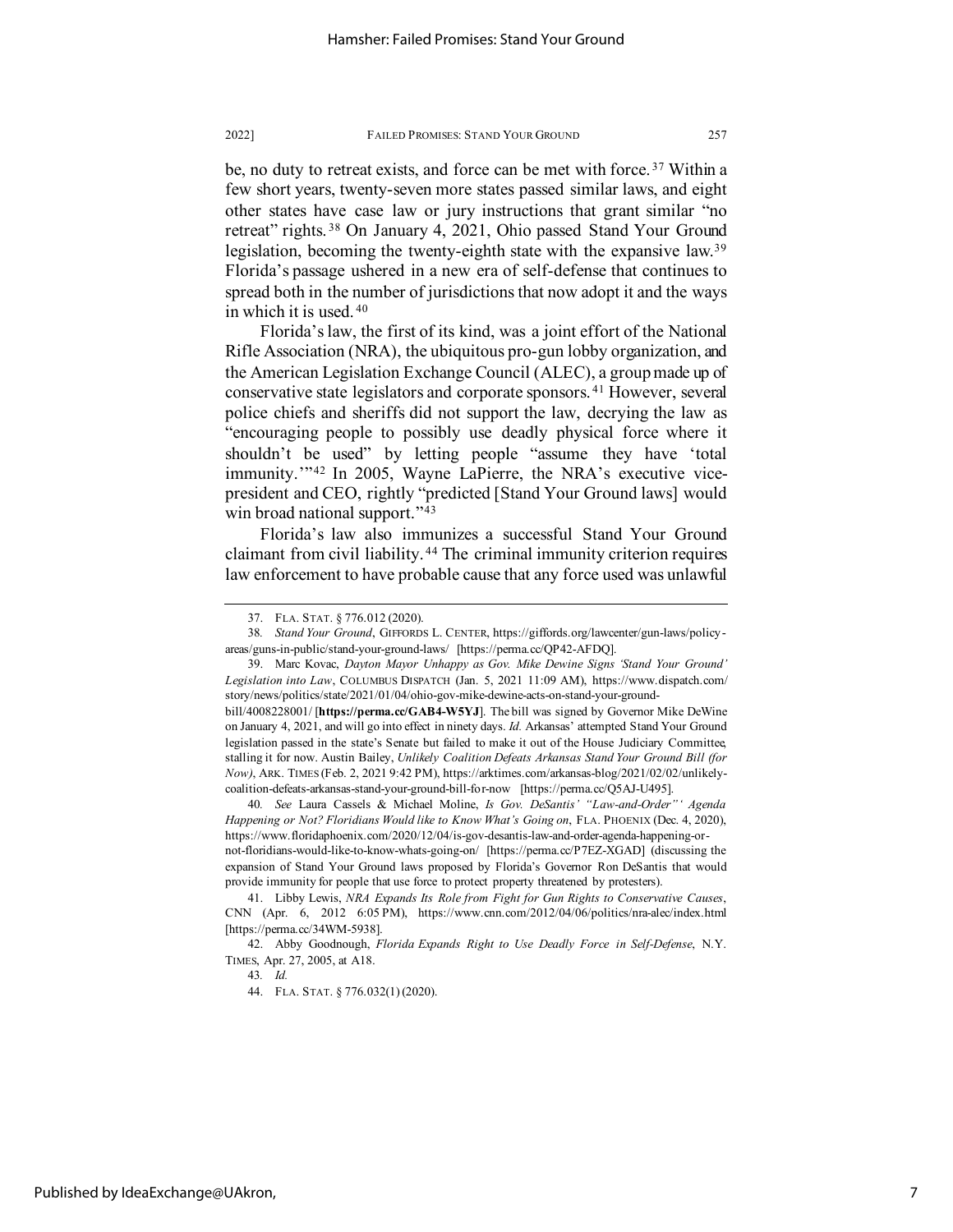before arrest. [45](#page-8-0) Further, if a person is in criminal prosecution proceedings to defend their actions and is found to be immune from such prosecution, the state must pay all expenses related to the action, including attorney's fees, court costs, and lost income. [46](#page-8-1) A handful of states have followed Florida in granting such immunity, but not all are quite so clear or go quite so far. [47](#page-8-2) This article will focus primarily on Florida's Stand Your Ground law as it is the oldest, has the most expansive protections for self-defense, and is frequently at the forefront of discussion on this topic, with some additional emerging cases from other states.

# <span id="page-8-6"></span><span id="page-8-5"></span>III. THE SUPERFLUITY OF STAND YOUR GROUND

Stand Your Ground laws unnecessarily twist self-defense into an entirely new creature. [48](#page-8-3) Injecting immunity and the presumption of a reasonable, imminent threat into the law removes the line between selfprotection and vigilantism, allowing anyone to *assume* that harm is about to befall them and they should take the first shot. [49](#page-8-4) The law promises to deter would-be murderers and thieves by putting them on notice and giving the intended victims the right to defend themselves against such

<sup>45.</sup> FLA. STAT. § 776.032(2) (2020).

<span id="page-8-1"></span><span id="page-8-0"></span><sup>46.</sup> FLA. STAT. § 776.032(3) (2020). The statute defines "criminal prosecution" as arresting, detaining in custody, charging, or prosecuting the defendant. *Id.* § 776.032(1).

<span id="page-8-2"></span><sup>47.</sup> Alabama, Florida, Kansas, Kentucky, Oklahoma, and South Carolina provide complete criminal and civil pretrial immunity from prosecution, including arrest. *See* ALA. CODE § 13A-3- 23(d) (2016); FLA. STAT. § 776.032 (2020); KAN. STAT. ANN. § 21-5231 (2011); KY. REV. STAT. ANN. § 503.085 (2006); OKLA. STAT. tit. 21, § 1289.25 (2018); S.C.CODE ANN. § 16-11-450 (2006). Alaska, Arizona, Michigan, Mississippi, Montana, New Hampshire, Pennsylvania, Tennessee, and West Virginia provide for civil liability immunity. *See* ALASKA STAT. § 09.65.330 (2006), ARIZ.REV. STAT. ANN. § 13-413 (1978); MICH. COMP. LAWS § 600.2922b (2006); MISS. CODE. ANN. § 97-3-15 (2016); MONT. CODE ANN. § 27-1-722 (2001); N.H. REV. STAT. ANN § 627:1-a (2011); 42 PA. CONS. STAT. § 8340.2 (2011); TENN. CODE ANN. § 39-11-622; W. VA. CODE § 55-7-22 (2008). Iowa and North Carolina provide for civil and criminal immunity, but not immunity from criminal prosecution. *See* IOWA CODE § 704.13 (2017); N.C. GEN. STAT. § 14-51.3 (2011); State v. Wilson, 941 N.W.2d 579 (Iowa 2020). Georgia provides for immunity from criminal liability, not prosecution (including arrest). *See* GA. CODE ANN. § 16-3-24.2 (2006). Wyoming provides for immunity from criminal prosecution, but suspect can be arrested. *See* WYO. STAT. ANN. § 6-2-602 (2018). Idaho and Indiana provide that a person shall not "be placed in legal jeopardy," but do not specify the limitations or specific immunities. *See* IDAHO CODE § 19-202A (2018); IND. CODE § 35-41-3-2 (2019).

<span id="page-8-3"></span><sup>48</sup>*. See* Mary Anne Franks, How Stand-Your-Ground Laws Hijacked Self-Defense, *in* 3 GUNS & CONTEMP. SOC'Y: THE PAST, PRESENT & FUTURE OF FIREARMS & FIREARM POL'Y 141 (Glenn H. Utter, ed., 2016) (discussing the changes in self-defense law and the impact on different groups); Elizabeth B. Megale, *Disaster Unaverted: Reconciling the Desire for a Safe and Secure State with the Grim Realities of Stand Your Ground*, 37 AM. J. TRIAL ADVOC. 255 (2013) (discussing how Stand Your Ground laws have changed societal norms about self-defense).

<span id="page-8-4"></span><sup>49.</sup> Katryna Santa Cruz, Comment, *The Distraction That Is Stand Your Ground*, 14 FIU L. REV. 149, 150 (2020).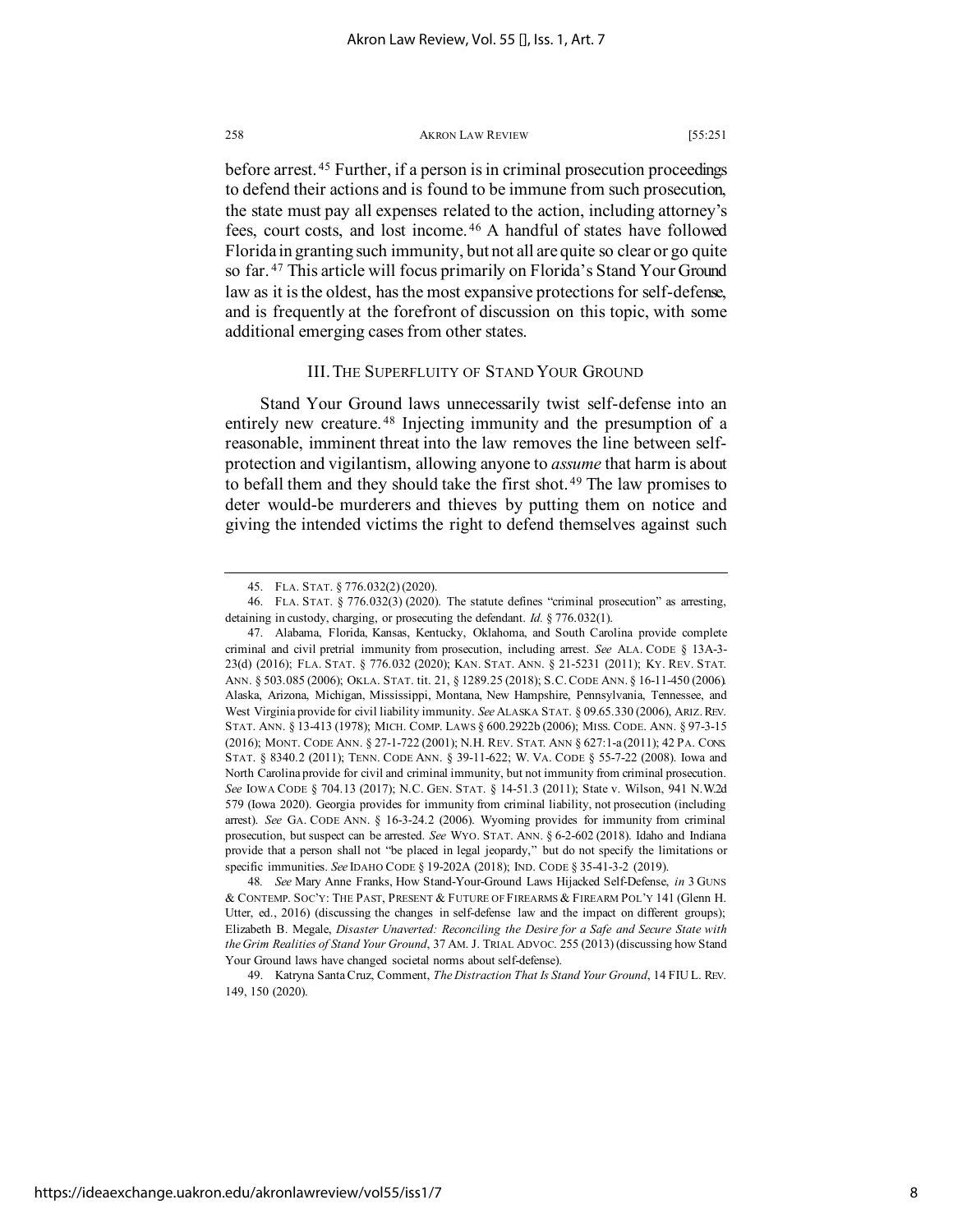<span id="page-9-13"></span><span id="page-9-11"></span>marauders.<sup>[50](#page-9-1)</sup> In reality, increased homicide rates and inconsistent application of the statute allow murderers to get away with, well, murder.<sup>[51](#page-9-2)</sup> At best, the law incentivizes killing unnecessarily, justifying a culture of kill-or-be-killed vigilantism where the last man standing gets the benefit, regardless of actual circumstances. [52](#page-9-3) Stand Your Ground adds nothing to existing self-defense laws. [53](#page-9-4) Justification for homicide exists in all jurisdictions already, and people have the right to fend off an attack when no retreat exists.<sup>[54](#page-9-5)</sup> Removing retreat to justify using force begs for aggression to run unchecked. [55](#page-9-6)

# <span id="page-9-12"></span><span id="page-9-10"></span><span id="page-9-0"></span>IV. REMOVING IMMINENCE COLLAPSES THE STRUCTURE

## *A. Race*

Imminence is the foundation of self-defense. [56](#page-9-7) Without it, defensive reactions become crimes.<sup>[57](#page-9-8)</sup> Removing it allows space for other components to slip in, filling in the factual gaps to make a situation look like self-defense and not something more sinister. [58](#page-9-9) These elements

<span id="page-9-1"></span><sup>50.</sup> Victoria Bell, Note, *The "White" to Bear Arms: How Immunity Provisions in Stand Your Ground Statutes Lead to an Unequal Application of the Law for Black Gun Owners*, 46 FORDHAM URB. L.J. 902, 914–15 (2019) (discussing the deterrence argument and the lack of statistical evidence for its effect).

<span id="page-9-2"></span><sup>51.</sup> Elizabeth B. Megale, *Deadly Combinations: How Self-Defense Laws Pairing Immunity with a Presumption of Fear Allow Criminals to "Get Away with Murder*,*"* 34 AM. J. TRIAL ADVOC. 105, 134 (2010); *see also* Annmarie Cavazos, *Unintended Lawlessness of Stand Your Ground: Justitia Fiat Coelum Ruat*, 61 WAYNE L. REV. 221, 250 (2016).

<span id="page-9-3"></span><sup>52</sup>*. Id.* at 129 (discussing the culture of "shoot first, ask later" that Stand Your Ground laws promote).

<span id="page-9-4"></span><sup>53</sup>*. See* Tamara F. Lawson, *A Fresh Cut in an Old Wound–A Critical Analysis of the Trayvon Martin Killing: The Public Outcry, the Prosecutors' Discretion, and the Stand Your Ground Law*, 23 U. FLA. J.L. & PUB. POL'Y 271, 306 (2012) (discussing immunity as an unnecessary addition to selfdefense); Zachary L. Weaver, Note, *Florida's "Stand Your Ground" Law: The Actual Effects and the Need for Clarification*, 63 U. MIAMI L. REV. 395, 397, 402 (2008) (discussing statements that the laws are unnecessary by opponents of Stand Your Ground laws).

<sup>54.</sup> JOSHUA DRESSLER, UNDERSTANDING CRIMINAL LAW 211 (8th ed. 2018).

<span id="page-9-6"></span><span id="page-9-5"></span><sup>55</sup>*. See* Franks, *supra* note [48,](#page-8-5) at 3 (discussing how Stand Your Ground laws "encourage vigilantism and violent escalation, and exploit delusional hero fantasies").

<span id="page-9-7"></span><sup>56.</sup> Kimberly Kessler Ferzan, *Defending Imminence: From Battered Women to Iraq*, 46 ARIZ. L. REV. 213, 217 (2004) (stating that "when one seeks to pull at the thread of imminence, the fabric of self-defense itself unravels").

<span id="page-9-8"></span><sup>57.</sup> DRESSLER, *supra* note [54,](#page-9-0) at 222 (discussing that, at common law, self-defense is only available if all the elements are present, and that any missing element renders it "*wholly* unavailable to a defendant").

<span id="page-9-9"></span><sup>58.</sup> Rene Perez, Note, *From Threat to Victim: Why Stand Your Ground Laws Are Inherently Prejudiced and Do Nothing to Further Justice*, 18 HASTINGS RACE & POVERTY L.J. 67, 83 (2021) (discussing the way a subjective belief that may be racist in origin, can imbed itself into the reasonableness standard for assessing imminence).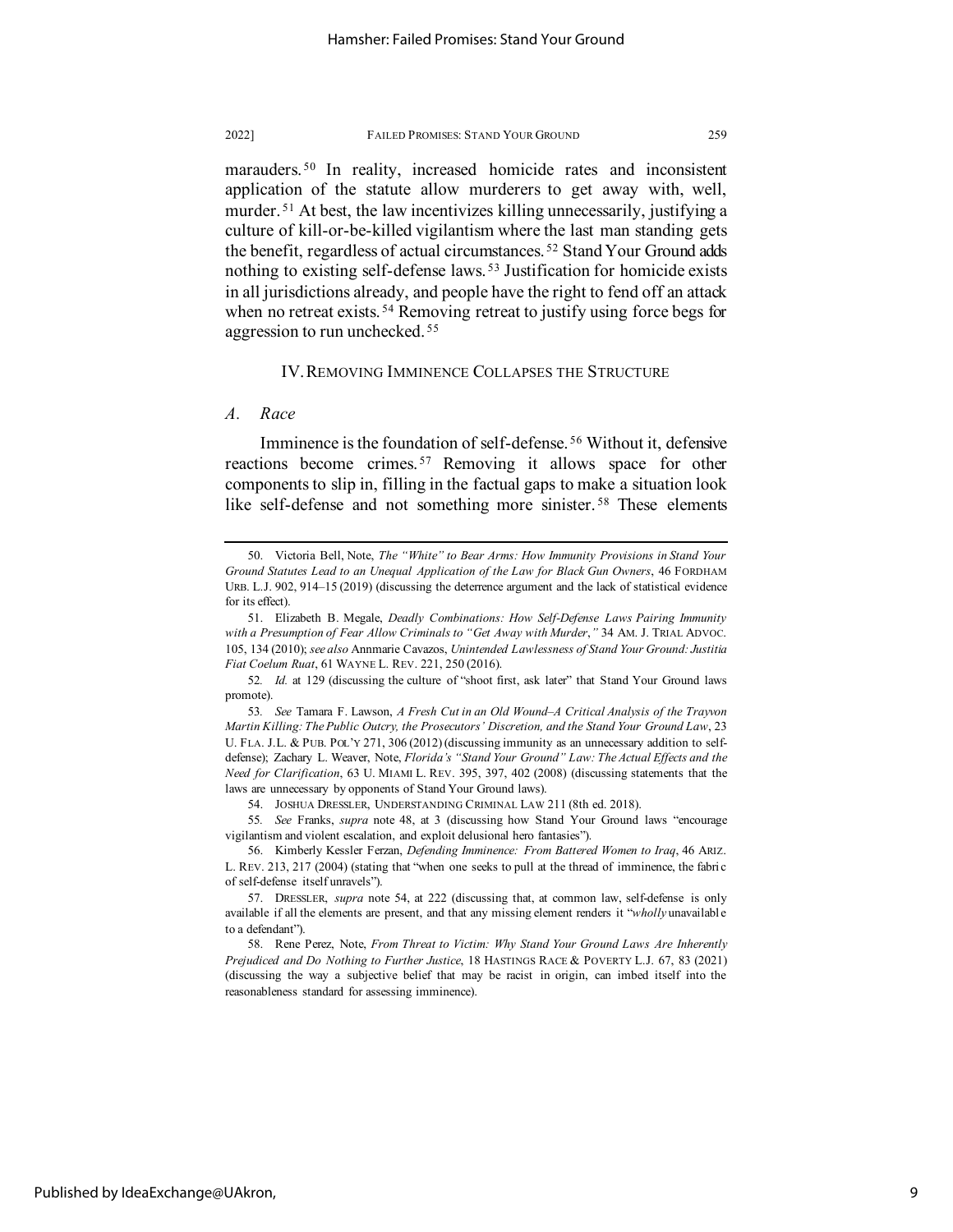include racism, the presence of a gun, or even the chemicals flowing in our brains. When not properly accountable to imminence, the justification for force disintegrates. [59](#page-10-1)

<span id="page-10-0"></span>As a component of Stand Your Ground legislation, race cannot be overstated and must be analyzed as both a separate component and as a facet of the other factors. <sup>[60](#page-10-2)</sup> Racial stereotypes affect how the human brain subconsciously perceives a threat and determines what reaction to take.<sup>[61](#page-10-3)</sup> Our minds form implicit biases<sup>[62](#page-10-4)</sup> by processing information "quickly and automatically" using mental shortcuts. [63](#page-10-5) It is something we do that we simply cannot *not* do. <sup>[64](#page-10-6)</sup> That process is not infallible. <sup>[65](#page-10-7)</sup> Racial stereotypes, especially those reinforced by media coverage that overrepresents Black and Latino people as criminals, embed themselves into the collective consciousness, making our subconscious decisions subject to these inaccuracies. [66](#page-10-8) In fact, the Black-as-criminal stereotype is so ubiquitous that "science long ago confirmed the existence of a pervasive, unconscious, and largely automatic bias against dark-skinned individuals as more hostile, criminal, and prone to violence."[67](#page-10-9) These built-in biases permeate the minds of police, prosecutors, defense attorneys, judges, and

<span id="page-10-10"></span><span id="page-10-1"></span><sup>59.</sup> DRESSLER, *supra* note [54,](#page-9-0) at 220 (discussing the definition of "imminent" and distinguishing it even from "inevitability").

<span id="page-10-2"></span><sup>60.</sup> Race is enmeshed in nearly every facet of American culture and politics, and Stand Your Ground laws are no exception. This section is not an exhaustive discussion of race nor is it the focus of this article, but the topic does need attention in any discussion of Stand Your Ground. For a more detailed discussion *see* Cynthia Kwei Yung Lee, *Race and Self-Defense: Toward a Normative Conception of Reasonableness*, 81 MINN. L. REV. 367 (1996) (discussing race, prejudice, and selfdefense), and L. Song Richardson & Phillip Atiba Goff, *Self-Defense and the Suspicion Heuristic*, 98 IOWA L. REV. 293 (2012) (discussing race and prejudice in criminality judgments).

<span id="page-10-3"></span><sup>61.</sup> Richardson & Goff, *supra* note [60,](#page-10-0) at 296. "Suspicion heuristic," a concept developed by the authors, refers to a mental shortcut (heuristic) that "allow[s] us to understand our social worlds quickly and accurately" but may "also lead to systematic errors in judgment." *Id.* at 297.

<span id="page-10-5"></span><span id="page-10-4"></span><sup>62</sup>*. Id.* at 296 (explaining implicit biases as non-conscious assumptions that our brains use for making quick judgments and decisions). Implicit biases are mostly associated with social groups. *Id.* at 301.

<sup>63</sup>*. Id.* at 296, 309.

<sup>64</sup>*. Id.* at 300.

<span id="page-10-7"></span><span id="page-10-6"></span><sup>65</sup>*. Id.* at 301. When we meet something that does not fit our expectations based on that process, our brains have another system that takes over and thinks those things through, but more slowly and consciously. *Id.*

<span id="page-10-8"></span><sup>66.</sup> Robert M. Entman & Kimberly A. Gross, *Race to Judgment: Stereotyping Media and Criminal Defendants*, 71 L. & CONTEMP. PROBS. 93, 97 (2008); *see also* Richardson & Goff, *supra* not[e 60,](#page-10-0) at 332 (discussing the importance of the duty to retreat to balance the racial bias that presumes criminality in Black and Brown people).

<span id="page-10-9"></span><sup>67.</sup> Shawn E. Fields, *Weaponized Racial Fear*, 93 TUL. L. REV. 931, 934 (2019); *see also* L. Song Richardson & Phillip Atiba Goff, *Implicit Racial Bias in Public Defender Triage*, 122 YALE L.J. 2626 (2013).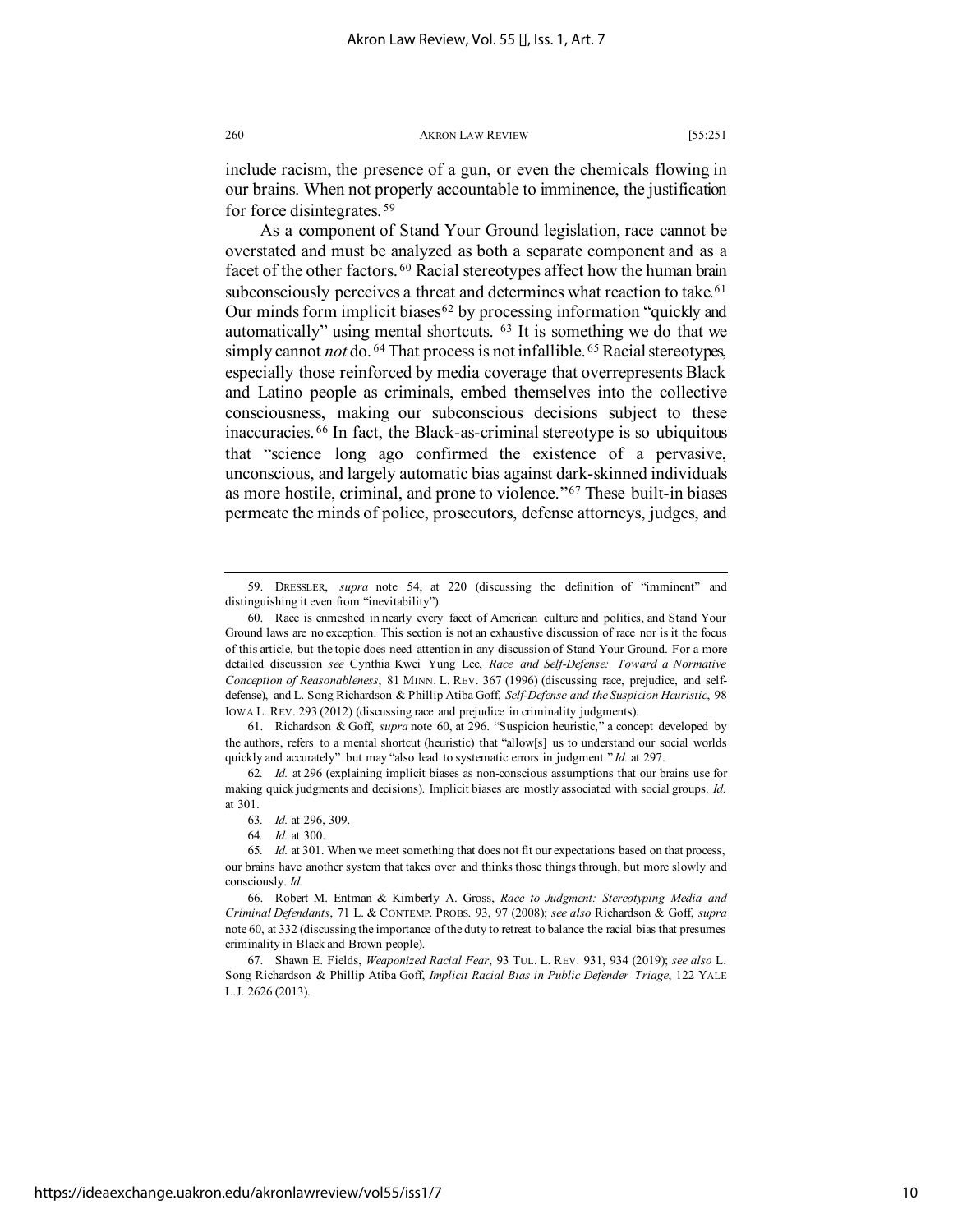juries, as well as the minds of the public consuming the cases through media coverage. [68](#page-11-1)

<span id="page-11-0"></span>Statistically, homicides in states with Stand Your Ground laws are 65% more likely to be ruled justified than in non-Stand Your Ground states.<sup>[69](#page-11-2)</sup> When analyzed by race, homicides with a white perpetrator and a Black victim are ruled justified over 16%, while only just over 1% are justified when a Black perpetrator shoots a white victim.<sup>[70](#page-11-3)</sup> Statistics cannot paint the entire picture because many incidents do not make it past the call to the police. [71](#page-11-4) In Florida, law enforcement is charged with determining whether a perpetrator is immune from criminal proceedings, including arrest, at the scene of the incident. [72](#page-11-5)

<span id="page-11-10"></span>The mention of race and Stand Your Ground laws almost automatically bring to mind George Zimmerman infamously shooting Trayvon Martin. [73](#page-11-6) In that case, Zimmerman, a white man who was patrolling his Sanford, Florida, neighborhood as a part of a voluntary local watch group, shot and killed Trayvon Martin, a Black teenager, while Martin was walking back to his father's house from a convenience store.<sup>[74](#page-11-7)</sup> In cases similar to this one, with one shooter and one victim, both male and strangers, the number of homicides justified by Stand Your Ground is 44.71% when the shooter is white and the victim Black. [75](#page-11-8) In contrast, when the Black male is the shooter and the victim white, the total falls to just 11%. [76](#page-11-9) The *Tampa Bay Times* conducted a broad study on Stand Your

<sup>68</sup>*. See* Fields, *supra* not[e 67](#page-10-10) (discussing racial bias at all levels of the criminal justice system). 69. John K. Roman, *Race, Justifiable Homicide, and Stand Your Ground Laws: Analysis of FBI* 

<span id="page-11-3"></span><span id="page-11-2"></span><span id="page-11-1"></span>*Supplementary Homicide Report Data*, URB. INST. 1, 9–10 (2013). 70*. Id.* at 7.

<span id="page-11-4"></span><sup>71.</sup> Weaver, *supra* note [53,](#page-9-10) at 407 (stating that statistics on self-defense claims in Florida are not kept, either before or after the Stand Your Ground law was enacted).

<span id="page-11-5"></span><sup>72.</sup> FLA. STAT. § 776.032(2) (2020); Velasquez v. State, 9 So. 3d 22, 24 (Fla. Dist. Ct. App. 2009).

<span id="page-11-6"></span><sup>73.</sup> Joanna Walters, *George Zimmerman Wounded in Florida Shooting Incident*, GUARDIAN (May 12, 2015 3:09 PM), https://www.theguardian.com/us-news/2015/may/11/george-zimmermaninjured-florida-shooting [https://perma.cc/G7AD-FNR9]; *see generally Timeline of Events in Trayvon Martin Case*, CNN (April 23, 2012, 5:24 PM), https://www.cnn.com/2012/04/23/ justice/florida-zimmerman-timeline/index.html [https://perma.cc/F6JN-U8ZJ].

<span id="page-11-7"></span><sup>74.</sup> Lizette Alvarez & Cara Buckley, *Zimmerman Is Acquitted in Trayvon Martin Killing*, N.Y. TIMES (July 13, 2013), https://www.nytimes.com/2013/07/14/us/george-zimmerman-verdicttrayvon-martin.html [https://perma.cc/3YZ8-H33T]. Zimmerman was eventually acquitted of second-degree murder and manslaughter charges, but police initially did not arrest him because the Stand Your Ground law's requirement for probable cause. Madison Gray, *Report: Police Initially Wanted to Make Arrest in Trayvon Martin Case*, TIME (Mar. 29, 2012), https://newsfeed.time.com/2012/03/29/report-police-initially-wanted-to-make-arrest-in-trayvonmartin-case/ [https://perma.cc/KU8K-RSKX].

<span id="page-11-9"></span><span id="page-11-8"></span><sup>75.</sup> Roman, *supra* note [69,](#page-11-0) at 9.

<sup>76</sup>*. Id.*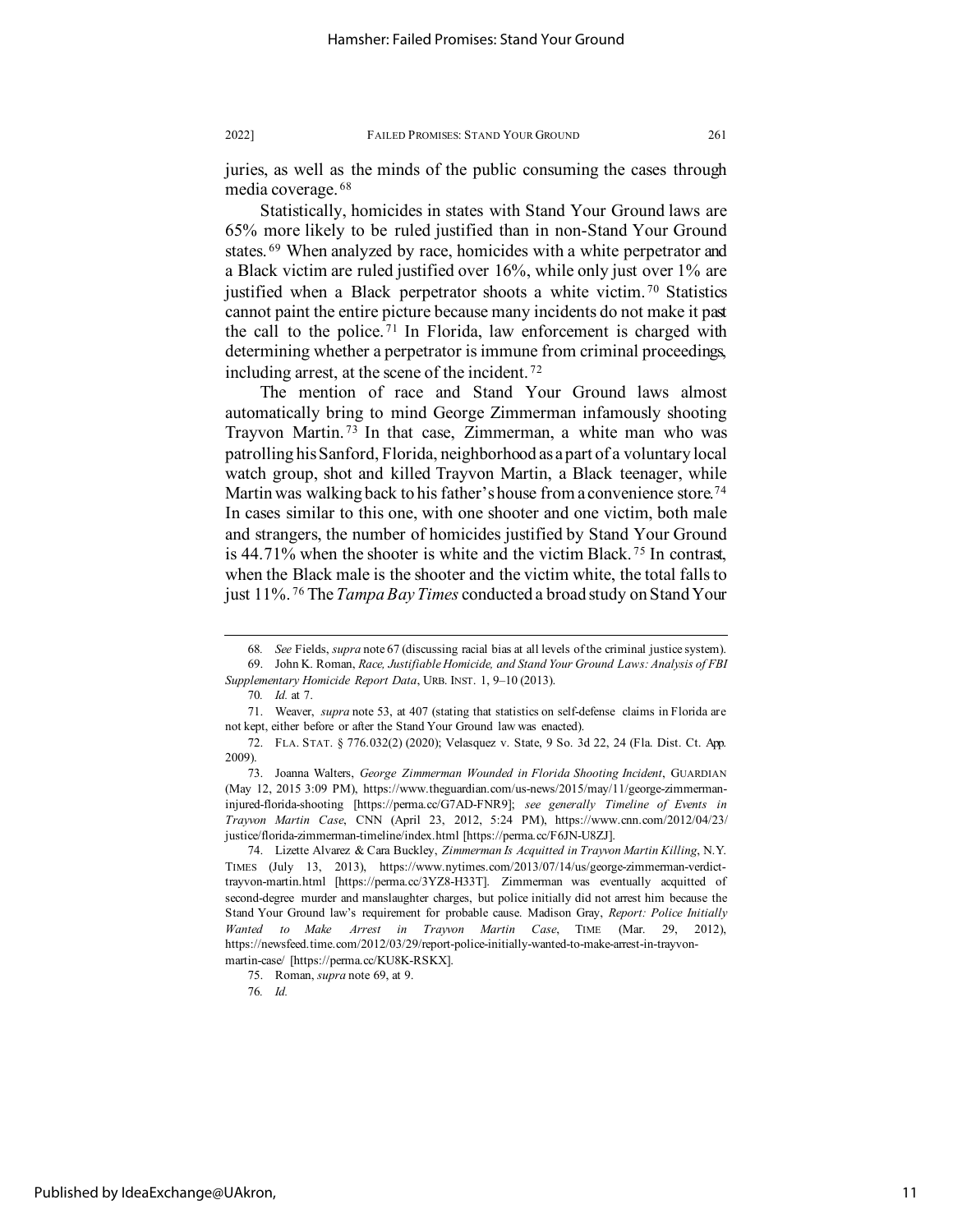<span id="page-12-11"></span>Ground cases in Florida and found that Stand Your Ground cases that had a Black victim were more likely to result in dismissal than if the victim was white. [77](#page-12-0) These racial disparities cannot merely be explained away by coincidence. [78](#page-12-1) High rates of justified homicides where the victim was Black demonstrate the devaluation of Black people, a side effect of the criminal stereotype. [79](#page-12-2) The lower rate of justified homicides when a perpetrator is Black points to the entrenched belief that to be Black is to be guilty.  $80$ 

# *B. Ensuring Self-Defense is Necessary*

Each element of self-defense ensures that whatever force is used against a threat is necessary and that no violence is committed without respect for life.<sup>[81](#page-12-4)</sup> Anticipating a future harm or acting after the threat has dissolved eliminates imminence which is the linchpin that keeps the idea of inflicting harm in rational check. [82](#page-12-5)

<span id="page-12-10"></span>Self-defense, including both Stand Your Ground and Castle Doctrine, does not permit a fear of future harm. <sup>[83](#page-12-6)</sup> Harm must be imminent, and the person must reasonably believe the force is necessary to prevent that imminent harm. [84](#page-12-7) Imminence and necessity are separate requirements: the former asserts that an attack is presently going to happen and the latter declares the force used is indeed the force required.<sup>[85](#page-12-8)</sup> Imminence tangles with necessity, requiring an analysis using the subjective belief and objective reasonable person standard.<sup>[86](#page-12-9)</sup> Essentially, the analysis requires that a reasonable person (objective) in the same

<span id="page-12-0"></span><sup>77.</sup> Susan Taylor Martin, *Florida 'Stand Your Ground' Law Yields Some Shocking Outcomes Depending on How Law Is Applied*, TAMPA BAY TIMES (Feb. 17, 2013), https://www.tampabay.com/ news/publicsafety/crime/florida-stand-your-ground-law-yields-some-shocking-outcomesdepending-on/1233133/ [https://perma.cc/PU5X-GFFK].

<span id="page-12-2"></span><span id="page-12-1"></span><sup>78.</sup> For a thorough discussion on racial bias and the criminal justice system, *see* Fields, *supra* note [67.](#page-10-10)

<sup>79.</sup> Lawson, *supra* not[e 53,](#page-9-10) at 280 n.30.

<sup>80.</sup> Fields, *supra* not[e 67,](#page-10-10) at 934.

<span id="page-12-4"></span><span id="page-12-3"></span><sup>81.</sup> Megale, *supra* note [51,](#page-9-11) at 116 (discussing the removal of respect for life by Stand Your Ground laws).

<span id="page-12-6"></span><span id="page-12-5"></span><sup>82.</sup> Drake, *supra* note [7,](#page-2-7) at 600 (arguing that a factual analysis of each case should determine imminent danger, rather than presuming it statutorily).

<sup>83</sup>*. In re* Christian S., 872 P.2d 574, 583 (1994).

<sup>84</sup>*. Id.*

<sup>85.</sup> Fritz Allhoff, *Self-Defense Without Imminence*, 56 AM. CRIM. L. REV. 1527, 1531 (2019).

<span id="page-12-9"></span><span id="page-12-8"></span><span id="page-12-7"></span><sup>86</sup>*. See, e.g.*, Bouie v. State, 292 So. 3d 471, 481 (Fla. Dist. Ct. App. 2020); People v. Humphrey, 921 P.2d 1, 6 (1996).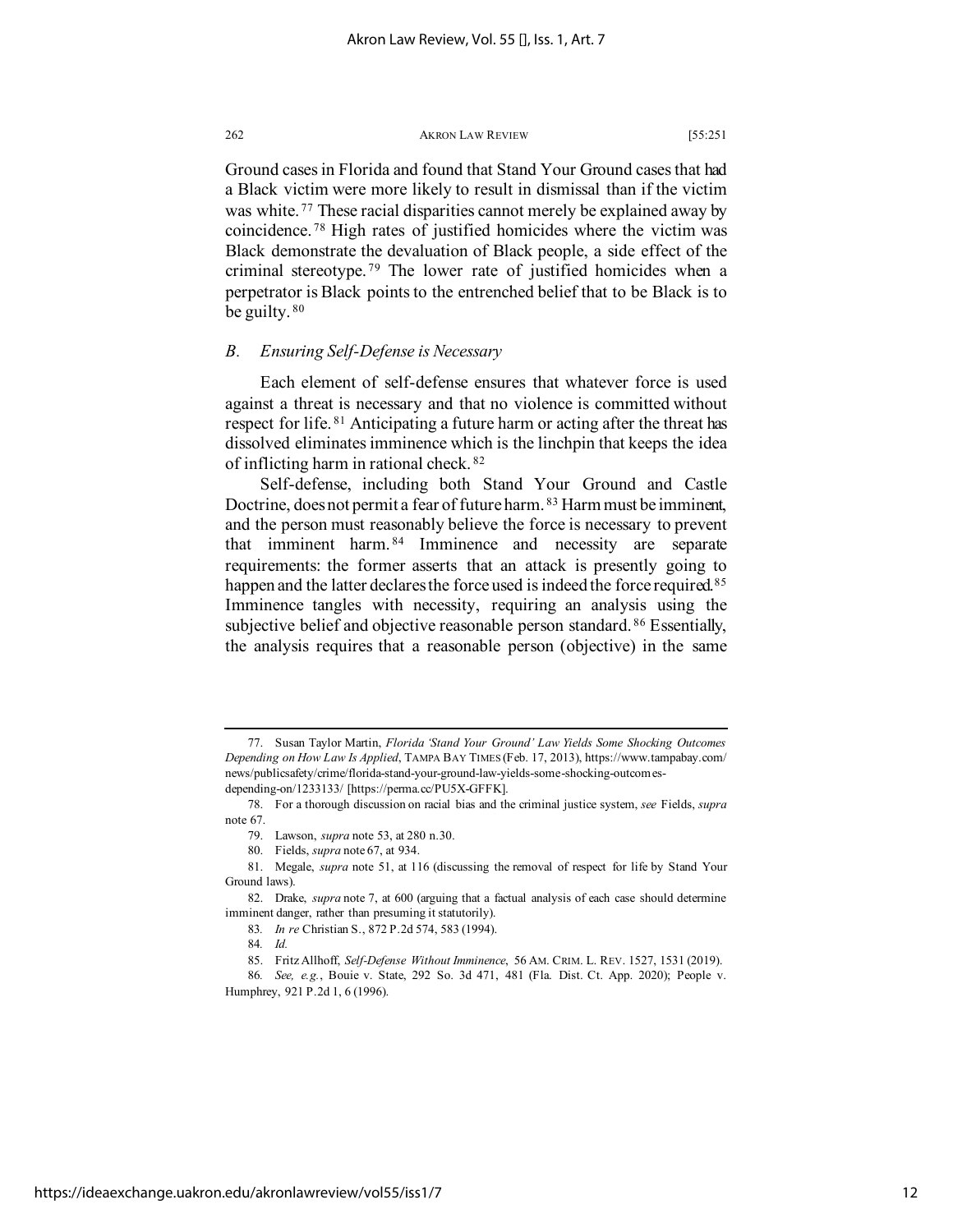position as the defendant would believe (subjective) that the force used was *necessary* to prevent *imminent* death or great bodily harm. [87](#page-13-0)

<span id="page-13-12"></span>Not only do imminence and necessity get muddled, but the objective and subjective components make analysis confusing. [88](#page-13-1) In *People v. Goetz*, the 1986 New York case where a white man, Bernard Goetz, was approached on the subway by a group of four young Black men who asked him for five dollars; Goetz pulled out a handgun and fired, injuring all four. [89](#page-13-2)

Goetz, after sustaining an injury while being mugged several years prior, carried a firearm with him, anticipating the need for defending himself.<sup>[90](#page-13-3)</sup> Merely displaying the weapon successfully deterred other attackers since the first incident. [91](#page-13-4) That fateful day in the subway, Goetz instead chose not to *display* the gun but to *fire* the gun. [92](#page-13-5)

The charges against Goetz were dismissed because of an instruction to the grand jury to consider whether Goetz's behavior was that of a reasonable man, which, Goetz argued, erroneously "introduced an objective element" to a standard that "should be wholly subjective."[93](#page-13-6) The confusion nearly brought down the case. [94](#page-13-7) However, the New York Court of Appeals reversed and reinstated the charges based on the extensive case law and legislative history's indication that reasonable was an objective standard. [95](#page-13-8)

<span id="page-13-13"></span>Unfortunately for Goetz and many others, carrying (and using) a weapon in anticipation of self-defense is not a discrete doctrine identified by courts. [96](#page-13-9) Anticipatory self-defense is mostly expressed in connection with Battered Women's Syndrome in domestic violence cases and international military conflicts.<sup>[97](#page-13-10)</sup> Its use in self-defense cases is generally unsuccessful. [98](#page-13-11)

<sup>87</sup>*. See, e.g.*, *Bouie*, 292 So. 3d at 481; *Humphrey*, 921 P.2d at 6.

<span id="page-13-1"></span><span id="page-13-0"></span><sup>88.</sup> Seth D. DuCharme, Note, *The Search for Reasonableness in Use-of-Force Cases: Understanding the Effects of Stress on Perception and Performance*, 70 FORDHAM L. REV. 2515, 2521–22 (2002) (discussing the subjective and objective elements of reasonableness).

<span id="page-13-5"></span><span id="page-13-4"></span><span id="page-13-3"></span><span id="page-13-2"></span><sup>89.</sup> People v. Goetz, 497 N.E.2d 41, 43 (1986). While Goetz initially fired four shots, injuring three of them men, he then fired a fifth time, severely injuring the fourth. *Id.*

<sup>90</sup>*. Id.* at 44.

<sup>91</sup>*. Id.*

<sup>92</sup>*. Id.*

<sup>93.</sup> People v. Goetz, 502 N.Y.S.2d 577, 581 (N.Y. Sup. Ct. 1968); *Goetz*, 497 N.E.2d at 46.

<sup>94</sup>*. Goetz*, 497 N.E.2d at 51.

<sup>95</sup>*. Id.* at 50–51.

<span id="page-13-9"></span><span id="page-13-8"></span><span id="page-13-7"></span><span id="page-13-6"></span><sup>96.</sup> Brooks Holland, *Anticipatory Self-Defense Claims as a Lens for Reexamining Zealous Advocacy and Anti-Bias Disciplinary Norms*, 49 TEX. TECH L. REV. 89, 96 (2016).

<span id="page-13-11"></span><span id="page-13-10"></span><sup>97.</sup> Noura S. Erakat, *New Imminence in the Time of Obama: The Impact of Targeted Killings on the Law of Self-Defense*, 56 ARIZ. L. REV. 195, 230–31 (2014).

<sup>98.</sup> Holland, *supra* note 96, at 95.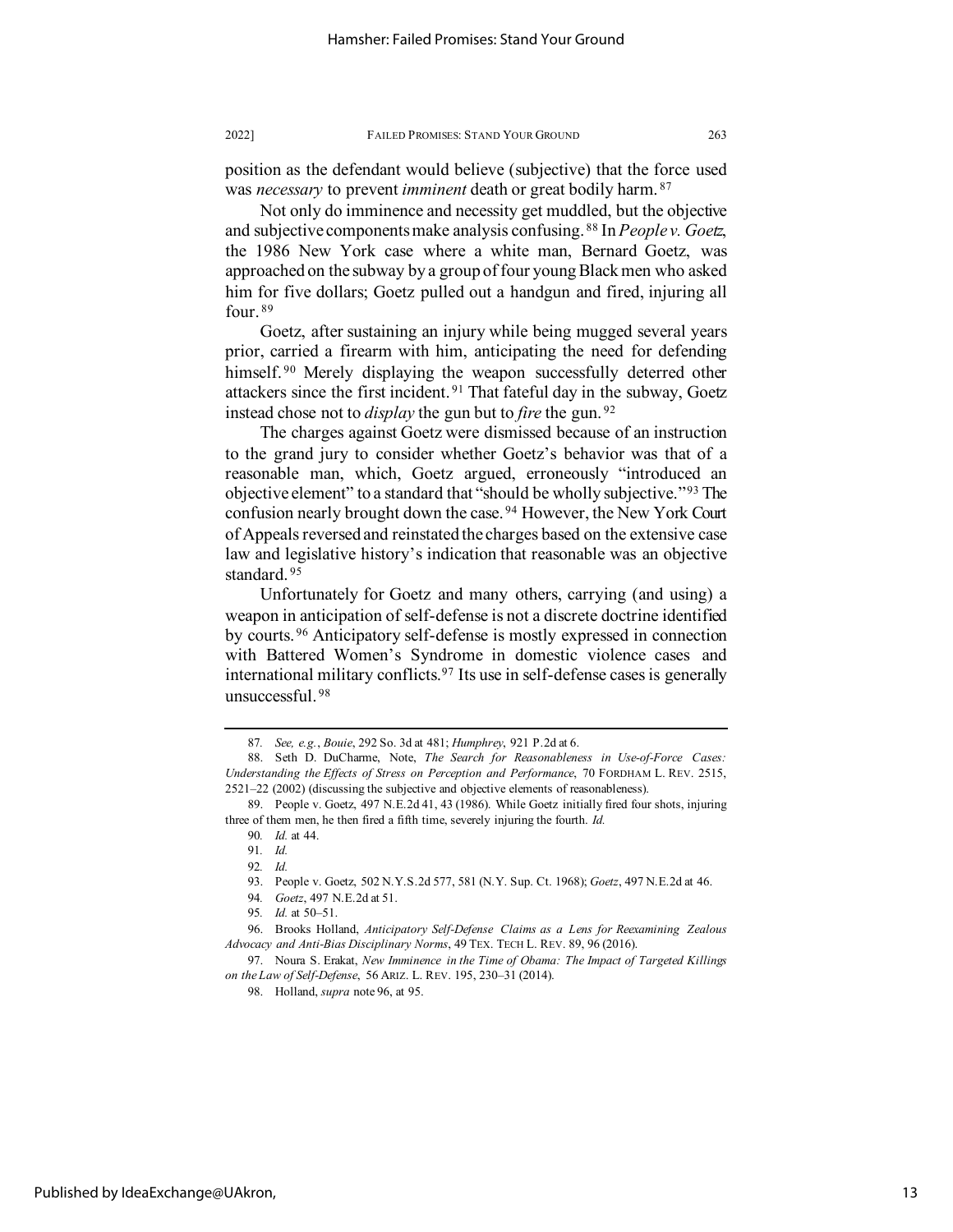The concept of anticipatory self-defense, however, threads through the analysis of imminence: at what point does the anticipation of an attack become an imminent attack? As viewed within a traditional self-defense definition, *imminence* depends upon the ability to retreat: if one can retreat, imminence dissipates as one gains distance from the attacker.<sup>[99](#page-14-0)</sup> But when that duty to retreat no longer exists, imminence becomes more significant and more subjective. When one stands their ground, personal judgment on when to meet force becomes the only factor in determining imminence. [100](#page-14-1)

The imminence element in self-defense cases usually operates as the objectively reasonable portion of the determination that the defendant had a subjective belief that deadly force was necessary. [101](#page-14-2) The threat must be both *imminent* and the force countering it must be *necessary*. [102](#page-14-3) The would-be victim must possess an objectively reasonable belief in the imminence of such threat, <sup>[103](#page-14-4)</sup> whether the threat is actually present or only perceived as present. [104](#page-14-5) Imminence and necessity often present as two sides of the same coin and may seem difficult to separate. <sup>[105](#page-14-6)</sup> They can be unwound but still do interact.<sup>[106](#page-14-7)</sup> The defensive use of force cannot be anticipatory. [107](#page-14-8) Imminence and necessity act as restraints to ensure that self-defense stays within the bounds of justification.<sup>[108](#page-14-9)</sup>

Imminence also interacts with the duty to retreat. If a person safely retreats from a threat then it ceases to be imminent, and the person sustains no injury and inflicts no harm. Removing the duty to retreat changes the whole idea of self-defense because "anytime one claims to perceive a

<span id="page-14-9"></span>108. Holland, *supra* note 96, at 96.

<span id="page-14-0"></span><sup>99</sup>*. See* DuCharme, *supra* note [88,](#page-13-12) at 2546–50 (discussing reaction time and the ability of a victim to retreat from an attacker).

<span id="page-14-1"></span><sup>100. &</sup>quot;Personal judgment" contains many factors and varies between individuals. For a discussion on the physical and mental processes that contribute to a person's individual calculations in judging imminence, *see id.*

<span id="page-14-3"></span><span id="page-14-2"></span><sup>101</sup>*. See, e.g.*, FLA. STAT. § 776.012(2) (2020) ("A person is justified in using or threatening to use force ... if he or she reasonably believes that using ... such force is necessary to prevent imminent death or great bodily harm.").

<sup>102.</sup> Santa Cruz, *supra* note [49,](#page-8-6) at 154, 155.

<sup>103.</sup> Cynthia Ward, *Stand Your Ground and Self Defense*, 42 AM. J. CRIM. L. 89, 94–95 (2015).

<sup>104</sup>*. Id.* at 95.

<sup>105</sup>*. See* Allhoff, *supra* not[e 85,](#page-12-10) at 1529–31.

<span id="page-14-7"></span><span id="page-14-6"></span><span id="page-14-5"></span><span id="page-14-4"></span><sup>106</sup>*. Id.* at 1535; *see also* Ferzan, *supra* note [56,](#page-9-12) at 262 (discussing the need for both imminence and necessity as separate and distinct elements of self-defense).

<span id="page-14-8"></span><sup>107.</sup> *See* Ferzan, *supra* not[e 56,](#page-9-12) at 262 ("The right to self-defense is not the right to act as early as is necessary to defend oneself effectively. The right to self-defense is the right to respond to aggression."); Holland, *supra* note [96,](#page-13-13) at 94 n.27 (accepting that anticipatory self-defense is not recognized, but is rather an application of existing self-defense laws that also requires "situations of immediate and imminent danger" (quoting State v. Davis, No. A-4513-13T4, 2015 WL 8213991, at \*2 ( N.J. Super Ct. App. Div., Dec. 9, 2015)).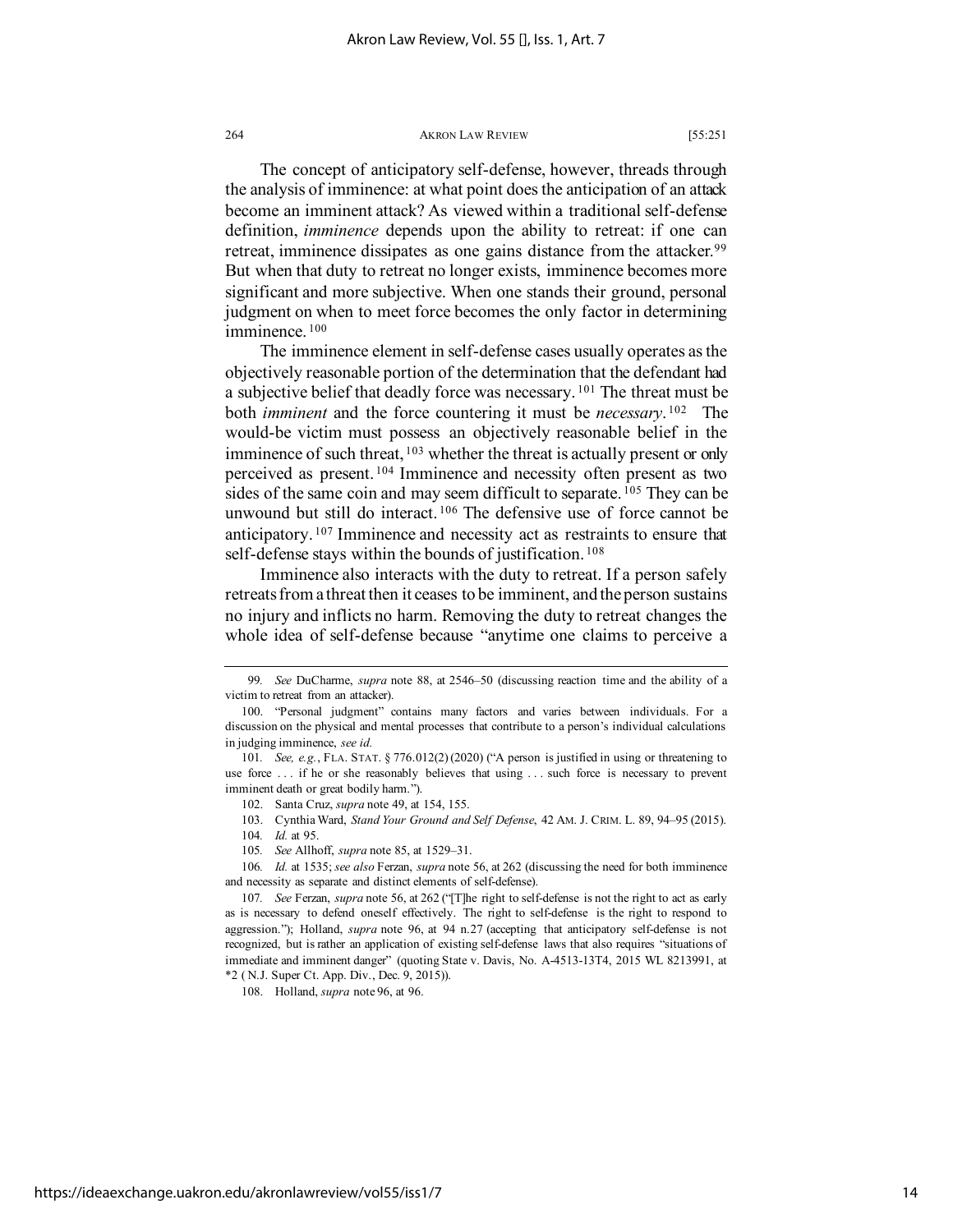threat, that individual would be justified in reacting violently; they would have little incentive to diffuse the situation by retreating."<sup>109</sup> In a situation where no safe retreat exists the person is justified in using the force necessary, even deadly force in certain circumstances, because the threat remains imminent and the only way out is to defend.<sup>[110](#page-15-2)</sup> But in eliminating the duty to retreat, imminence becomes a legal apparition, only remaining because the person refused to abandon their position.

<span id="page-15-0"></span>The 2006 Florida case, *State v. Smiley*, demonstrates how the duty to retreat interacted with imminence prior to Florida's enactment of their Stand Your Ground statute. [111](#page-15-3) Robert Smiley, a taxi driver, shot a drunk passenger after Smiley drove him home from a bar. [112](#page-15-4) After dragging the man out of the cab, using a stun gun on him, and shooting two warning shots at his feet, Smiley then shot the man twice in the chest.<sup>[113](#page-15-5)</sup> Although Smiley testified that the man came at him with a knife, no knife was found at the scene. [114](#page-15-6) Smiley could have gotten in his cab and driven away. [115](#page-15-7)

<span id="page-15-11"></span>The shooting took place nearly a year before the Stand Your Ground law's enactment, but Smiley's trial occurred after the law took effect.<sup>[116](#page-15-8)</sup> Smiley argued the Stand Your Ground law applied retroactively to his case by moving for the jury instructions to include it, the trial court's granted the motion, but the court of appeals reversed it.<sup>[117](#page-15-9)</sup> The court of appeals acknowledged that under the change, Smiley would have had no duty to retreat, and his legal consequences would "change substantially."<sup>[118](#page-15-10)</sup> If Smiley had a clear, safe retreat by driving away,

<span id="page-15-10"></span><span id="page-15-9"></span><span id="page-15-8"></span>

<sup>109.</sup> Megale, *supra* note [51,](#page-9-11) at 105, 115.

<sup>110.</sup> Holland, *supra* note 96, at 94.

<sup>111.</sup> State v. Smiley, 927 So. 2d 1000 (Fla. Dist. Ct. App. 2006).

<span id="page-15-4"></span><span id="page-15-3"></span><span id="page-15-2"></span><span id="page-15-1"></span><sup>112</sup>*. Id.*; Adam Liptak, *15 States Expand Right to Shoot in Self-Defense*, N.Y. TIMES (Aug. 7, 2006), https://www.nytimes.com/2006/08/07/us/07shoot.html [https://perma.cc/SHP5-SPZY].

<span id="page-15-5"></span><sup>113.</sup> Nancy L. Othon, *Trial Focuses on Victim's Mood*, S. FLA. SUN-SENTINEL (Dec. 9, 2006), https://www.sun-sentinel.com/news/fl-xpm-2006-12-09-0612090055-story.html [https://perma.cc/9M6P-VH6E].

<sup>114.</sup> Liptak, *supra* note [112.](#page-15-0)

<span id="page-15-7"></span><span id="page-15-6"></span><sup>115</sup>*. Id.* Witnesses stated that Smiley told Morningstar to get out and that Smiley could not drive him around all night as he needed money. *Police: Florida Cabbie Kills Unruly Passenger*, HERALD-TRIBUNE (Nov. 8, 2004 5:47 PM), https://www.heraldtribune.com/article/LK/20041108/News/ 605234672/SH [https://perma.cc/RK6F-GK8J]. When Morningstar did not immediately get out of the cab, Smiley then yelled, "Do you want me to kill you? Do you want to die?" *Id.* After the shooting, Smiley got back in his cab and drove off, threw his gun into the Intracoastal Waterway, and continued to work. Missy Diaz, *Plea Deal Averts Trial for Taxi Driver*, S. FLA. SUN-SENTINEL (Feb. 23, 2007), https://www.sun-sentinel.com/news/fl-xpm-2007-02-23-0702230082-story.html [https://perma.cc/VWF8-SLMG].

<sup>116</sup>*. Smiley*, 927 So. 2d at 1000.

<sup>117</sup>*. Id.*

<sup>118</sup>*. Id.* at 1003.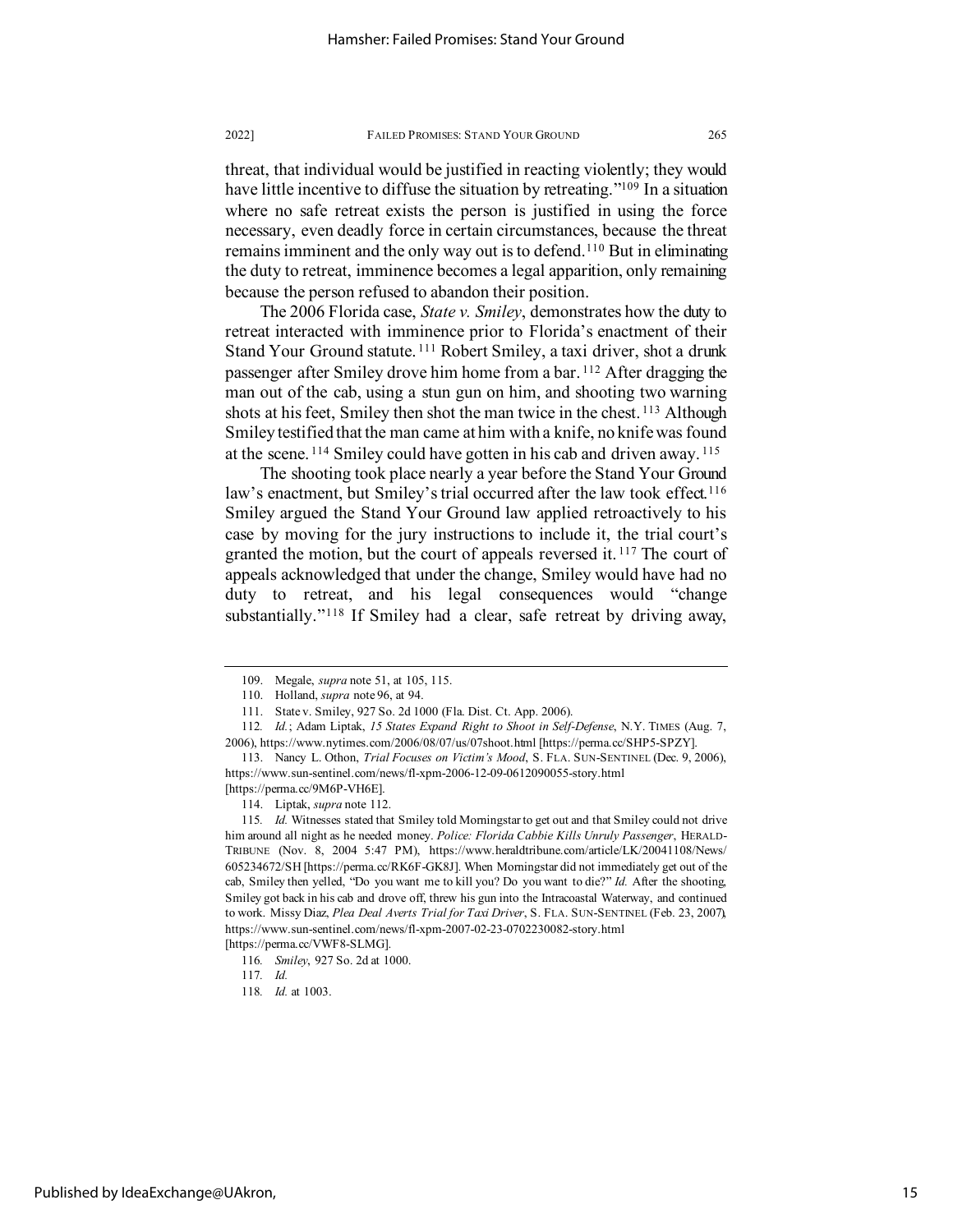imminence would not have existed and neither would the threat.<sup>[119](#page-16-0)</sup> Standing his ground (although not legal at the time) created a thin, vaporous imminence of danger. Depending on the jury, that may have been enough for him to claim self-defense under the Stand Your Ground statute.

The court of appeal's acknowledgement that Smiley would not have had to retreat under the language of the Stand Your Ground law allows that law to operate without imminence by permitting someone to use force, even deadly force, when retreat is possible. [120](#page-16-1) Simply put, if Smiley could have safely retreated, then the threat would not be imminent no force would be needed, and no one would be hurt. Imminence only exists because the refusal to retreat falsely creates it.

Since the Stand Your Ground law's enactment, the court's speculation has proved to be an accurate application of the law. In a 2009 Florida case similar to *Smiley*, Jimmy Hair, a passenger in a parked car, shot and killed Charles Harper, who had unlawfully entered the vehicle but was being pulled out by his friend.<sup>[121](#page-16-2)</sup> Dismissing the charges based on Hair's writ of prohibition invoking Stand Your Ground immunity, the court stated that, even though Harper was retreating, "the statute makes no exception from the immunity when the victim is in retreat at the time the defensive force is employed."[122](#page-16-3) An imminent threat no longer existed, yet Hair successfully used the Stand Your Ground law to kill.[123](#page-16-4) Imminence, according to the court, is not required, even though it is explicit in the law. [124](#page-16-5)

In another case clearly lacking imminence, a judge dismissed charges against Greyston Garcia, who claimed a Stand Your Ground defense when Garcia, armed with a knife, chased a thief, Pedro Roteta, who was attempting to steal the radio from Garcia's truck, for a block before

<span id="page-16-0"></span><sup>119.</sup> Christine Catalfamo, *Stand Your Ground: Florida's Castle Doctrine for the Twenty-First Century*, 4 Rutgers J.L. & Pub. Pol'y 504, 521 n.85 (2007); Diaz, *supra* note [1155](#page-15-11).

<span id="page-16-1"></span><sup>120</sup>*. Smiley*, 927 So. 2d at 1001; Christine Catalfamo, *supra* note 119, at 521 n.85, 527 n.107. Catalfamo compares Florida's previous statute enacted prior to the Stand Your Ground legislation and case law and suggests that "as vehicles provide a means of escape, a defendant who used deadly force while in a car might never hold a reasonable fear of death or great bodily harm." *Id.* at 527 n.107. With Florida's current approach to self-defense incorporating the Stand Your Ground language, vehicles are no longer considered a place requiring retreat, and the statute explicitly grants a presumption of imminence, thus effectively removing the requirement for imminence. *Id.* at 524.

<span id="page-16-4"></span><span id="page-16-3"></span><span id="page-16-2"></span><sup>121.</sup> Hair v. State, 17 So. 3d 804 (Fla. Dist. Ct. App. 2009).

<span id="page-16-5"></span><sup>122</sup>*. Id.*

<sup>123</sup>*. Id.*

<sup>124.</sup> FLA. STAT. § 776.013(1) (2020).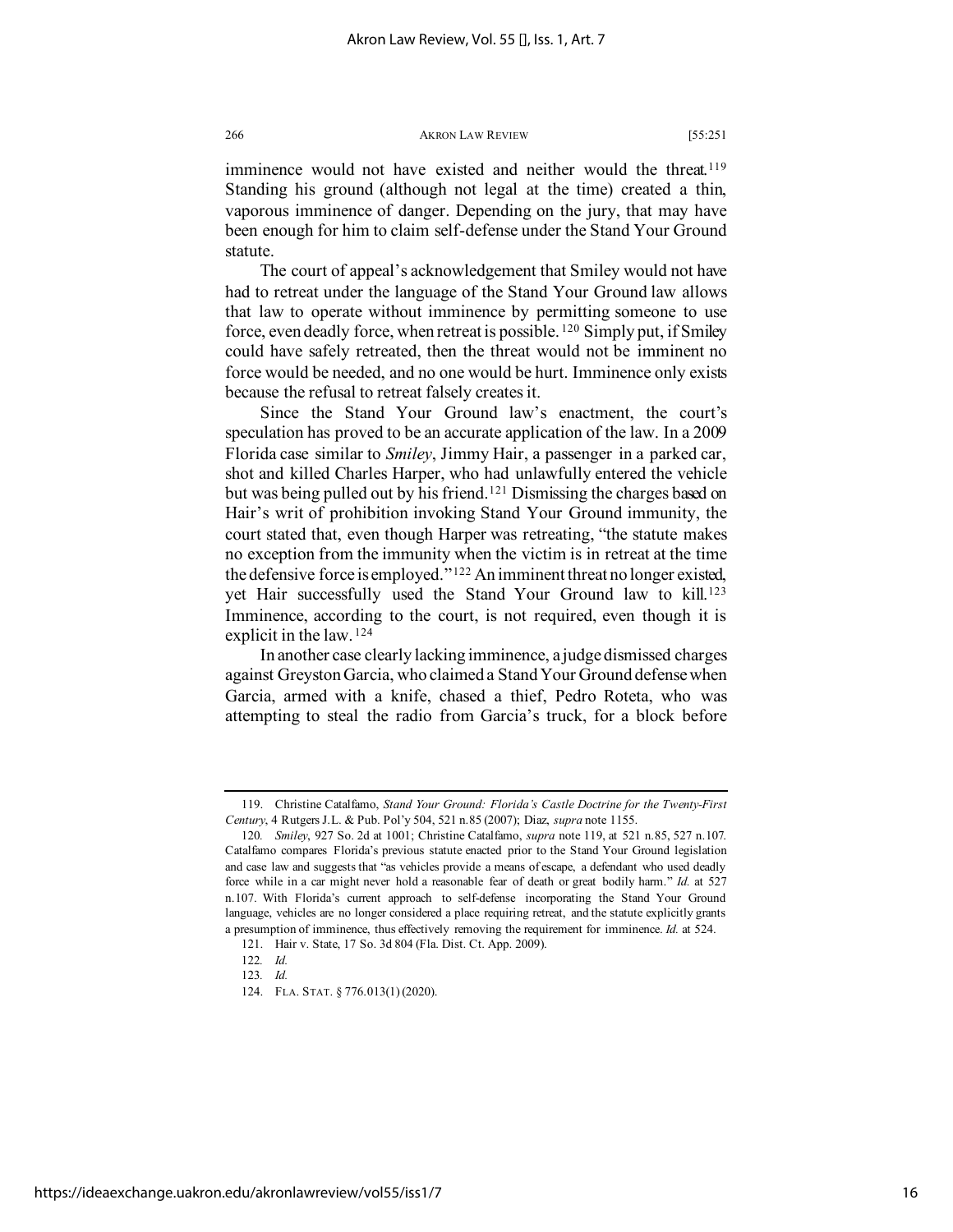<span id="page-17-0"></span>catching and stabbing him to death. [125](#page-17-1) There was no imminent threat to Garcia because he was asleep inside his apartment when Roteta stole the radio from Garcia's vehicle. [126](#page-17-2) Garcia had the time to grab a knife before going outside to confront Roteta. [127](#page-17-3) Garcia could have stayed safely inside, called the police, and let them handle it. [128](#page-17-4) However, he chose to dispense vigilante justice, and a man paid for the radio with his life. <sup>[129](#page-17-5)</sup>

Imminence was not considered in the *Hair* and *Garcia* cases, nor is it considered in many other Stand Your Ground cases where a clear, safe retreat exists. [130](#page-17-6) The only difference between those cases and *Smiley* was that the law justified Hair and Garcia's behavior and not Smiley's.[131](#page-17-7) Because of that justification, two men lost their lives without price and without a real reason.<sup>[132](#page-17-8)</sup> Both Hair and Garcia left their eventual victim to get a weapon with the intent to cause them harm and even possibly with the intent to kill them. <sup>[133](#page-17-9)</sup> And the law protected them.

<span id="page-17-11"></span>Removing the duty to retreat effectively removes imminence, leaving only the subjective belief of the person using force to ground the claim for self-defense. [134](#page-17-10) Imminence acts as a check on that belief, giving an objective, reasonable structure on which to build the self-defense claim. In the *Hair* and *Garcia* cases, requiring imminence would have protected Harper and Roteta, or at least required payment for their lives. Without contemplating imminence in those cases, the law devalued the lives of those who died..

<span id="page-17-1"></span><sup>125.</sup> Ben Montgomery, *'Stand Your Ground' Law Protects Those Who Go Far Beyond That Point*, TAMPA BAY TIMES (June 17, 2012), https://www.tampabay.com/news/publicsafety/standyour-ground-law-protects-those-who-go-far-beyond-that-point/1222930/ [https://perma.cc/29W5- 7EPC].

<sup>126</sup>*. Id.*

<sup>127</sup>*. Id.*

<sup>128</sup>*. Id.*

<span id="page-17-5"></span><span id="page-17-4"></span><span id="page-17-3"></span><span id="page-17-2"></span><sup>129</sup>*. Id.* at 122. Roteta had a sack of stolen radios on him, which he swung at Garcia in order to stave off the attack. *Id.* Garcia kept the radios and later sold them. *Id.*

<span id="page-17-6"></span><sup>130</sup>*. See, e.g.*, Sunde Farquhar, *Stand Your Ground Shooter Seth Browning Releases Statement*, PATCH (Sept. 25, 2012, 2:39 PM), https://patch.com/florida/palmharbor/stand-your-ground-shooterseth-browning-releases-statement [https://perma.cc/4QV5-ST9Q] (describing the case of Seth Browning, a man who shot and killed another man after arguing over an erratic driving incident, even though Browning was in his vehicle and could have easily driven away).

<span id="page-17-8"></span><span id="page-17-7"></span><sup>131</sup>*. See* State v. Smiley, 927 So. 2d 1000, 1001 (Fla. Dist. Ct. App. 2006); Hair v. State, 17 So. 3d 804, 804 (Fla. Dist. Ct. App. 2009); Montgomery, *supra* not[e 125.](#page-17-0)

<sup>132</sup>*. See Hair*, 17 So. 3d at 804; Montgomery, *supra* not[e 125.](#page-17-0)

<sup>133</sup>*. See Hair*, 17 So. 3d at 804; Montgomery, *supra* not[e 125.](#page-17-0)

<span id="page-17-10"></span><span id="page-17-9"></span><sup>134.</sup> Jody D. Armour, *Race Ipsa Loquitur: Of Reasonable Racists, Intelligent Bayesians, and Involuntary Negrophobes*, 46 STAN. L. REV. 781 (1994) (asserting that reasonableness is a subjective requirement of imminence, necessity, and proportionality). The objective presence of imminence and necessity is not required. *Id.* However, without a duty to retreat, there is no foundation for these elements. *Id.*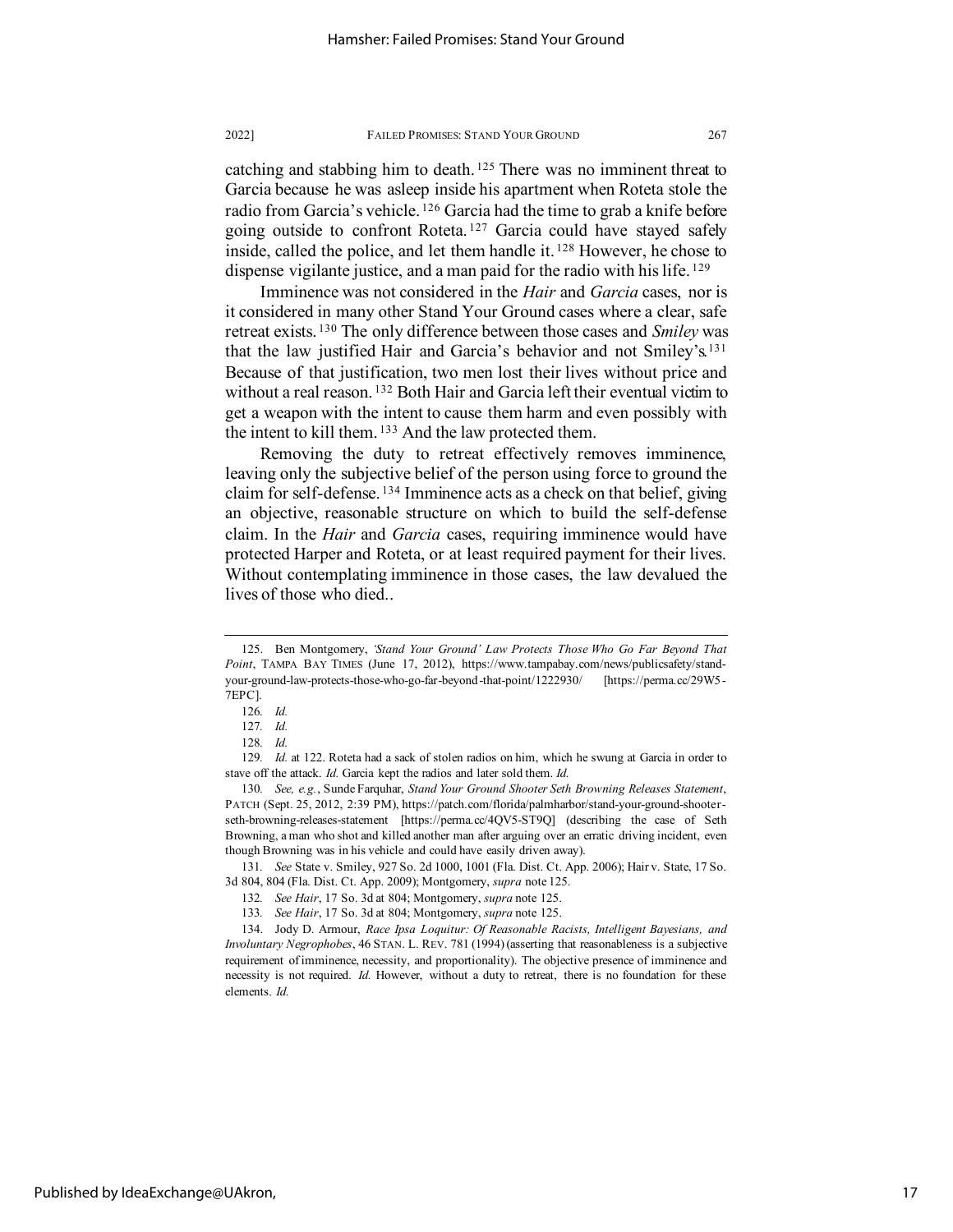# <span id="page-18-0"></span>*C. Room to Protect Battered Women*

Requiring only imminence, as important as that element is, minimizes *necessity*, the subjective belief that the force used is the force required. [135](#page-18-1) The application of self-defense and Stand Your Ground laws in domestic violence situations demonstrates the fickle nature of imminence and its interaction with necessity.<sup>[136](#page-18-2)</sup> In confrontations with noncohabitants or strangers, imminence and necessity become the most important elements. As demonstrated above, removing the duty to retreat from those situations reduces and even eliminates imminence and, therefore, necessity. But in situations involving cohabitants or intimate partners the elements of imminence and necessity change, requiring an almost entirely different standard for such circumstances. [137](#page-18-3) When the two actors in a struggle are physically similar in size and strength, evaluating elements is simple and easy. [138](#page-18-4) Evaluating proportionate force is easy, too. [139](#page-18-5) But for a woman, who is less likely to be the physically match of a male abuser, proportionate force becomes less clear, and imminence and necessity often must stretch to compensate for the differences. Reasonableness, too, is not looked at the same. <sup>[140](#page-18-6)</sup> To appease equality and attempt a fair application of the law, many judges, juries, and even the law enforcement at the scene ignore these differences. [141](#page-18-7) This can be seen in cases involving Battered Women's Syndrome. Battered Women's Syndrome is the psychological condition of learned helplessness wherein female domestic violence victims cannot leave their abusive partners and eventually kill them in self-defense to stop the abuse. [142](#page-18-8) These cases require a psychological evaluation to establish the reasonableness of her actions in the circumstances. [143](#page-18-9)

Proponents of Stand Your Ground laws argue that they give domestic violence victims broader protection in defending themselves by

<span id="page-18-1"></span><sup>135.</sup> Daniel Sweeney, Note, *Standing Up to "Stand Your Ground" Laws: How the Modern NRA-Inspired Self-Defense Statutes Destroy the Principle of Necessity, Disrupt the Criminal Justice System, and Increase Overall Violence*, 64 CLEV. ST. L. REV. 715, 719–20 (2016).

<sup>136</sup>*. See* Franks, *supra* note [30,](#page-5-7) at 1123.

<span id="page-18-7"></span><span id="page-18-6"></span><span id="page-18-5"></span><span id="page-18-4"></span><span id="page-18-3"></span><span id="page-18-2"></span><sup>137.</sup> Katelyn E. Keegan, Note, *The True Man & the Battered Woman: Prospects for Gender-Neutral Narratives in Self-Defense Doctrines*, 65 HASTINGS L.J. 259, 267 (2013).

<sup>138</sup>*. Id.* at 269.

<sup>139</sup>*. Id.*

<sup>140</sup>*. Id.*

<sup>141</sup>*. Id.* at 277.

<sup>142</sup>*. Id.* at 268.

<span id="page-18-9"></span><span id="page-18-8"></span><sup>143</sup>*. Id.* at 270.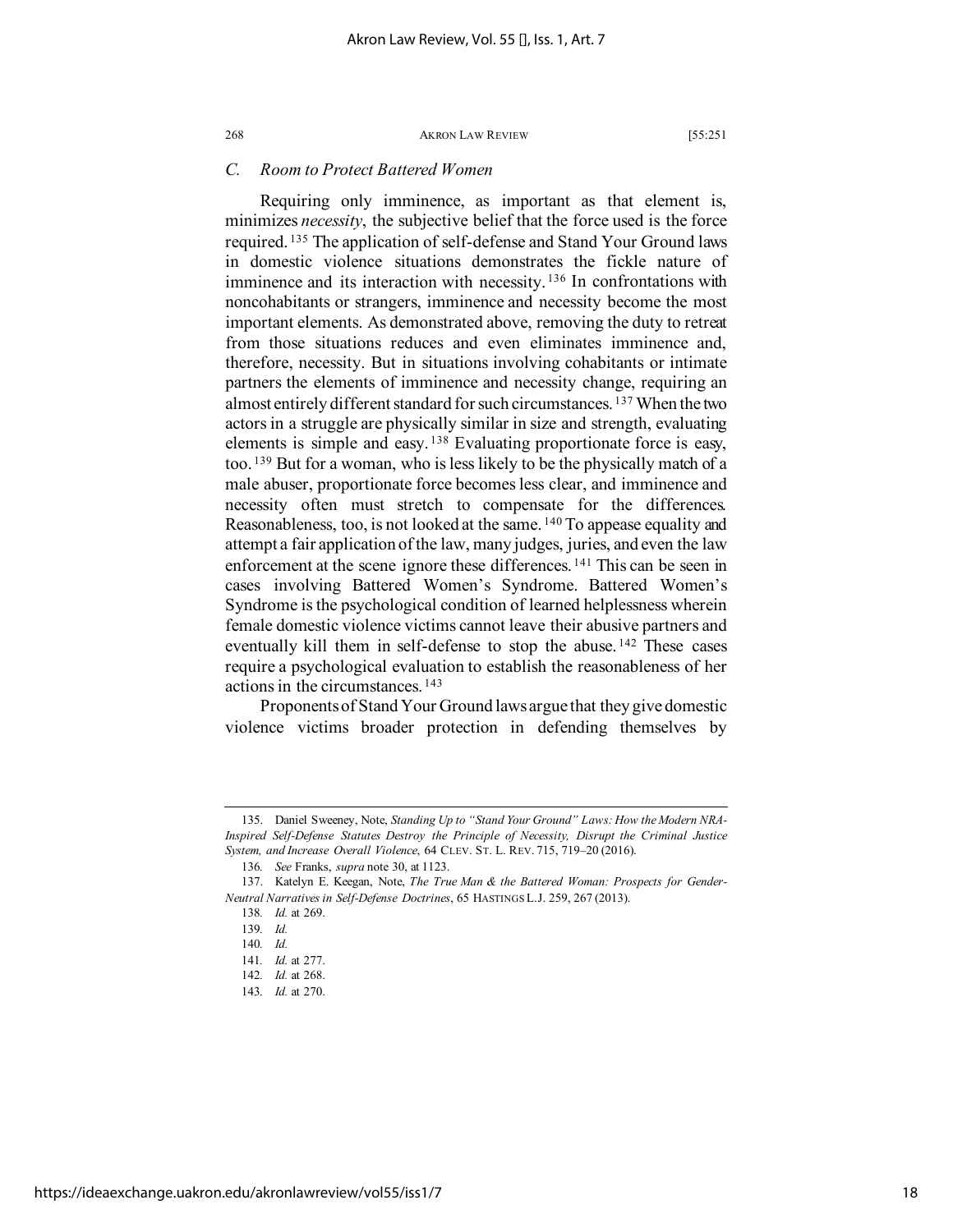eliminating the duty to retreat. [144](#page-19-0) This is spurious at best. The complexities of domestic violence leave out domestic violence victims in many cases. [145](#page-19-1) Florida's statute, for example, grants similar Stand Your Ground protection, including the presumption of a reasonable fear of imminent death or bodily harm, to a person defending themselves against a cohabitant. [146](#page-19-2) While this seems to give greater protection for domestic violence victims, the presumption only applies if a protective order is in place and an imminent attack is underway. [147](#page-19-3)

Practically speaking, this grants no more protection than traditional self-defense statutes, which did not do much for domestic violence victims anyway. [148](#page-19-4) Donna Coker, a domestic violence law expert, "do[es] not think that Stand Your Ground benefits women facing intimate partner violence in any way that they wouldn't have had under the prior law.["149](#page-19-5) Simply put, Stand Your Ground laws were not written for domestic violence victims. [150](#page-19-6) That reason has been back-filled to get more people on board. [151](#page-19-7) Justification for homicides committed by women, especially in Stand Your Ground states, is more likely to be found if the person killed was a stranger than if the person killed was an abuser.<sup>152</sup> Interpreting Stand Your Ground laws should produce unbiased, equal results for all homicides, whether they involve a stranger or a known person. Stand Your Ground laws, as written regarding domestic violence victims, combine with the hesitancy of law enforcement to take reports of domestic

151*. Id.* 152*. Id.*

<span id="page-19-1"></span><span id="page-19-0"></span><sup>144</sup>*. Id.* at 273. Castle doctrine usually applies to those fighting off an intruder in their own home, but domestic violence circumstances where a (usually) woman retaliates against her abuser do not always allow for the woman to claim self-defense. *Id.* at 268.

<sup>145</sup>*. See id.*

<sup>146.</sup> FLA. STAT. § 776.013 (2020).

<sup>147.</sup> FLA. STAT. § 776.013(3)(a) (2020).

<span id="page-19-4"></span><span id="page-19-3"></span><span id="page-19-2"></span><sup>148.</sup> While men experience intimate partner violence at a rate of approximately 1 in 10, women experience it at a much higher rate—1 in 4. *Intimate Partner Violence, Sexual Violence, and Stalking Among Men*, CTR. DISEASE CONTROL, (June 1, 2020) https://www.cdc.gov/violenceprevention/ intimatepartnerviolence/men-ipvsvandstalking.html [https://perma.cc/JRA5-GKCR]. Additionally, males commit 79.8% of intimate partner homicides. Emma E. Fridel & James Alan Fox, *Gender Differences in Patterns and Trends in U.S. Homicide, 1976–2017*, 6 VIOLENCE & GENDER 27, 29 (2019).

<span id="page-19-5"></span><sup>149.</sup> Irin Carmon, *Can Women Stand Their Ground? Depends on the Target*, MSNBC (Mar. 20, 2014 10:50 AM), https://www.msnbc.com/msnbc/can-women-stand-their-ground-msna288011 [https://perma.cc/BK78-GB6T].

<span id="page-19-8"></span><span id="page-19-7"></span><span id="page-19-6"></span><sup>150.</sup> Shelley Flannery, *Do Stand Your Ground Laws Apply to DV Survivors?*, DOMESTIC SHELTERS (Sept. 7. 2020), https://www.domesticshelters.org/articles/legal/do-stand-your-groundlaws-apply-to-dv-survivors [https://perma.cc/U7FL-XMLV].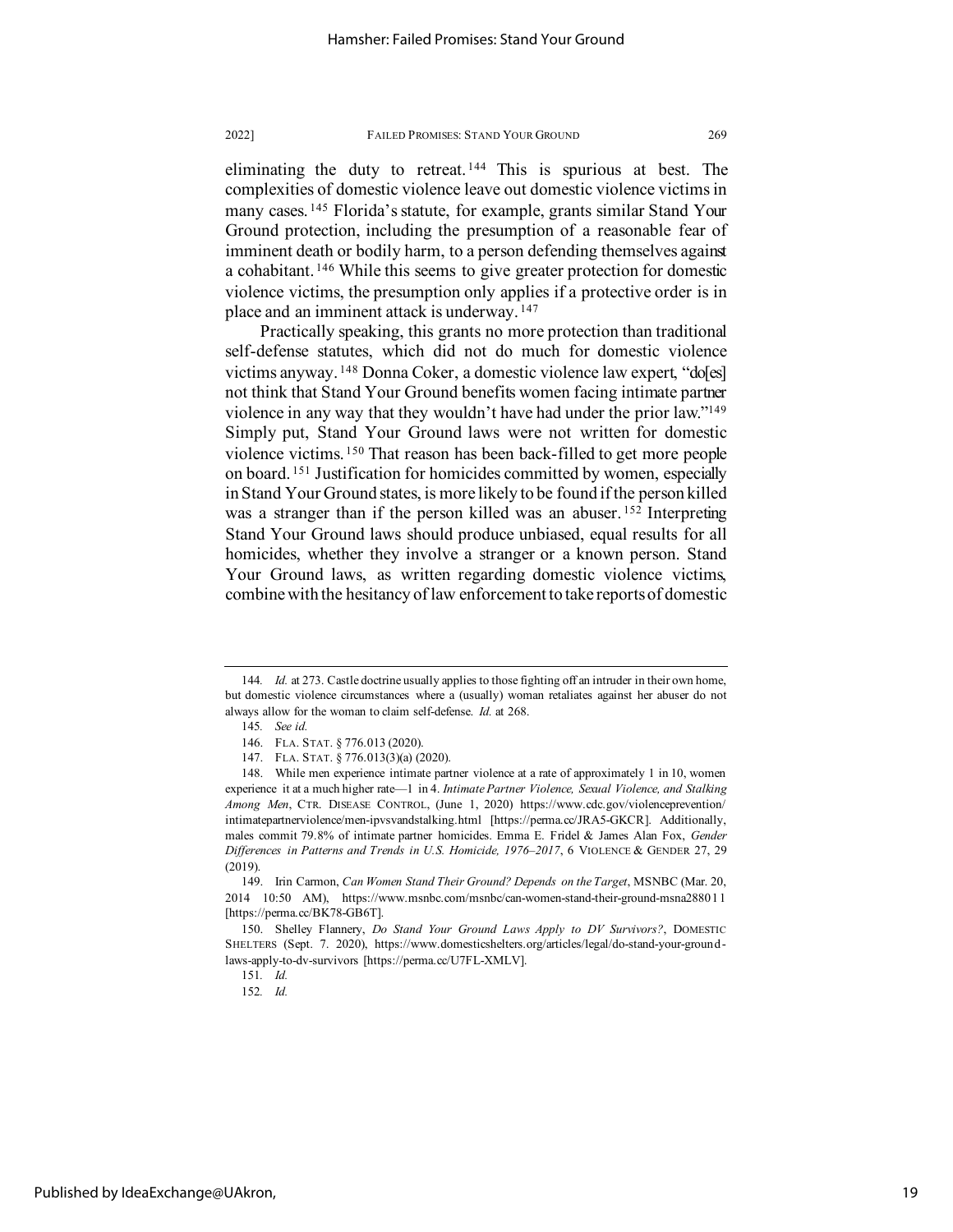violence seriously, and even the victims assume they will not be taken seriously.<sup>[153](#page-20-0)</sup>

If Stand Your Ground laws work for female domestic violence victims as well as they work for men, then women like Deven Grey would not face murder charges. [154](#page-20-1) In 2017, Alabama resident Grey shot and killed her boyfriend during a domestic dispute.<sup>[155](#page-20-2)</sup> Although she was bleeding from a head wound, had broken bones in her face, and had other injuries when police arrived on the scene, her Stand Your Ground claim was denied because the judge did not believe her life had been in immediate danger. [156](#page-20-3) Her boyfriend had pistol-whipped her and fired multiple shots in the home, but that was not enough to demonstrate an immediate threat. [157](#page-20-4)

In another Alabama case, Brittany Smith was brutally raped and threatened with death and the death of her family members when a friend she let stay in her house overnight attacked her. [158](#page-20-5) When her attacker, Todd Smith (no relation), wanted to get cigarettes, her brother, Chris, drove her and Todd to a local store where Brittany was able to write down Todd's name on a piece of paper and give it to the cashier, who happened to be Todd's ex-wife and knew Brittany. [159](#page-20-6) When they got back to Brittany's house, she told Chris to talk to the cashier, and when he did, he returned to the house with a gun. [160](#page-20-7) A fight broke out, and Todd, fueled by alcohol, meth, and a few other drugs, overpowered Chris. [161](#page-20-8) Brittany, fearing for both of their lives, shot and killed Todd. [162](#page-20-9) In October 2020, after her Stand Your Ground claim was denied earlier in the year, Brittany pled guilty in a deal that reduced her sentence from twenty years to only eighteen months. [163](#page-20-10)

162*. Id.*

<span id="page-20-3"></span><span id="page-20-2"></span><span id="page-20-1"></span><span id="page-20-0"></span><sup>153.</sup> Elizabeth Flock, *How Far Can Abused Women Go to Protect Themselves?*, NEW YORKER (Jan. 13, 2020), https://www.newyorker.com/magazine/2020/01/20/how-far-can-abused-women-go to-protect-themselves [https://perma.cc/7F6A-ZQWY].

<sup>154</sup>*. Id.*

<sup>155</sup>*. Id.*

<sup>156</sup>*. Id.*

<sup>157</sup>*. Id.*

<span id="page-20-4"></span><sup>158</sup>*. Id.*

<sup>159</sup>*. Id.*.

<sup>160</sup>*. Id.*

<sup>161</sup>*. Id.*

<span id="page-20-10"></span><span id="page-20-9"></span><span id="page-20-8"></span><span id="page-20-7"></span><span id="page-20-6"></span><span id="page-20-5"></span><sup>163.</sup> Alberto Luperon, *After Losing 'Stand Your Ground' Argument, Woman Pleads Guilty to Murdering Man She Said Raped Her*, LAW & CRIME (Oct. 11, 2020 10:08 AM), https://lawandcrime.com/high-profile/after-losing-stand-your-ground-argument-woman-pleadsguilty-to-murdering-man-she-said-raped-her/ [https://perma.cc/WG9B-N932].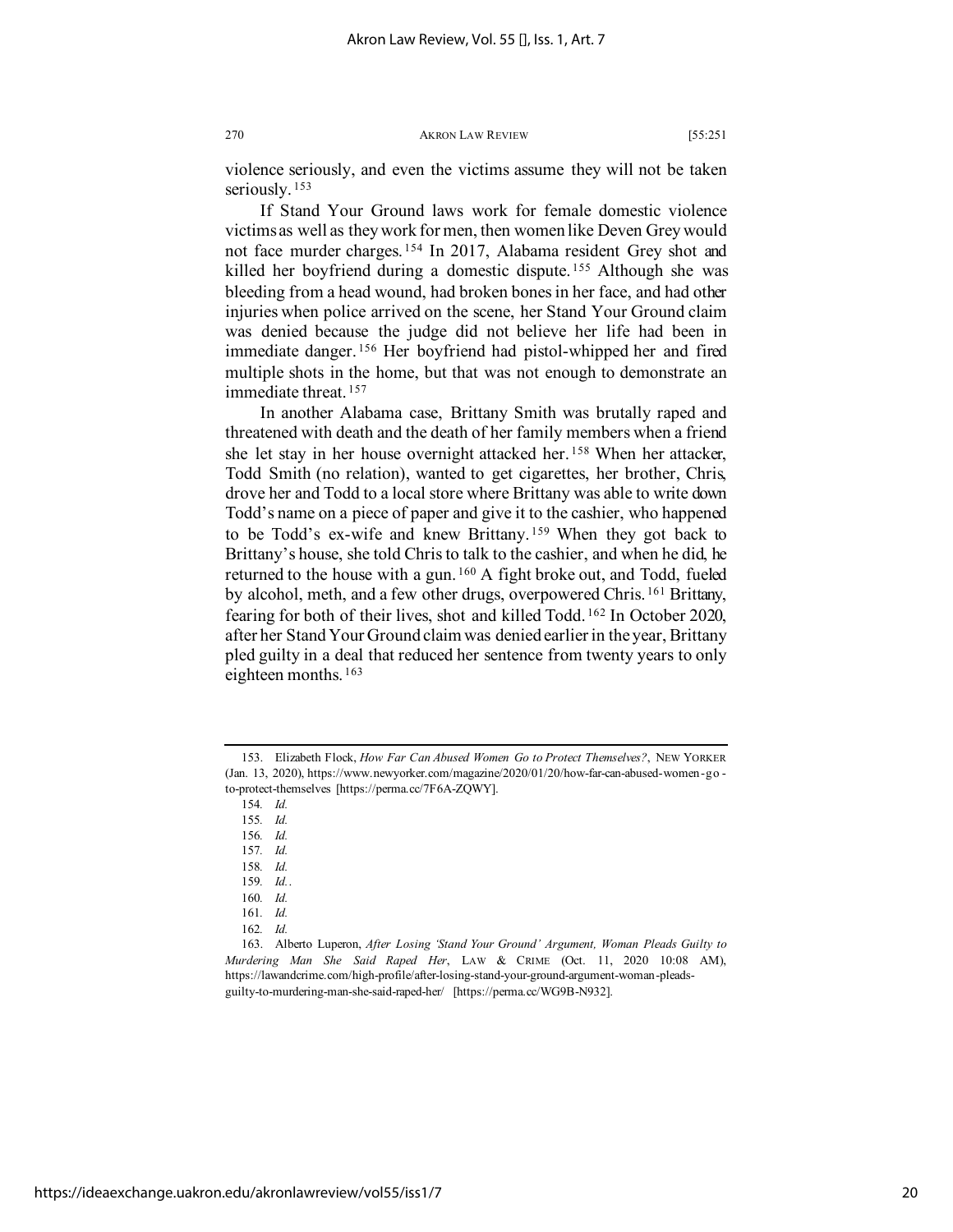Contrast those cases with the 2019 Wyoming case of Jason John. John shot unarmed Wesley Willow Jr. a total of nine times, including multiple rounds in his back and one in the back of his head, with an AR-15 rifle. [164](#page-21-0) Willow came to John's home with two other people, and John met them on the porch, holding the rifle.<sup>[165](#page-21-1)</sup> The details become unclear at that point, and despite missing and inconsistent facts, John won his Stand Your Ground pretrial hearing. [166](#page-21-2) As this was the first case to invoke the Stand Your Ground law in Wyoming after its passage in 2018, controversy was so heavy that the judge advised both the prosecution and defense that whatever the outcome of her ruling, they should immediately appeal it to the state's Supreme Court.<sup>[167](#page-21-3)</sup> She ruled that the law compelled her to presume John had a reasonable belief that deadly force was necessary, and she had to let him walk free. [168](#page-21-4) The Wyoming Supreme Court agreed. [169](#page-21-5)

# V. APPLYING THE LAW: INCONSISTENCIES AND CONFLICTS

Stand Your Ground laws do not supply the clear-cut self-defense regime envisioned. [170](#page-21-6) The erratic application of Stand Your Ground laws increases the risk people take in using force to fend off an aggressor, leading to wildly different determinations of what actions qualify for Stand Your Ground immunity.[171](#page-21-7) For example, in Florida, inconsistencies do not occur just in different parts of the state, but also within the same city. [172](#page-21-8) In one case, Demarro Battle shot Omar Bonilla after the two men argued and Bonilla fired a shot into the ground. [173](#page-21-9) Bonilla went inside the house where the two men were at a party.<sup>[174](#page-21-10)</sup> Battle, however, walked to his car to retrieve a gun and returned, shooting Bonilla three times.<sup>[175](#page-21-11)</sup>

<span id="page-21-0"></span><sup>164.</sup> State v. John, 460 P.3d 1122, 1129 (Wyo. 2020); Kerry Drake, Opinion, *Casper Shooting Confirms Worst Aspects of Stand-Your-Ground Law*, WYOFILE (Feb. 12, 2019), https://www.wyofile.com/casper-shooting-confirms-worst-aspects-of-stand-your-ground-law/ [https://perma.cc/TZN6-QQVS].

<span id="page-21-2"></span><span id="page-21-1"></span><sup>165.</sup> Drake, *supra* note 164*.*

<sup>166</sup>*. Id.*

<sup>167</sup>*. Id.*

<sup>168</sup>*. Id.*

<sup>169</sup>*. John*, 460 P.3d at 1138.

<span id="page-21-10"></span><span id="page-21-9"></span><span id="page-21-8"></span><span id="page-21-7"></span><span id="page-21-6"></span><span id="page-21-5"></span><span id="page-21-4"></span><span id="page-21-3"></span><sup>170.</sup> For a thorough discussion on the inconsistencies of Stand Your Ground *see* Megale, *supra* note [51.](#page-9-11)

<sup>171</sup>*. Id.* at 119.

<span id="page-21-11"></span><sup>172.</sup> Martin, *supra* not[e 77.](#page-12-11)

<sup>173</sup>*. Id.*

<sup>174</sup>*. Id.*

<sup>175</sup>*. Id.*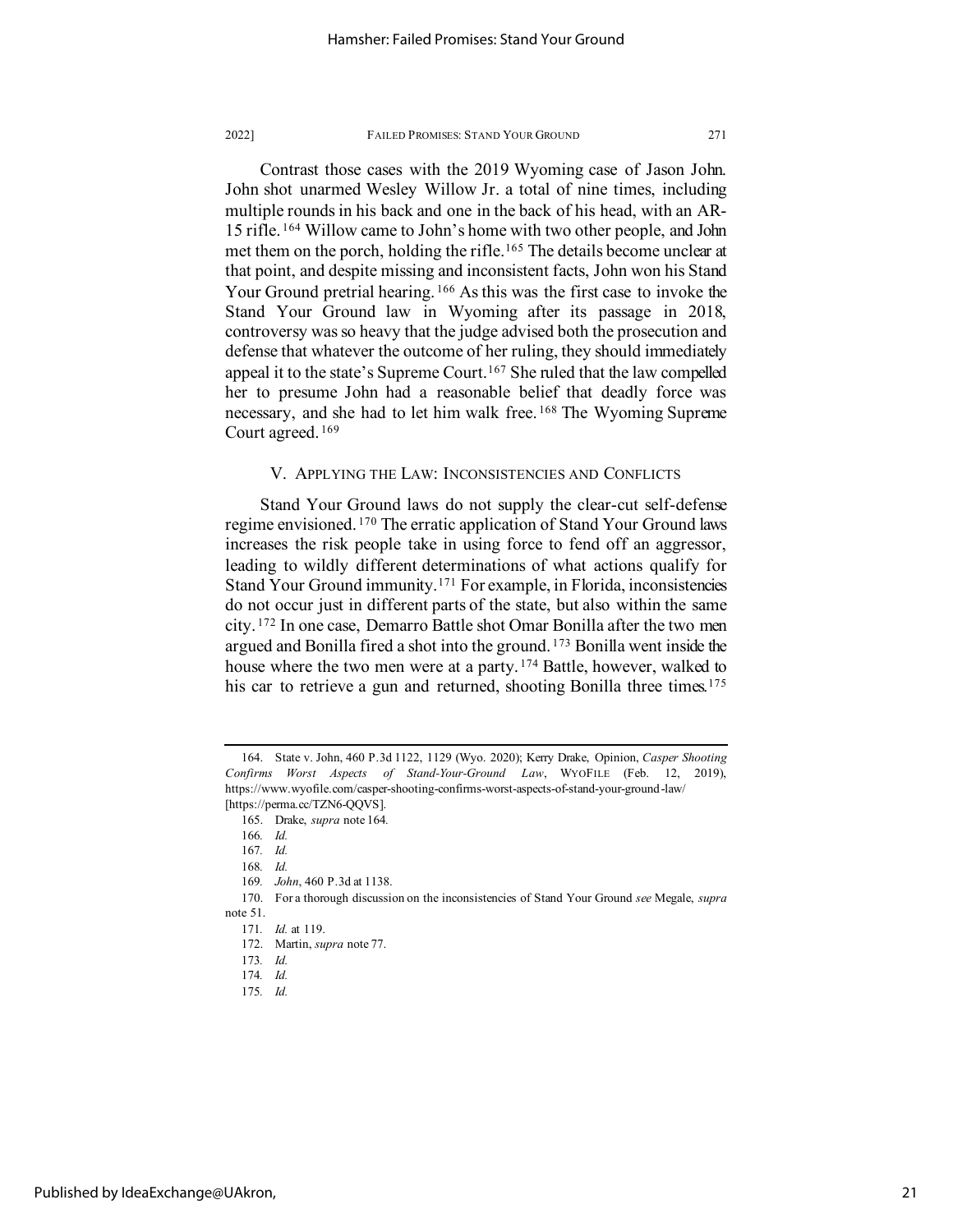Battle claimed Stand Your Ground immunity and was never charged.[176](#page-22-0) In the same city, Reginald Etienne was sentenced to life in prison when he stabbed and killed Joshua Sands after leaving the scene to retrieve a knife. [177](#page-22-1)

Inconsistently applying the law furthers its inefficacy. [178](#page-22-2) If Stand Your Ground protects would-be victims from threats of attack, then it should be applied consistently to embolden people to use it for such selfdefense purposes. After all, Florida State House Representative Dennis K. Baxley, a sponsor of the Stand Your Ground law, stated that the point of the law is to assure citizens that, when "attacked, the presumption will be with them."<sup>[179](#page-22-3)</sup> However, the law was never against citizens protecting themselves; it only required that taking a life was necessary and the use of force justified. [180](#page-22-4) When the law is applied inconsistently, people are faced with two unsafe choices: refrain from self-defensive action and risk harm, or use self-defensive action and risk punishment.<sup>[181](#page-22-5)</sup>

Because of these inconsistencies, lawyers often shy away from using a Stand Your Ground claim, stating that a sure bet is almost necessary when deciding to do so.  $182$  The pretrial hearing requires the defendant to testify, essentially tipping the defense's hand, making it strategically

https://ideaexchange.uakron.edu/akronlawreview/vol55/iss1/7

<sup>176</sup>*. Id.*

<sup>177</sup>*. Id.*

<span id="page-22-2"></span><span id="page-22-1"></span><span id="page-22-0"></span><sup>178.</sup> Megale, *supra* note [51,](#page-9-11) at 119 (discussing the abuses that occur with the inconsistent application of Stand Your Ground).

<span id="page-22-3"></span><sup>179.</sup> Ben Montgomery, *Florida's 'Stand Your Ground' Law Was Born of 2004 Case, but Story Has Been Distorted*, TAMPA BAY TIMES (Feb. 17, 2013), https://www.tampabay.com/ news/publicsafety/floridas-stand-your-ground-law-was-born-of-2004-case-but-story-has-

been/1225164/ [https://perma.cc/VV7Y-W74V]. Baxley cites the 2004 Florida case of James Workman, who fatally shot Rodney Cox when he wandered onto the Workmans' property and was trying to get into the trailer Workman and his wife were staying in. *Id.* Mr. Workman fatally shot Cox. *Id.* Although Workman was never arrested and the State Attorney's Office ruled the homicide justified within a few weeks of the shooting, Baxley stated that being in such "legal limbo" is unacceptable and introduced the Stand Your Ground legislation shortly after. *Id.* However, Florida's law already protected Workman and others under the Castle Law. *Id.* Stand Your Ground would not have changed anything. *Id.*

<span id="page-22-4"></span><sup>180.</sup> Megale, *supra* note [48,](#page-8-5) at 272 (discussing the effect of encouraging violent reactions by Stand Your Ground laws).

<span id="page-22-5"></span><sup>181.</sup> This is traditionally associated with common law self-defense, in which the defendant asserts it as a justification defense against homicide. *Id.* at 286. Part of the promise of Stand Your Ground was to eliminate this risk, but that has not materialized. *Id.* at 260.

<span id="page-22-6"></span><sup>182.</sup> Larry Hannan, *Stand Your Ground Law Not Working as Intended Despite Changing Self Defense in Florida*, FLA. TIMES-UNION (Nov. 21, 2015, 8:25 PM), https://www.jacksonville.com/ article/20151121/NEWS/801257645 [https://perma.cc/QE9U-4D7W]. Arguably, any self-defense claim in Florida is a "Stand Your Ground" claim, as there is only one statute that embodies selfdefense. *See* FLA. STAT. § 776.012 (2020). However, what is meant here is more likely the fact that Zimmerman did not pursue immunity, a separate statutory provision that applies to self-defense. *See* FLA. STAT. § 776.032 (2020).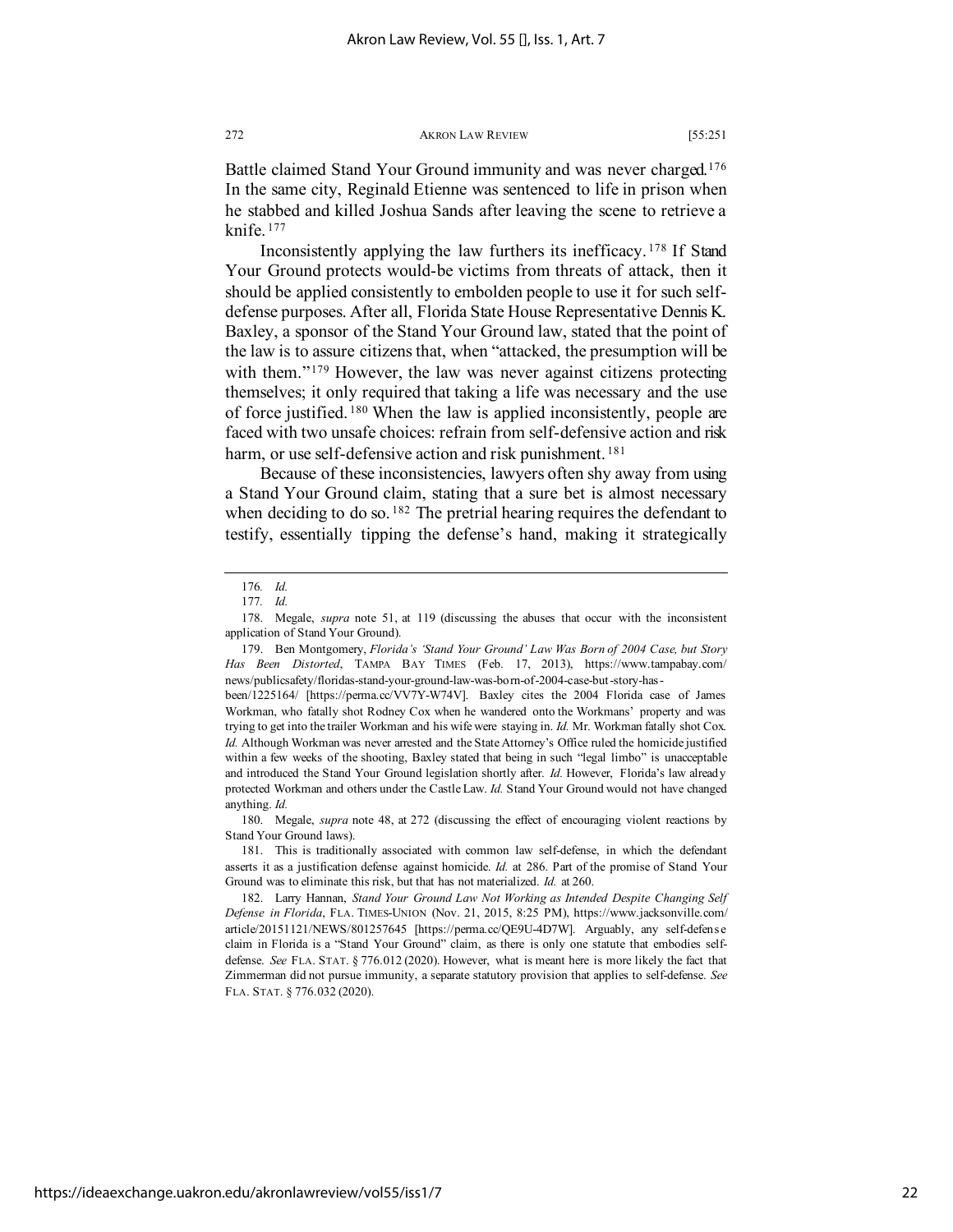risky. [183](#page-23-0) George Zimmerman, eventually acquitted in the shooting death of Trayvon Martin in Sanford, Florida, in 2012, did not pursue a Stand Your Ground claim, even though this case is most often associated with the law. [184](#page-23-1) His attorney, Mark O'Mara, weighed the risk and decided to go with a standard self-defense claim decided in trial by a jury, where Zimmerman would not be forced to testify. [185](#page-23-2) If the law were clear and consistently applied, such risks, both by the defendants claiming selfdefense and the prosecutors charging the defendants, would dissipate. [186](#page-23-3)

# *A. Shoot First: The Overuse of Force in Stand Your Ground States*

States with Stand Your Ground laws have demonstrated increased homicide rates, even when homicide rates in the United States had been declining for more than a decade prior to Florida's law.[187](#page-23-4) On the extreme end, Florida's monthly homicide rate increased 24.4% from 2005, when the state enacted the Stand Your Ground law, through 2014. [188](#page-23-5) Firearmrelated homicide increased  $31.6\%$  in the same period. <sup>[189](#page-23-6)</sup> In general, states with Stand Your Ground laws noted an 8% increase in overall homicides, <sup>[190](#page-23-7)</sup> while states without Stand Your Ground laws saw little or no increase in rates of homicide or firearm-related homicide. [191](#page-23-8) The increase in rates can be because Stand Your Ground laws "lower the

<span id="page-23-4"></span>187. David K. Humphreys, Antonio Gasparrini & Douglas J. Wiebe, *Evaluating the Impact of Florida's "Stand Your Ground" Self-Defense Law on Homicide and Suicide by Firearm*, 177 J.A.M.A. INTERNAL MED. 44, 49 (2017).

<span id="page-23-7"></span><span id="page-23-6"></span><span id="page-23-5"></span>190. Cheng Cheng & Mark Hoekstra, *Does Strengthening Self-Defense Law Deter Crime or Escalate Violence*?: *Evidence from Expansions to Castle Doctrine*, 48 J. HUM. RES. 821, 823 (2013).

<span id="page-23-8"></span>191. Humphreys, Gasparrini & Wiebe, *supra* note 187, at 49. *But see* Mark Gius, *The Relationship Between Stand-Your-Ground Laws and Crime: A State-Level Analysis*, 53 SOC. SCI. J. 329, 338 (2016) ("Three prior studies found that, in certain cases, Stand Your Ground laws caused crime rates to increase. . . . States with Stand Your Ground laws either have higher crime rates than non-Stand Your Ground states, or they have crime rates that are not statistically different from those of non-Stand Your Ground states. . . . Finally, the data and models used in the present study *differ so significantly from prior research in this area* that these results should be considered to be both novel and robust.") (emphasis added). A 2020 study reviewing and synthesizing data conducted on Stand Your Ground Laws supports these findings. Alexa R. Yakubovich, Michelle Degli Esposti, Brittany C.L. Lange, G.J. Melendez-Torres, Alpa Parmar, Douglas J. Wiebe & David K. Humphreys, *Effects of Laws Expanding Civilian Rights to Use Deadly Force in Self-Defense on Violence and Crime: A Systematic Review*, 111 AM. J. PUB. HEALTH (Apr. 2021).

<sup>183.</sup> Hannan, *supra* note 183.

<sup>184</sup>*. Id.*

<sup>185</sup>*. Id.*

<span id="page-23-3"></span><span id="page-23-2"></span><span id="page-23-1"></span><span id="page-23-0"></span><sup>186</sup>*. Id.* Prior to 2017, the burden of proof for Stand Your Ground hearings was on the defendants, making it riskier for them. The Florida legislature passed a law shifting that burden to prosecutors. *See* FLA. STAT. § 776.032(4) (2020).

<sup>188</sup>*. Id.*

<sup>189</sup>*. Id.*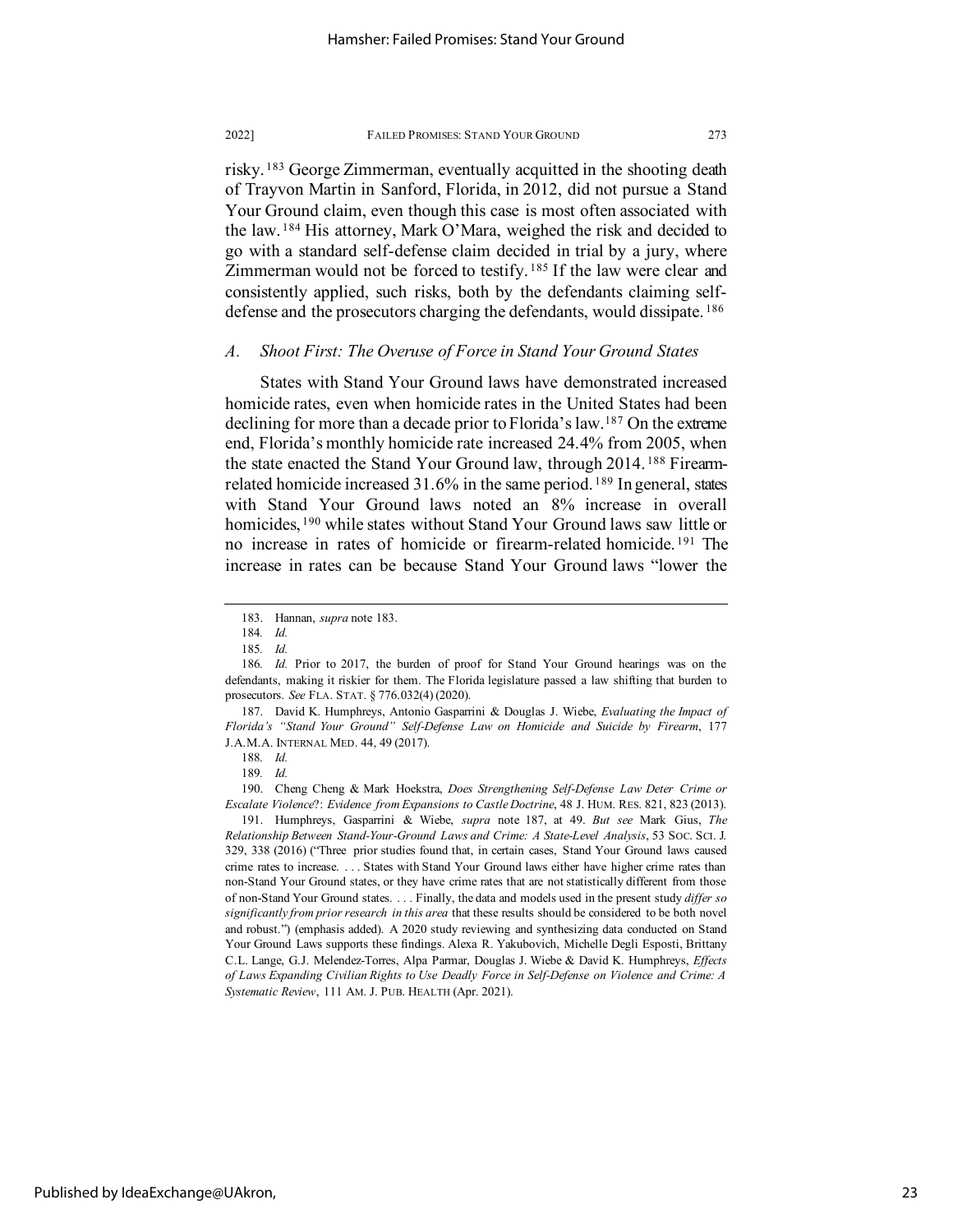expected legal costs associated" with self-defense: if one no has to calculate retreat and risk miscalculating it, returning force no longer poses as much of a risk to the victim defending themselves. [192](#page-24-0) Legal consequences no longer outweigh prioritizing the life of the person being attacked over the aggressor. But if this is so, the crime challenged by those standing their ground would decrease, as the expected costs of committing a crime that is likely to provoke defensive behavior increases due to the increased risk of force—justifiable, of course—that may be used to stop such crime. <sup>[193](#page-24-1)</sup> LaPierre, former head of the NRA, stated that "the one thing a violent rapist deserves to face is a good woman with a gun.["194](#page-24-2) Such deterrence does not bear out: Stand Your Ground laws increase homicide while not decreasing those crimes that the law would likely deter—namely, burglary, robbery, and aggravated assault.<sup>[195](#page-24-3)</sup>

This deterrence-based theory of Stand Your Ground laws is one of the main reasons they were passed in the first place.<sup>[196](#page-24-4)</sup> Florida State Representative Baxley declared that the law would "curb violent crime and make the citizens of Florida safer."[197](#page-24-5) This notion is not new. The court in *Erwin* asserted the same thing by pronouncing "that the rule announced is, at least, the surest to prevent the occurrence of occasions for taking life," which "let[s] the would-be robber, murderer, ravisher, and such like, know that their lives are . . . in the hands of their intended victims."<sup>[198](#page-24-6)</sup>

The increased homicide rates and stable rate of other crimes demonstrate the emptiness of this noble promise. [199](#page-24-7) Additionally, the possession of firearms, the most popular tool for deadly force in selfdefense situations, does little to deter crime generally.<sup>200</sup> In fact, the lower cost of using deadly force by an intended crime victim has increased the use of deadly force in situations where none may have been necessary.<sup>[201](#page-24-9)</sup>

<span id="page-24-9"></span><span id="page-24-8"></span><span id="page-24-7"></span>J. HUM. RESOURCES 651 (2017).

<sup>192.</sup> Cheng & Hoekstra, *supra* note 190, at 848.

<sup>193</sup>*. Id.*

<span id="page-24-2"></span><span id="page-24-1"></span><span id="page-24-0"></span><sup>194.</sup> Aaron Blake, *NRA Head: A 'Violent Rapist Deserves to Face . . . a Good Woman with a Gun*,*'* WASH. POST (Mar. 15, 2013 11:37 AM), https://www.washingtonpost.com/news/postpolitics/wp/2013/03/15/nra-head-a-violent-rapist-deserves-to-face-a-good-woman-with-a-gun/ [https://perma.cc/MUK3-CQD6].

<sup>195.</sup> Cheng & Hoekstra, *supra* note 190, at 823.

<span id="page-24-6"></span><span id="page-24-5"></span><span id="page-24-4"></span><span id="page-24-3"></span><sup>196</sup>*. See* Bell, *supra* not[e 50,](#page-9-13) at 913–15 (highlighting the deterrence debate surrounding Stand Your Ground laws).

<sup>197.</sup> Goodnough, *supra* note 41.

<sup>198.</sup> Erwin v. State, 29 Ohio St. 186, 200 (1876).

<sup>199.</sup> Humphreys, Gasparrini & Wiebe, *supra* note 187, at 49.

<sup>200.</sup> DAVID HEMENWAY, PRIVATE GUNS, PUBLIC HEALTH 65 (new ed. 2017).

<sup>201.</sup> Chandler McClellan & Erdal Tekin, *Stand Your Ground Laws, Homicides, and Injuries*, 52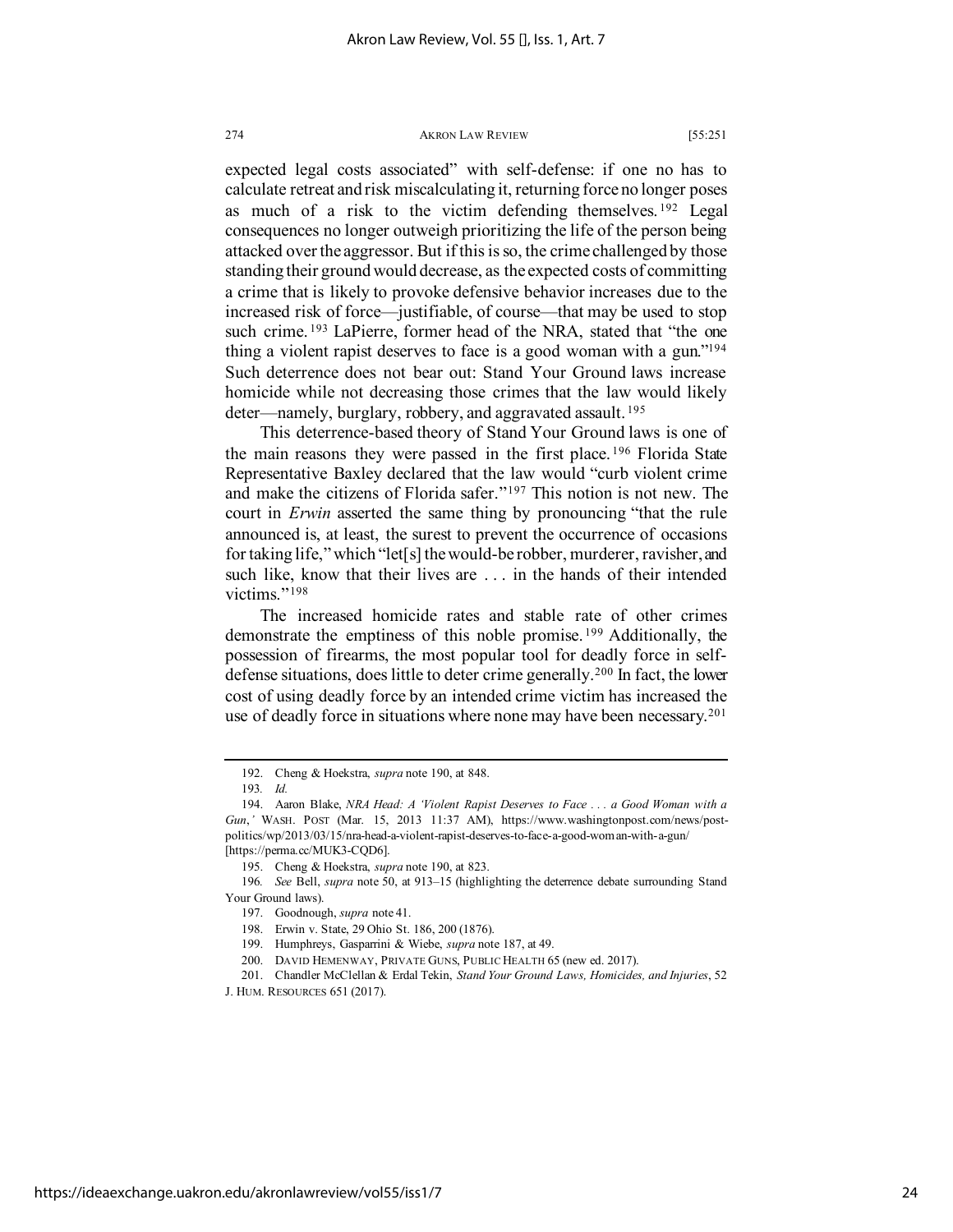A study of over 200 Florida cases revealed that in 79% of Stand Your Ground cases, safe retreat was possible, and in 68%, the person killed was unarmed. [202](#page-25-0)

# *B. What About My Ground?[203](#page-25-1)*

Stand Your Ground laws force a conflict between competing individual rights, such as the right to be in a public place. [204](#page-25-2) Allowing persons to defend themselves in any place they have a legal right to be, as Stand Your Ground laws expressly do, assumes that only one person in the scenario possesses the right to be where they are. While this is more likely true in situations where one is attacked in their own home, it is less likely in other places. Because of the nature of self-defense when deadly force is used, the survivor usually tells the story, making their perspective sympathetic, even when they may have been the aggressor.<sup>[205](#page-25-3)</sup> This is another way the law permits inconsistent application. [206](#page-25-4)

Consider the Zimmerman case. [207](#page-25-5) George Zimmerman had a legal right to be where he was. [208](#page-25-6) Trayvon Martin also had a legal right to be where he was.<sup>[209](#page-25-7)</sup> Zimmerman perceived Martin as a threat, but Martin may have perceived Zimmerman as a threat. [210](#page-25-8) Each possessed the legal right to be where they were, and each potentially possessed a fear of harm of the other. [211](#page-25-9) In these situations, the law fails. By allowing *any* place to

<span id="page-25-1"></span><span id="page-25-0"></span><sup>202.</sup> Robert J. Spitzer, *Stand Your Ground Makes No Sense*, N.Y. TIMES, May 4, 2015, at A23. 203. Ted Soqui, Photograph of Sign Held by Protester, *in A Black Woman Shot and Killed Her Abusive Husband in a "Stand Your Ground State." Now She Faces Murder Charges*, VOX (Aug. 25, 2018, 10:00 AM), https://www.vox.com/2018/8/25/17778712/stand-your-ground-alabama-blackwoman-guns [https://perma.cc/KV8B-UF39].

<span id="page-25-2"></span><sup>204.</sup> The "right of the people peaceably to assemble" grants the right to be in public places. U.S. CONST. amend. I.

<span id="page-25-3"></span><sup>205.</sup> Ta-Nehisi Coates, *Trayvon Martin and the Irony of American Justice*, ATLANTIC (July 15, 2013), https://www.theatlantic.com/national/archive/2013/07/trayvon-martin-and-the-irony-ofamerican-justice/277782/ [https://perma.cc/88V3-Z4CP]; *see also* R. Christopher Campbell, *Unlawful/Criminal Activity: The Ill-Defined and Inadequate Provision for a "Stand-Your-Ground" Defense*, 20 BARRY L. REV. 43, 57 (2014) (discussing the ability of seasoned criminals to effectively manipulate a Stand Your Ground defense).

<span id="page-25-7"></span><span id="page-25-6"></span><span id="page-25-5"></span><span id="page-25-4"></span><sup>206.</sup> Coates, *supra* note 206. Coates proffers the situation wherein one can manipulate the statute and, as the survivor in the conflict, have no conflicting witnesses to reveal the truth. *See* Bell, *supra* not[e 50,](#page-9-13) at 919 (discussing how police must believe the shooter regardless of the likelihood of truth).

<sup>207</sup>*. Timeline of Events in Trayvon Martin Case*, *supra* not[e 73.](#page-11-10)

<sup>208</sup>*. Id.*

<sup>209</sup>*. Id.*

<span id="page-25-9"></span><span id="page-25-8"></span><sup>210.</sup> Megale, *supra* note [48,](#page-8-5) at 305.

<sup>211</sup>*. Id.*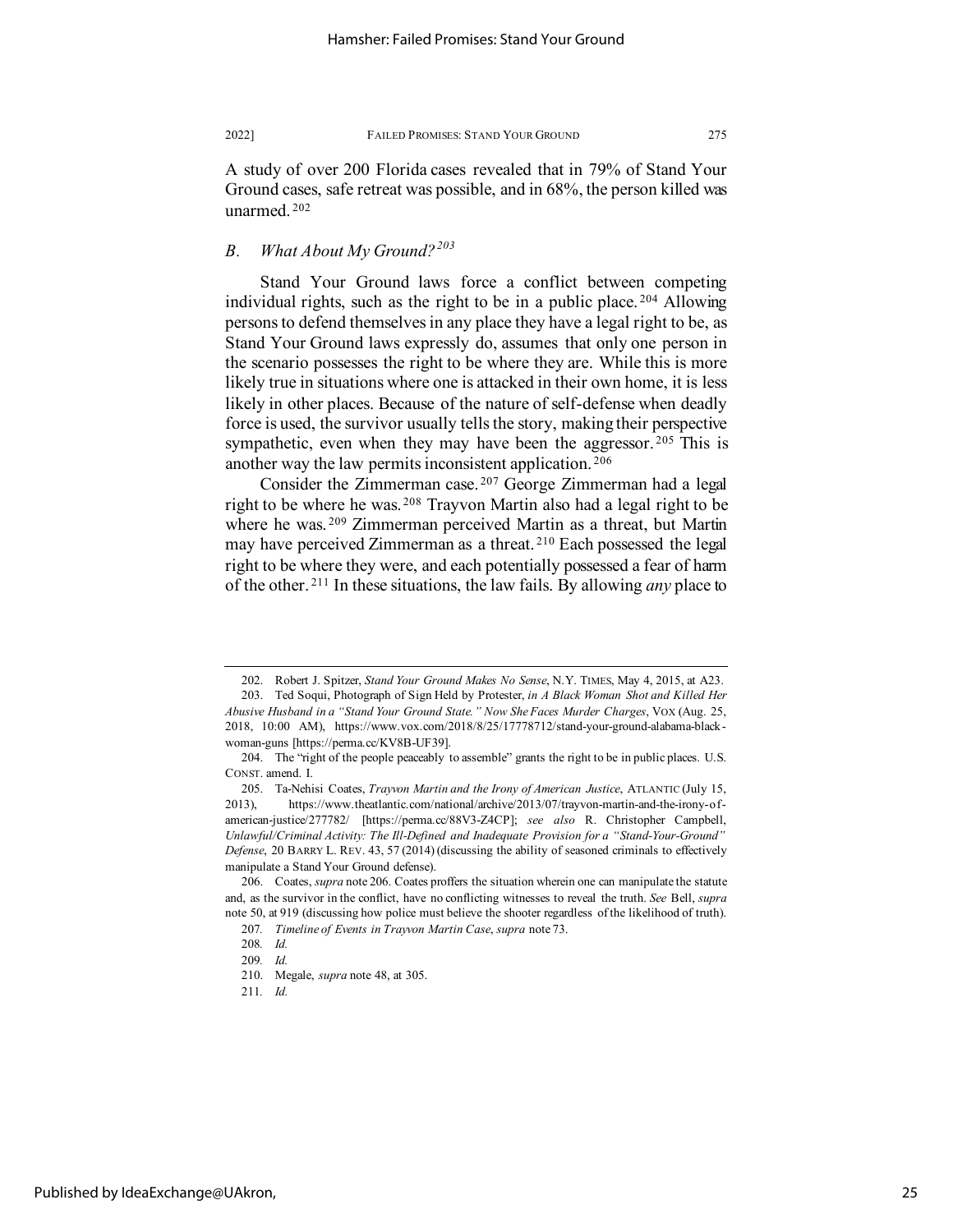be a lawful territory worthy of defending, overlapping territories promote one person's rights over another's, with potentially deadly results. [212](#page-26-0)

Racism rears its ugly head in all types of self-defense scenarios. The 2020 murder of Ahmaud Arbery demonstrates the worst iteration of Stand Your Ground defenses in cases of deadly force: the vigilante. [213](#page-26-1) Jogging in a coastal Georgia neighborhood during the afternoon of February 23, 2020, Arbery encountered Gregory "Greg" and Travis McMichael, a father and son, along with William "Roddie" Bryan, who saw Arbery and decided he looked like someone they suspected of committing burglaries in the area. [214](#page-26-2) The McMichaels started chasing Arbery, pulling up alongside him in their truck, yelling that they wanted to talk to him while Bryan filmed it.<sup>[215](#page-26-3)</sup> Arbery tried to escape, but Travis cut him off, armed with a shotgun.<sup>[216](#page-26-4)</sup> In Bryan's video, the two struggle, and Travis shoots Arbery three times. [217](#page-26-5) As he lay dying on the street, Bryan says Travis called Arbery a racial slur. [218](#page-26-6)

The McMichaels were charged with murder and aggravated assault, and Bryan was charged with felony murder and criminal attempt to commit false imprisonment.<sup>[219](#page-26-7)</sup> The McMichaels claimed self-defense.<sup>[220](#page-26-8)</sup> One of Greg's lawyers tried to play him off as a neighborly do-gooder, saying that he was just "trying to intercept someone he believed may have been sneaking into a nearby home under construction."<sup>[221](#page-26-9)</sup> But, even as

<span id="page-26-9"></span>221. Rankin & Stevens, *supra* note 217. Video released of the home being built shows many people going in and out, and even the owner acknowledged nothing has been vandalized or stolen.

<span id="page-26-0"></span><sup>212</sup>*. See* Hubbard, *supra* note [6,](#page-2-6) at 645–46 (discussing the forfeiture theory when conflicting rights present in self-defense circumstances).

<sup>213.</sup> Fields, *supra* not[e 67,](#page-10-10) at 984–85.

<span id="page-26-2"></span><span id="page-26-1"></span><sup>214.</sup> Richard Fausset, *What We Know About the Shooting Death of Ahmaud Arbery*, N.Y. TIMES (Dec. 17, 2020), https://www.nytimes.com/article/ahmaud-arbery-shooting-georgia.html [https:// perma.cc/R7Q2-ZNNB]. No burglaries were reported, according to Georgia Bureau of Investigation Special Agent in Charge Charlie Richard Dial. Christian Boone, *Race Takes Major Role as Arbery Prosecution Moves Forward*, ATLANTA J.-CONST. (June 5, 2020) https://www.ajc.com/ news/crime/hate-crimes-trial-date-set-in-ahmaud-arbery-

<span id="page-26-3"></span>case/VYHI7GNXLBFUBCRQMMKZ6MTE64/ [**https://perma.cc/F9QK-DJME].**

<sup>215</sup>*. Id.*

<span id="page-26-4"></span><sup>216.</sup> Bill Rankin & Alexis Stevens, *All 3 Suspects Indicted in Ahmaud Arbery Shooting Death*, ATLANTA J.-CONST. (June 25, 2020), https://www.ajc.com/news/crime—law/cobb-holmes-speakahmaud-arbery-case-this-afternoon/bpZsA2wW9tegn20iFwg1AL/ [https://perma.cc/S9NC-GR2L].

<sup>217</sup>*. Id.*

<sup>218</sup>*. Id.*

<span id="page-26-7"></span><span id="page-26-6"></span><span id="page-26-5"></span><sup>219.</sup> Janell Ross, *Arbery Case Exemplifies Abuse of 'Stand Your Ground,' But the Damage Is Broad and Systemic*, NBC NEWS (May 26, 2020, 12:33 PM), https://www.nbcnews.com/ news/nbcblk/arbery-case-exemplifies-abuse-stand-your-ground-damage-broad-systemic-n1212816 [https://perma.cc/2KWV-7KRF].

<span id="page-26-8"></span><sup>220.</sup> Nicholas Bogel-Burroughs, *Judge Denies Bond to Father and Son Charged with Killing Ahmaud Arbery*, N.Y. TIMES (Nov. 13, 2020), https://www.nytimes.com/2020/11/13/us/ahmaudarbery-mcmichael-bond-bail-hearing.html [https://perma.cc/4HGV-EMK9].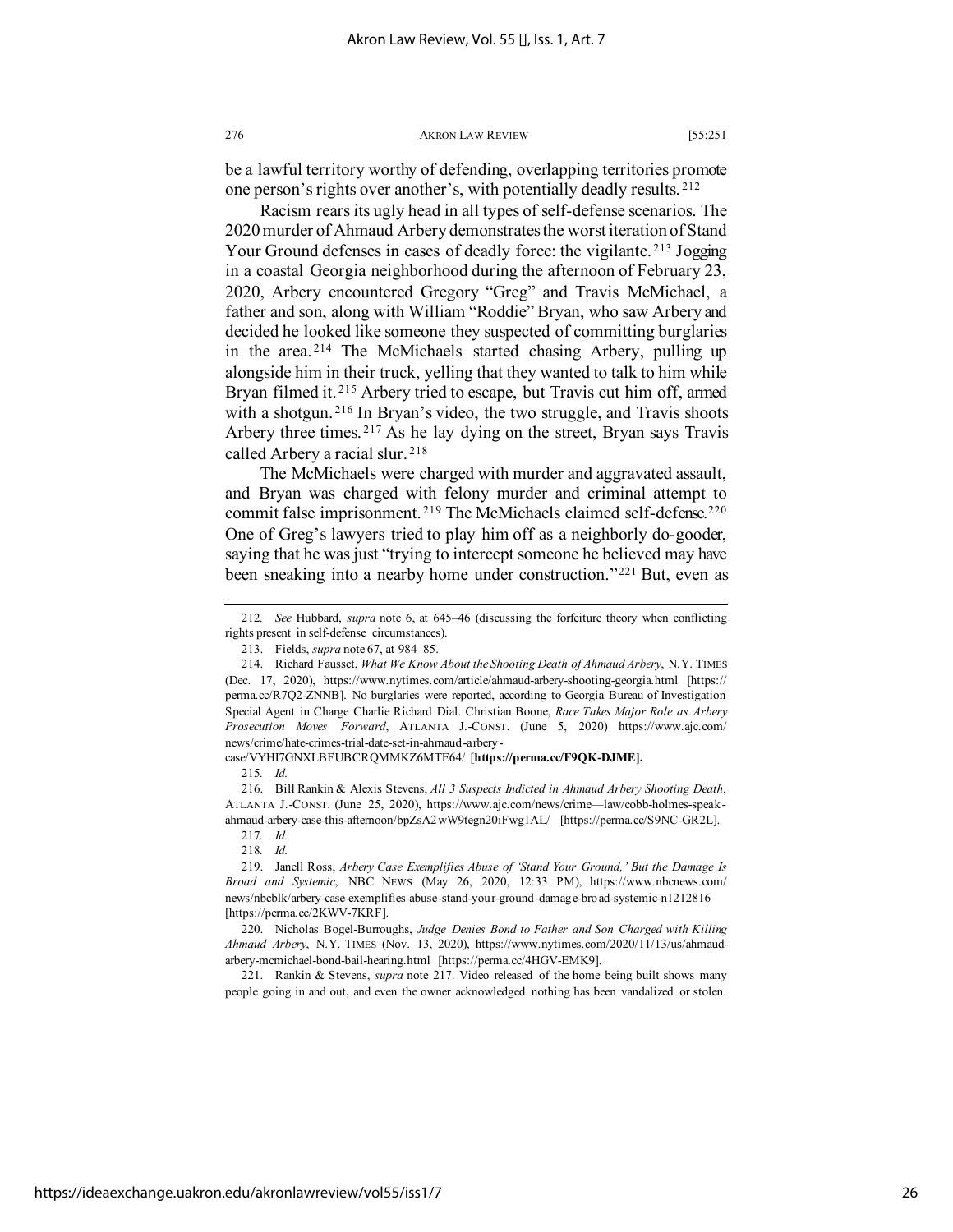Stand Your Ground laws try hard to allow vigilantes to exact justice, this case shows that people cannot arm themselves and murder someone based on a hunch. [222](#page-27-0) Greg insists they were entitled to make a citizen's arrest and use deadly force to do it.<sup>[223](#page-27-1)</sup> Investigators in the case think it is more likely Arbery was trying to defend himself.<sup>[224](#page-27-2)</sup> Greg, in a recording of a phone call from jail, seems concerned not with taking a man's life, but that his good deed has invited punishment. [225](#page-27-3)

Stand Your Ground allows racism's insidious nature to cloak itself in righteousness, giving aggressors a pretense for their malignancy.<sup>[226](#page-27-4)</sup> Traditional self-defense *at least* requires a moment's thought, a doubletake to ensure that force *is* necessary and not just the justification needed for overt malice. [227](#page-27-5) Cases like Ahmaud Arbery's reveal that Stand Your Ground can indeed provide that malevolent cover.

# *C. Firearms and the Brain: Does the finger pull the trigger, or does the trigger pull the finger?[228](#page-27-6)*

*District of Columbia v. Heller* braided self-defense and firearms in such a way that those strands likely will remain eternally interwoven.<sup>[229](#page-27-7)</sup> Writing for the majority, Justice Scalia asserts that self-defense is "the *central component*"[230](#page-27-8) of the Second Amendment's right to bear arms.[231](#page-27-9) He goes back to Blackstone to strengthen this claim, stating that Blackstone "conceived of the . . . arms right as necessary for self-

Jason Morris & Lindsay Benson, *Attorneys for Gregory McMichael Say Ahmaud Arbery Killing 'Not Just Another Act of Violent Racism*,*'* CNN (May 15, 2020, 10:24 PM), https://www.cnn.com/ 2020/05/15/us/ahmaud-arbery-suspects/index.html [https://perma.cc/8G4A-ZS5V]. It appears that Arbery ducked into the home to get a drink of water from a source near the front of the structure. *Id.*

<span id="page-27-0"></span><sup>222.</sup> Bill Torpy, Opinion, *Justifiable Horror Over Arbery Case as Justifiable Homicide*, ATLANTA J.-CONST. (Nov. 16, 2020), https://www.ajc.com/opinion/columnists/opinion-justifiablehorror-over-arbery-case-as-justifiable-homicide/43YVD5R6AZEIDMYDQPYPDQTWNM/ [https://perma.cc/US3X-HJE4].

<sup>223</sup>*. Id.*

<sup>224</sup>*. Id.*

<sup>225</sup>*. Id.*

<span id="page-27-4"></span><span id="page-27-3"></span><span id="page-27-2"></span><span id="page-27-1"></span><sup>226</sup>*. See* Fields, *supra* not[e 67,](#page-10-10) at 959–68 (discussing the abuse of 911 systems in reporting racial minorities for actions that are not criminal).

<span id="page-27-5"></span><sup>227</sup>*. See, e.g.*, Armour, *supra* note [134](#page-17-11) (discussing race as a component of reasonableness in assessing danger in self-defense situations).

<span id="page-27-6"></span><sup>228.</sup> Arlin J. Benjamin Jr., Sven Kepes & Brad J. Bushman, *Effects of Weapons on Aggressive Thoughts, Angry Feelings, Hostile Appraisals, and Aggressive Behavior: A Meta-Analytic Review of the Weapons Effect Literature*, 22 PERSONALITY & SOC. PSYCH. REV. 347, 347 (2018) (quoting Leonard Berkowitz, *Impulse, Aggression, and the Gun*, 2 PSYCH. TODAY, 19–22 (1968)).

<span id="page-27-9"></span><span id="page-27-8"></span><span id="page-27-7"></span><sup>229.</sup> District of Columbia v. Heller, 554 U.S. 570, 628 (2008) (stating that "the inherent right of self-defense has been central to the Second Amendment right").

<sup>230</sup>*. Id.* at 662.

<sup>231</sup>*. Id.* at 666.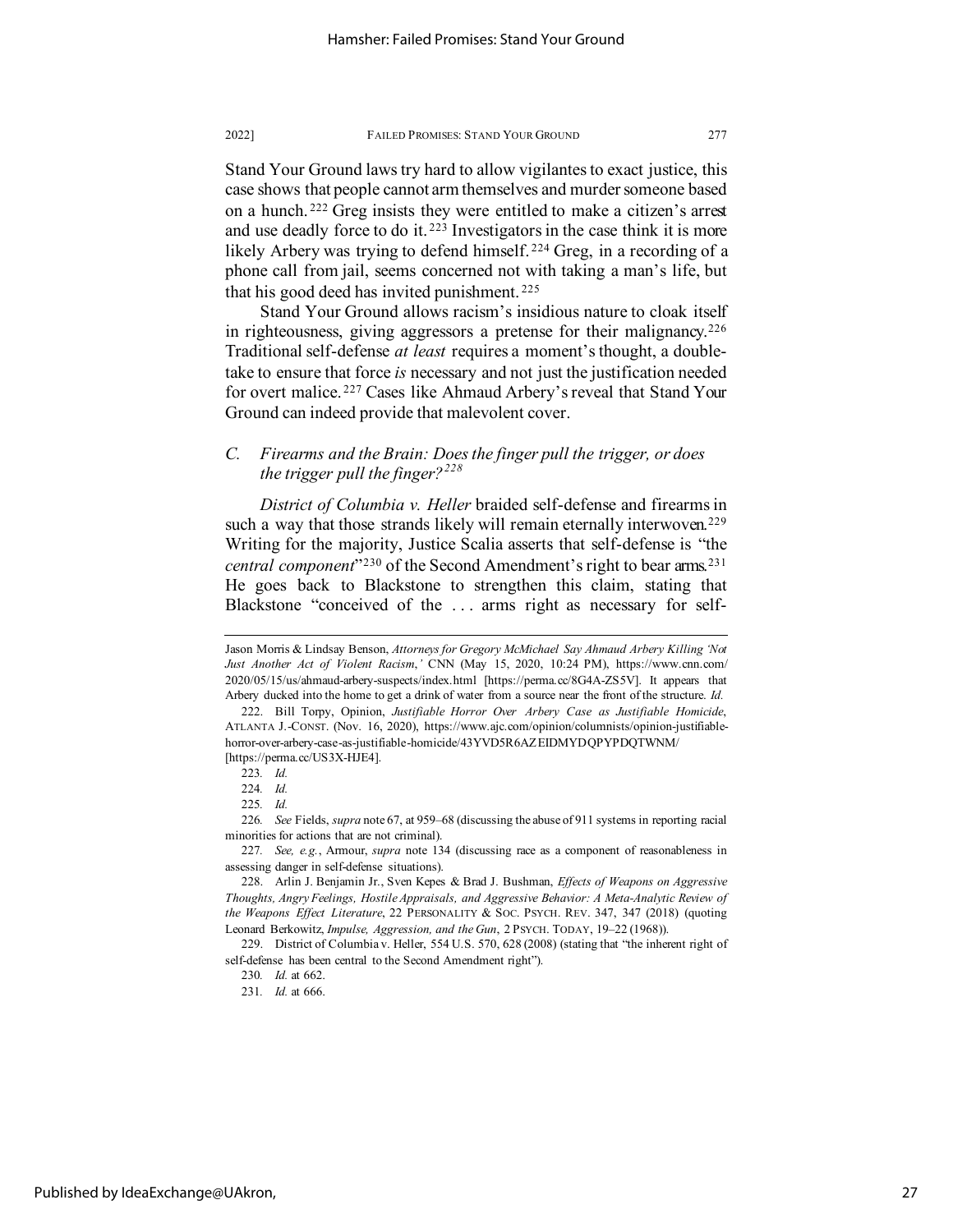defense."[232](#page-28-0) Handguns, Scalia proclaims, are the "quintessential selfdefense weapon," which cements firearms as the preferred weapon of both self-defense and the Second Amendment. [233](#page-28-1)

Although nearly two-thirds of households with guns say they feel safer with it in the house and most people that bought a gun did so for protection, [234](#page-28-2) using a gun in self-defense occurs in less than 1% of crimes, and most self-defense gun-use by men occurs away from home. [235](#page-28-3) Using a gun in self-defense also makes little difference in whether victims sustained injury.<sup>[236](#page-28-4)</sup> In fact, most injuries to victims occur before taking any action against an aggressor, with or without a gun. [237](#page-28-5) Given that many people who own a gun are not properly trained to use it, it is a long shot that anyone can successfully thwart a threat with a gun.<sup>[238](#page-28-6)</sup> Guns, however, still remain associated with safety, especially at home.<sup>[239](#page-28-7)</sup> The relative ease of acquiring a gun makes it easy to have one "just in case."[240](#page-28-8)

The presence of a weapon induces a person to perceive others as hostile and presume they will also act aggressively.<sup>[241](#page-28-9)</sup> In a heated confrontation, when one person is primed to think and act more aggressively because they know a weapon is present and perceive the

<span id="page-28-4"></span><span id="page-28-3"></span>235. David Hemenway & Sara J. Solnick, *The Epidemiology of Self-Defense Gun Use: Evidence from the National Crime Victimization Surveys 2007–2011*, 79 PREVENTIVE MED. 22, 25 (2015).

<span id="page-28-6"></span><span id="page-28-5"></span>238. Samantha Raphelson, *How Often Do People Use Guns in Self-Defense?*, NPR (Apr. 13, 2018, 3:51 PM), https://www.npr.org/2018/04/13/602143823/how-often-do-people-use-guns-in-selfdefense [https://perma.cc/B22J-NRG3].

239*. Why Own a Gun? Protection Is Now Top Reason*, *supra* note 235.

<sup>232</sup>*. Id.*

<span id="page-28-1"></span><span id="page-28-0"></span><sup>233</sup>*. Id.* at 629; *See also* Wolfgang Stroebe, N. Pontus Leander & Arie W. Kruglanski, *Is It a Dangerous World Out There?: The Motivational Bases of American Gun Ownership*, 43 PERSONALITY & SOC. PSYCH. BULL. 1071, 1074 (2017) (stating that "handguns are generally perceived as the most utilitarian weapon for self-defense").

<span id="page-28-2"></span><sup>234</sup>*. Why Own a Gun? Protection Is Now Top Reason*, PEW RSCH. CTR. (Mar. 12, 2013), https://www.pewresearch.org/politics/2013/03/12/why-own-a-gun-protection-is-now-top-reason/ [https://perma.cc/3ASC-LNDT].

<sup>236</sup>*. Id.*

<sup>237</sup>*. Id.*

<span id="page-28-8"></span><span id="page-28-7"></span><sup>240</sup>*. See* Gary Kleck & Marc Gertz, *Armed Resistance to Crime: The Prevalence and Nature of Self-Defense with a Gun*, 86 J. CRIM. L. & CRIMINOLOGY 150, 158 (1995) (discussing the reasons many people carry firearms).

<span id="page-28-9"></span><sup>241.</sup> Presence of a gun can increase aggressive thoughts, called the "weapons effect." Brad J. Bushman, *Guns Automatically Prime Aggressive Thoughts, Regardless of Whether a "Good Guy" or "Bad Guy" Holds the Gun*, 9 SOC. PSYCH. & PERSONALITY SCI. 727, 727 (2018). Aggression priming can ratchet up an already charged confrontation. *Id.* It is based on cognitive neoassociation theory, which states an associative network forms when aggressive thoughts bond with memory, and then that aggressive thought activates other associated thoughts. *Id.* (citing Leonard Berkowitz, *On the Formation and Regulation of Anger and Aggression: A Cognitive-Neoassociationistic Analysis*, 45 AM. PSYCH. 494 (1990)). Because weapons are linked with aggression, seeing one primes aggressive memories, stimulating more aggressive thoughts. *Id.*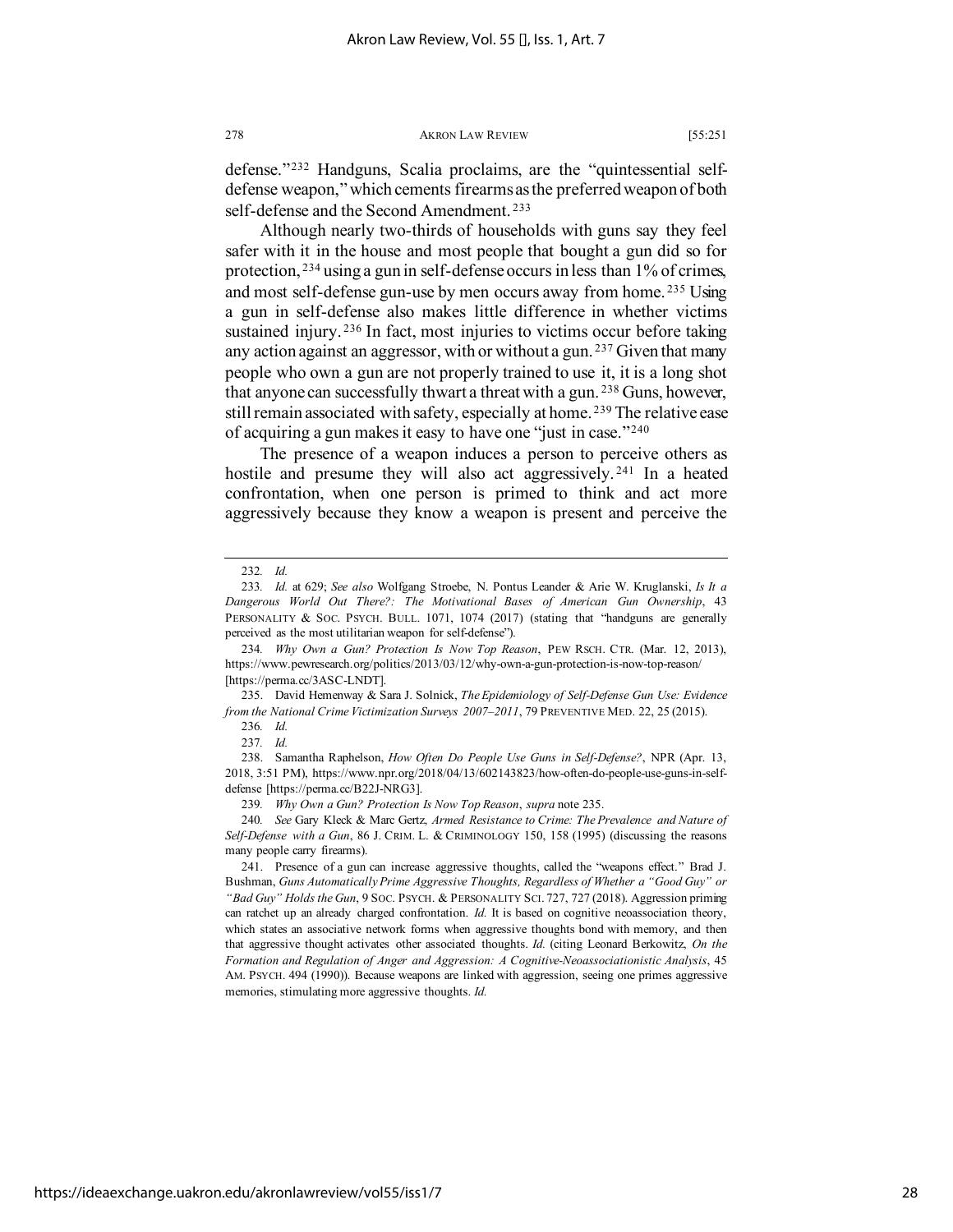other person as thinking and acting aggressively, the situation turns violent easily, based on nothing more than an inaccurate perception.<sup>[242](#page-29-0)</sup> Other factors, such as race, contribute to the perception that a person is an aggressive threat. [243](#page-29-1) In *Goetz*, race, although carefully avoided in the trial, almost certainly played a part in Goetz's perception of the four men on the subway. [244](#page-29-2) Goetz's attorney conjured up the "Black-as-criminal" stereotype by calling them "savages," "predators," and the "gang of four."[245](#page-29-3) Layered upon Goetz's knowledge of his gun and his prior experience of being mugged, Goetz's explosively violent behavior seems inevitable. [246](#page-29-4) Liberal gun-carry laws and Stand Your Ground laws combine in some states to galvanize those already primed to fight by the weapons effect and implicit bias.

Firing a weapon also produces a neurological response in the form of a dopamine release, just like most behaviors that are new or involve some sort of risk. [247](#page-29-5) Dopamine can also be released in anticipation of and during stressful events. <sup>[248](#page-29-6)</sup> Studies show that dopamine may play a role in aggressive behavior. [249](#page-29-7) The brain's response to violence is not static, nor

<sup>242</sup>*. See id.* at 242.

<span id="page-29-1"></span><span id="page-29-0"></span><sup>243</sup>*. See* Robert M. Entman & Kimberly A. Gross, *Race to Judgment: Stereotyping Media and Criminal Defendants*, 71 L. & CONTEMP. PROBS. 93 (2008) (discussing racial bias in the media and its effects on society at large).

<sup>244.</sup> Lee, *supra* note [60,](#page-10-0) at 422.

<sup>245</sup>*. Id.*

<span id="page-29-4"></span><span id="page-29-3"></span><span id="page-29-2"></span><sup>246.</sup> D. Marvin Jones, *"He's a Black Male . . . Something Is Wrong with Him!" The Role of Race in the Stand Your Ground Debate*, 68 U. MIA. L. REV. 1025, 1030 (2014) (discussing the Goetz case and the statement that Goetz "knew from the smile on Canty's [one of the victims] face they wanted to 'play with me'").

<span id="page-29-5"></span><sup>247.</sup> Steven Kotler, *Addicted to Bang: The Neuroscience of the Gun*, FORBES (Dec. 18, 2012, 6:29 PM), https://www.forbes.com/sites/stevenkotler/2012/12/18/addicted-to-bang-theneuroscience-of-the-gun/#98506867eedd [https://perma.cc/U6DJ-4MC3]. Dopamine is a neurotransmitter that releases in the brain in anticipation of a reward of pleasure. Renee Garfinkel, *America's Gun Addiction*, PSYCH. TODAY (Mar. 26, 2018), https://www.psychologytoday.com/ us/blog/time-out/201803/americas-gun-addiction [https://perma.cc/3LVK-3LG5]. Endorphins, the pleasure chemicals, release after the action is completed, or in the case of firing a gun, after the trigger is pulled and punctuated by the "bang." *Id.* When that behavior is repeated, a reward loop forms, creating a desire for more. Marcello Solinas, Pauline Belujon, Pierre Olivier Fernagut, Mohamed Jaber & Nathalie Thiriet, *Dopamine and Addiction: What Have We Learned from 40 Years of Research*, 126 J. NEURAL TRANSMISSION 481, 486 (2019); *see also*, *e.g.*, George F. Koob & Nora D. Volkow, *Neurobiology of Addiction: A Neurocircuitry Analysis*, LANCET PSYCHIATRY 760 (Aug. 2016) (discussing the science of addiction).

<span id="page-29-6"></span><sup>248.</sup> Annemoon M. M. van Erp & Klaus A. Miczek, *Aggressive Behavior, Increased Accumbal Dopamine, and Decreased Cortical Serotonin in Rats*, 20 J. NEUROSCIENCE 9320, 9323 (2000).

<span id="page-29-7"></span><sup>249.</sup> Rodrigo Narvaes & Rosa Maria Martins de Almeida, *Aggressive Behavior and Three Neurotransmitters: Dopamine, GABA, and Serotonin—A Review of the Last 10 Years*, 7 PSYCH. & NEUROSCIENCE 601, 604 (2017).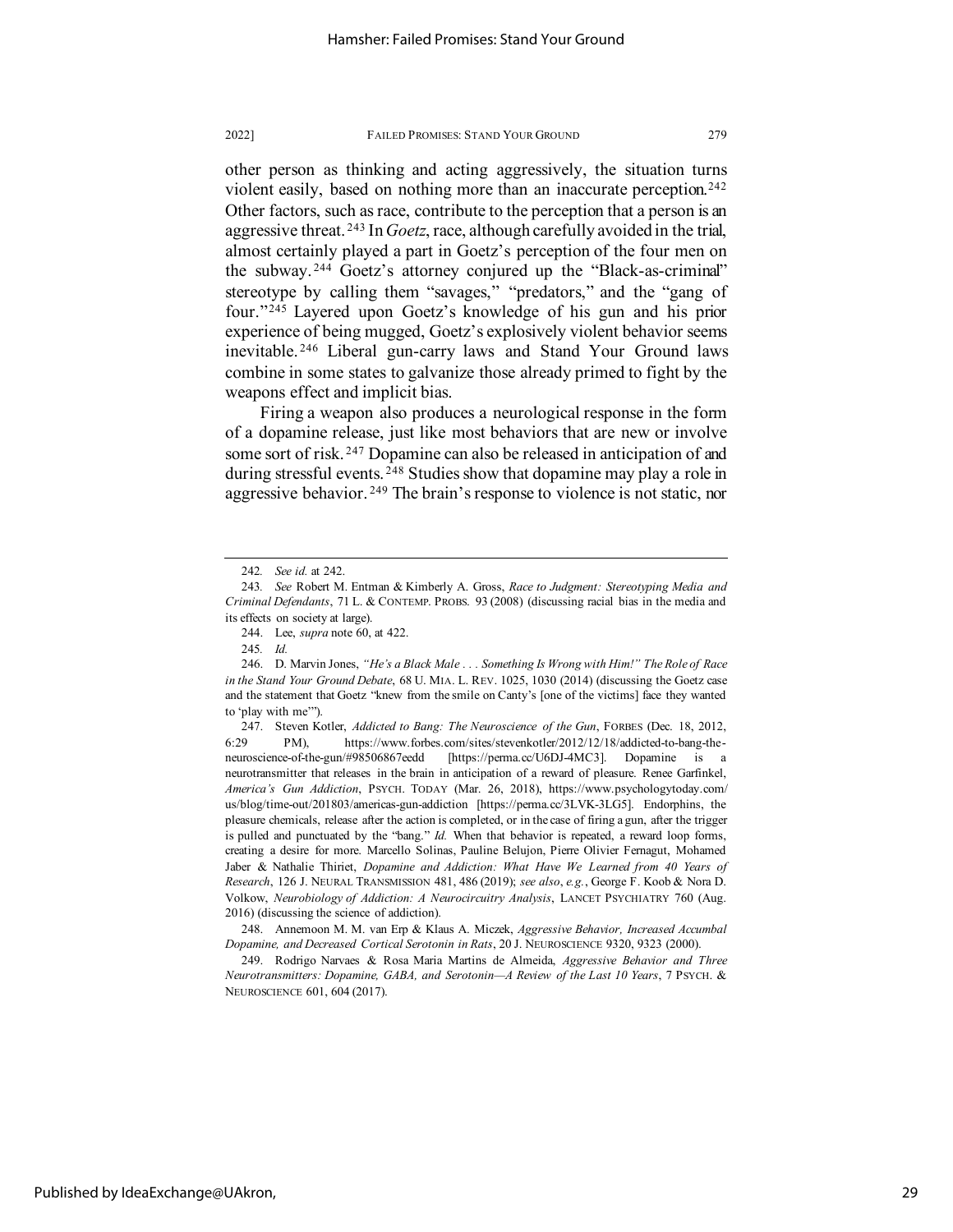Another psychological layer contributing to an unpredictable and dangerous self-defense scenario is the superiority with which one views their own beliefs. Belief superiority goes beyond "I'm right, you're wrong."<sup>[252](#page-30-2)</sup> A high level of general belief superiority exists when a person overvalues their beliefs and "are averse to new experiences and tend to be dogmatic, intolerant of ambiguity, and self-righteous" to the extent that their thinking can be rigid. [253](#page-30-3) Combine this with lax gun laws and Stand Your Ground's invitation for vigilante justice, and the results could only be death.

In the Arbery case, Greg McMichael seems to demonstrate how combining personal biases, brain science, and firearms leads to a situation that can be reverse engineered to fit a Stand Your Ground defense. [254](#page-30-4) In the body camera video, Greg is heard saying that "to be perfectly honest with you [the police officer], if I could've got a shot at the guy, I'd have shot him myself."[255](#page-30-5) He also consoles Travis, his son and the shooter, telling him, "It's going to be OK. You had no choice."[256](#page-30-6) Greg's insistence that he had to protect his son and that they were just trying to keep their neighborhood safe from "attack," even after faced with evidence that shows Arbery was not likely responsible for the "burglaries" the McMichaels say were happening, is a carefully crafted narrative that fills in the facts necessary to assert self-defense. [257](#page-30-7) This "filling in" is a result of nearly all the factors presented here: the lack of imminence as the McMichaels and Bryan created the confrontation; racism as a built-in flaw that allows for more whites to successfully claim Stand Your Ground, especially when the victims are Black; the competing rights of two people

<span id="page-30-0"></span><sup>250.</sup> Thomas Elbert, Roland Weierstall & Maggie Schauer, *Fascination Violence: On Mind and Brain of Man Hunters*, 260 EUR. ARCHIVES PSYCHIATRY & CLINICAL NEUROSCIENCE (SUPP. 2) S100, S104 (2010).

<sup>251</sup>*. Id.*

<span id="page-30-2"></span><span id="page-30-1"></span><sup>252</sup>*. See* Michael P. Hall & Kaitlin T. Raimi, *Is Belief Superiority Justified by Superior Knowledge?*, 76 J. EXPERIMENTAL SOC. PSYCH. 290 (2018) (discussing general belief superiority and the differences between people's general perception of their own beliefs and thinking their beliefs are superior).<br>253.

<span id="page-30-3"></span><sup>253.</sup> Kaitlin T. Raimi & Katrina P. Jongman-Sereno, *General Belief Superiority (GBS): Personality, Motivation, and Interpersonal Relations*, 19 SELF & IDENTITY 546 (2019).

<span id="page-30-7"></span><span id="page-30-6"></span><span id="page-30-5"></span><span id="page-30-4"></span><sup>254.</sup> Russ Bynum, *New Body Camera Video Shows Moments After Arbery Shooting*, ABC NEWS (Dec. 16, 2020, 9:41 AM), https://abcnews.go.com/US/wireStory/body-camera-video-showsmoments-arbery-shooting-74746366 [https://perma.cc/D3CV-95WD].

<sup>255</sup>*. Id.*

<sup>256</sup>*. Id.*

<sup>257</sup>*. Id.*